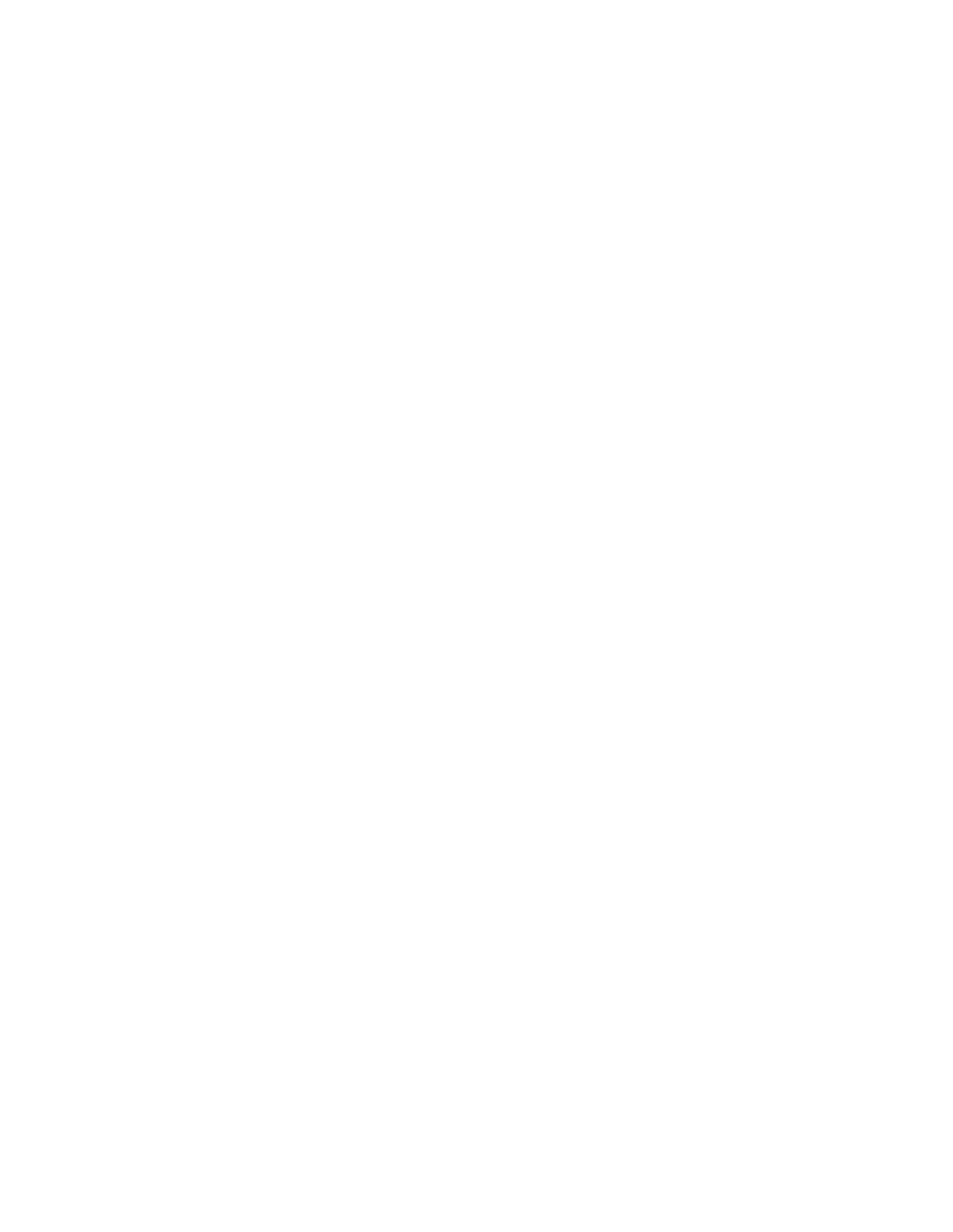Qays said – and he was the Chief of the Helpers and a son of their Chief: 'We are sitting (no animals to ride on), O Commander of the Faithful – we do not have livestock'. Muawiya said, 'Where are the water carriers (camels)?' Qays said, 'They were killed on the Day of Badr and the Day of Ohad, and after these two (battles) in the presence of the Rasool Allah<sup>saww</sup> when we struck you and your father for the sake of Islam until the Command of Allah<sup>azwj</sup> was Manifested, and you were unwillingly (embraced Islam)'.

Muawiya said, 'Our Allah<sup>azwj</sup> will Forgive you'. Qays said, 'But, the Rasool Allah<sup>saww</sup> said: 'After me<sup>saww</sup>, you all will see it's effects'. Muawiya said, 'So what did he<sup>saww</sup> order you to do?' He said, 'He<sup>saww</sup> ordered us that we should be patient until we meet him<sup>ajfj</sup>'. He (Muawiya) said, 'So be patient until you see him<sup>ajfj</sup>'.

ثم قال قیس: یا معاویة، تعیرنا بنواضحنا؟ واالله لقد لقیناكم علیها یوم بدر وأنتم جاهدون على إطفاء نور االله وأن تكون كلمة الشیطان هي العلیا. ثم دخلت أنت وأبوك كرها في الإسلام الذي ضربناكم علیه. فقال له معاویة: كأنك تمن علینا بنصرتك إیانا، واالله لقریش بذلك المن والطول. ألستم تمنون علینا - یا معشر الأنصار - بنصرتكم رسول االله وهو من قریش وهو ابن عمنا ومنا؟ فلنا المن والطول إذ جعلكم االله أنصارنا وأتباعنا فهداكم بنا.

Then Qays said, 'O Muawiya, you are taunting us about our water carriers?' By Allah<sup>azwj</sup>, we met (confronted) you (riding) upon those on the Day of Badr and you were fighting to extinguish the 'Al-Noor' (Light) of Allah<sup>azwj</sup> in order to make the words of Satan<sup>la</sup> to have supremacy. Then you and your father entered unwillingly into Islam which you were fighting against'.

Muawiya said to him, 'If you are placing us under obligation for your help to us, by Allah<sup>azwj</sup> the credit for that goes to the Qureish. O group of Helpers, are you not placing the Rasool Allahsaww under obligation by your helping him<sup>saww</sup>, and he<sup>saww</sup> was from the Qureish, and he<sup>saww</sup> was the son<sup>saww</sup> of our uncle and from us? So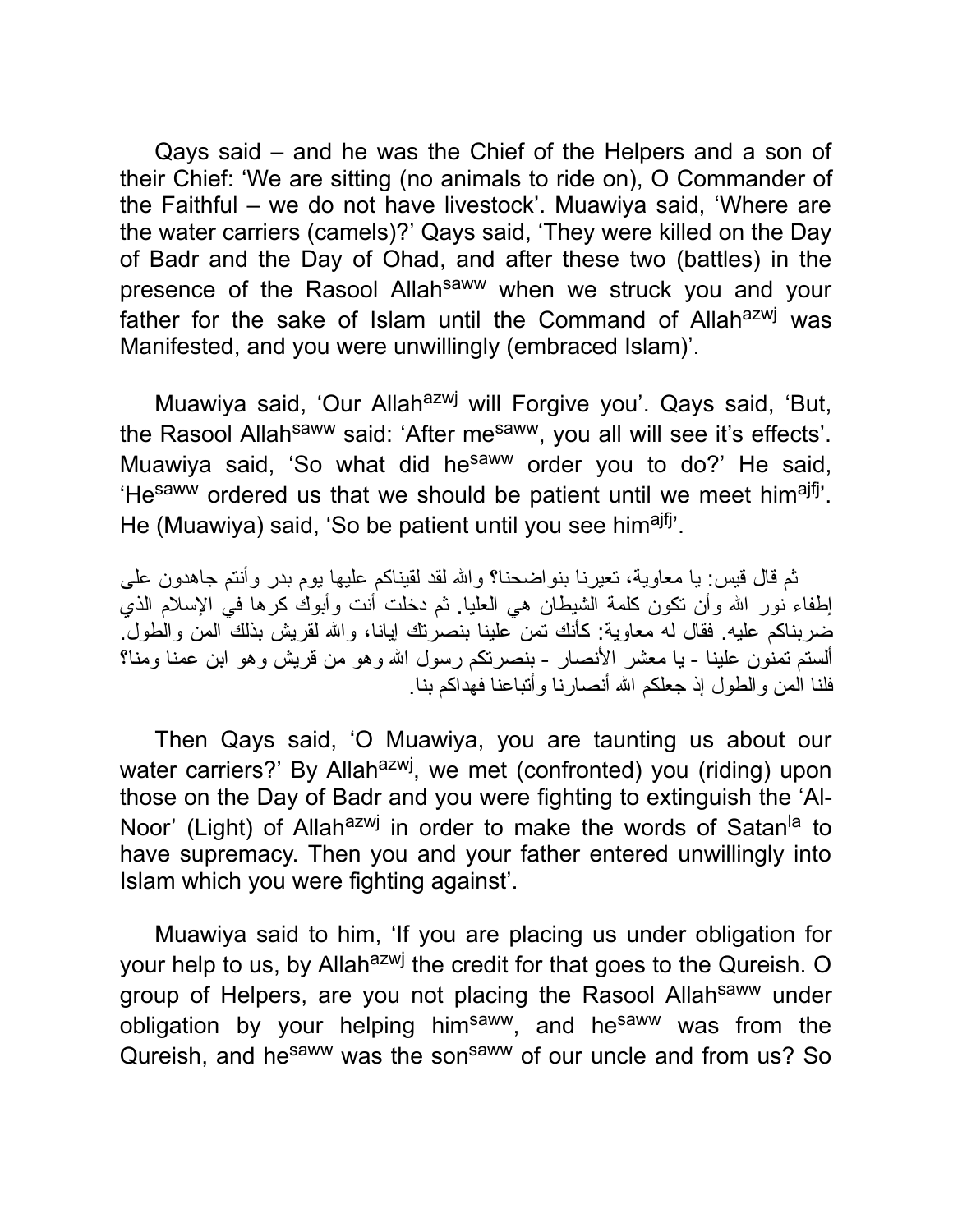the credit goes to us when Allah<sup>azwj</sup> Sent Help to us, and you followed us and attained guidance through us'.

**سوابق أبي طالب علیه السلام في نصرة الإسلام** فقال قیس: إن االله عز وجل بعث محمدا رحمة للعالمین، فبعثه إلى الناس كافة، إلى الجن والأنس والأحمر والأسود والأبیض، واختاره لنبوته واختصه برسالته.

## **Precedent of Abu Talib asws in helping Al-Islam**

Qays said, 'Surely Allah<sup>azwj</sup> Mighty and Majestic Sent Muhammad<sup>saww</sup> as a Mercy to the Worlds. So He<sup>azwj</sup>Sent him<sup>saww</sup> to the people for all the beings, to the Jinn, and the humans, and the red, and the black, and the white, and Chose him<sup>saww</sup> for Prophethood, and Honoured him<sup>saww</sup> by His<sup>azwj</sup> Message.

فكان أول من صدقه وآمن به ابن عمه علي بن أبي طالب وكان أبو طالب عمه یذب عنه ویمنع منه ویحول بین كفار قریش وبینه أن یروعوه أو یؤذوه ویأمره بتبلیغ رسالات ربه.

So the first one to ratify him<sup>saww</sup>, and believe in him<sup>saww</sup> was the son<sup>asws</sup> of his<sup>saww</sup> uncle<sup>asws</sup> Ali<sup>asws</sup>bin Abu Talib<sup>asws</sup>, , and his<sup>saww</sup> uncle Abu Talib<sup>asws</sup> used to defend him<sup>saww</sup> and prevent (the enemies) from him<sup>saww</sup> and he<sup>asws</sup> was a shield between the infidels of Qureish and him<sup>saww</sup>, so that they do not frightened him<sup>saww</sup> or hurt him<sup>saww</sup>, and ordered him<sup>saww</sup> to preach the Message of his<sup>saww</sup> Lord<sup>azwj</sup>.

فلم یزل ممنوعا من الضیم والأذى حتى مات عمه أبو طالب وأمر ابنه علیا بموازرته ونصرته فوازره علي ونصره وجعل نفسه دونه في كل شدیدة وكل ضیق وكل خوف، واختص االله بذلك علیا من بین قریش وأكرمه من بین جمیع العرب والعجم.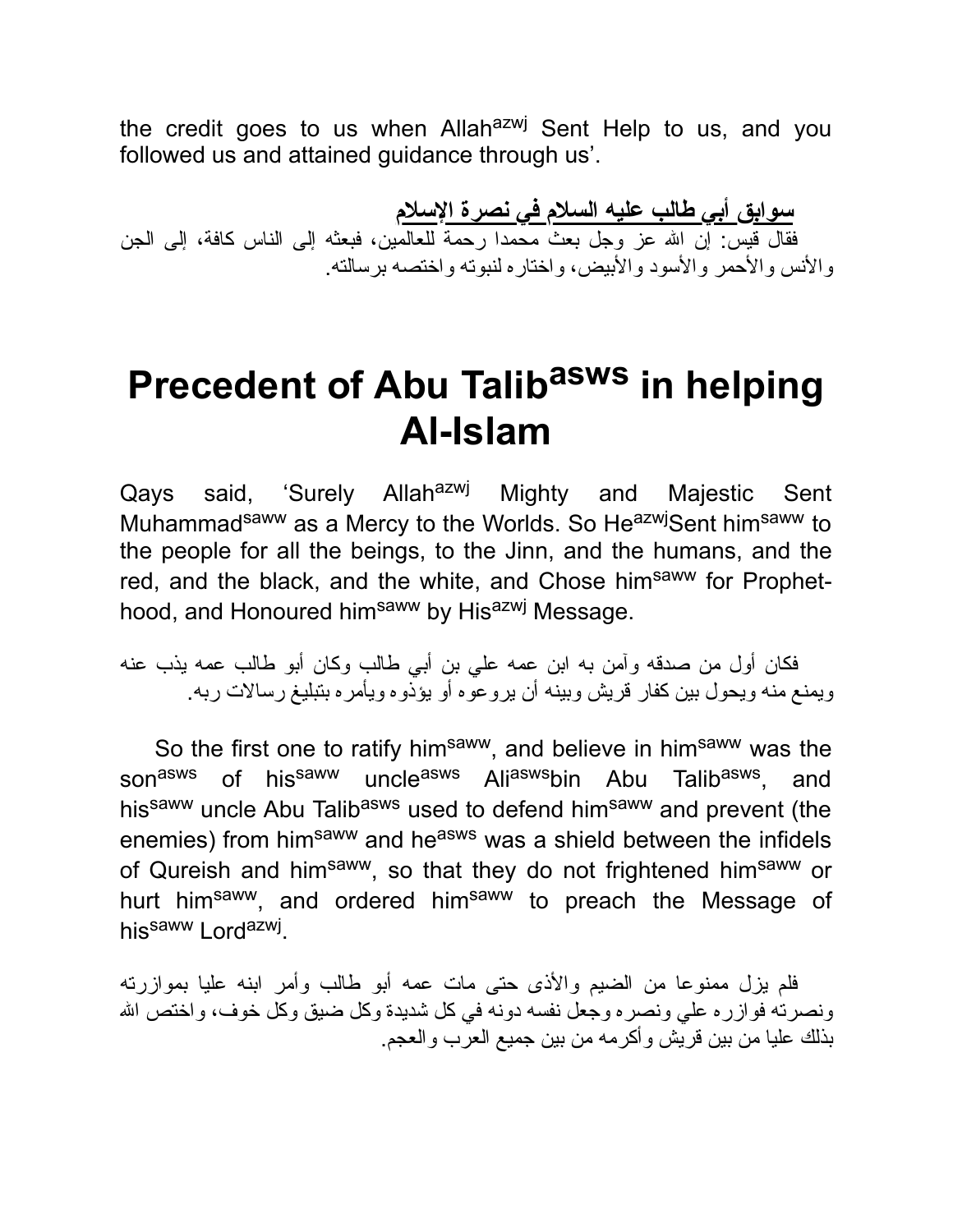So the grievances and harm did not cease to be barred from him<sup>saww</sup> until his<sup>saww</sup> uncle Abu Talib<sup>asws</sup>passed away, and heasws ordered hisasws sonasws Aliasws to support himsaww and help him<sup>saww</sup>. So Ali<sup>asws</sup>supported him<sup>saww</sup> and helped him<sup>saww</sup>, and made his<sup>asws</sup> own self to be sacrificed in every extremity, and every difficulty, and every fear, and Allah<sup>azwj</sup> Chose Ali<sup>asws</sup> due to that from between the Qureish, and Honoured him<sup>asws</sup> from between all the Arabs and the non-Arabs.

فجمع رسول الله صلى الله علیه وأله جمیع بني عبد المطلب فیهم أبو طالب وأبو لهب، وهم یومئذ أربعون رجلا فدعاهم رسول االله صلى االله علیه وآله وخادمه یومئذ علي علیه السلام، ورسول االله یومئذ في حجر عمه أبي طالب،

So the Rasool Allah<sup>saww</sup> gathered the sons of Abdul Muttalib<sup>as</sup>. Among them were Abu Talib<sup>asws</sup> and Abu Lahab<sup>la</sup>, and on that day they were forty men. So the Rasool Allah<sup>saww</sup> invited them, and on that day Aliaswsattended to them, and on that day the Rasool Allah<sup>saww</sup> was in the chamber of his<sup>saww</sup> uncle<sup>as</sup> Abu Talib<sup>asws</sup>.

فقال: (أیكم ینتدب أن یكون أخي ووزیري ووارثي وخلیفتي في أمتي وولي كل مؤمن بعدي)؟ فسكت القومُ حتى أعادها رسول الله صلى الله علیه وآله ثلاث مرَّ اتَّ. فقالَّ على علیه السلام: (أنَّا یا رسول الله، صلى الله عليك). فوضع رسول الله رأس علي في حجره وتفل في فيه وقال: (اللهم املأ جوفه علما وفهما وحكما).

He<sup>saww</sup> said: 'Which one of you would like to be assigned to be my<sup>saww</sup> brother, and my<sup>saww</sup> Vizier, and my<sup>saww</sup> inheritor, and my<sup>saww</sup> Caliph in my<sup>saww</sup> community, and the Guardian of every 'Momin' (believer) after mesaww?' The people were silent, to the extent that the Rasool Allah<sup>saww</sup> made the call three times. Ali<sup>asws</sup> said: 'I<sup>asws</sup>, O Rasool Allah<sup>saww</sup>, may Allah<sup>azwj</sup> Bless you<sup>saww</sup>'. So the Rasool Allah<sup>saww</sup> placed his<sup>asws</sup> head onto his<sup>saww</sup> chest (out of kindness), and applied his<sup>saww</sup> saliva to his<sup>asws</sup> (forehead) and said: 'Our Allah<sup>azwj</sup>, Fill his<sup>asws</sup> heart with Knowledge, and understanding, and Wisdom'.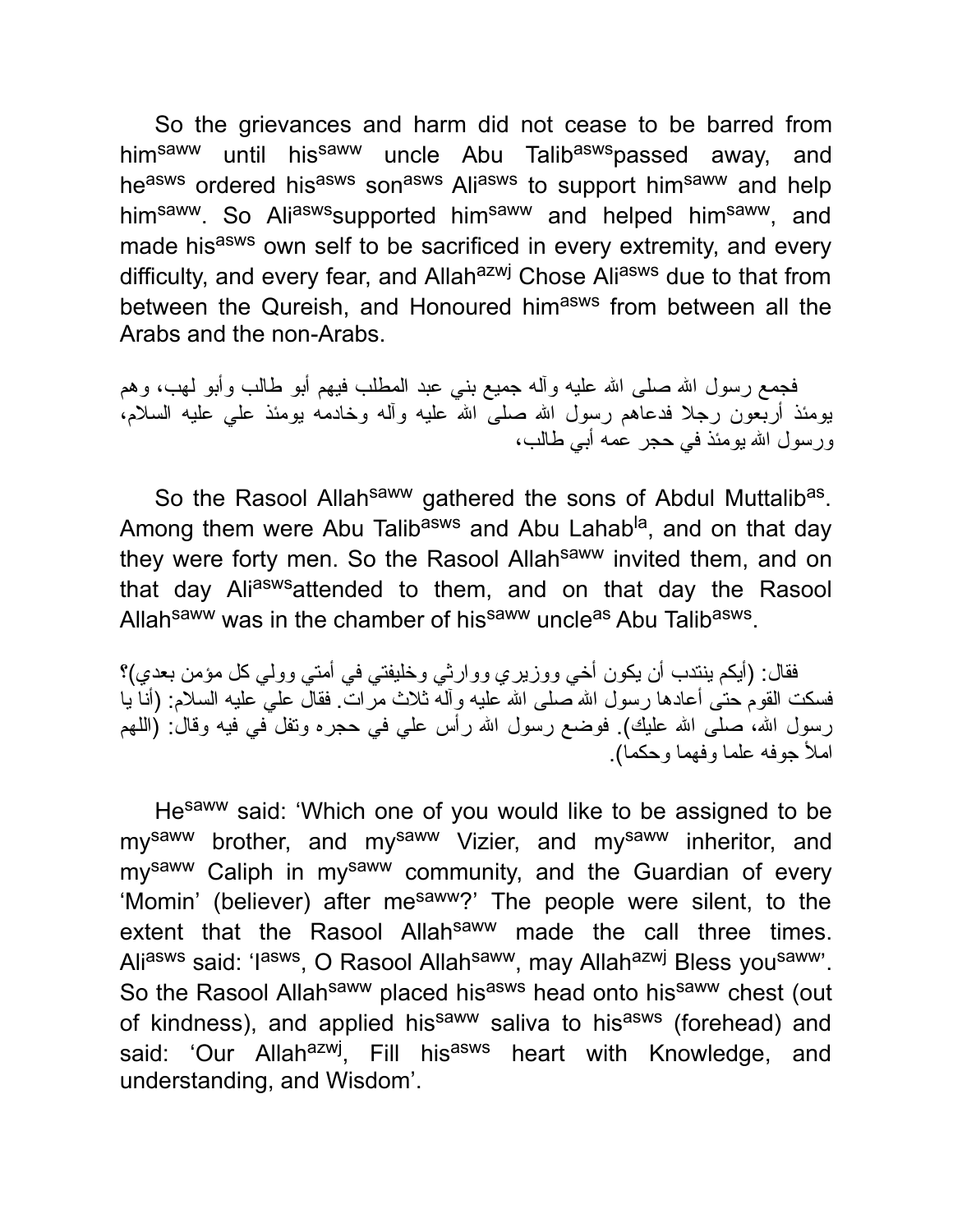ثم قال لأبي طالب: (یا أبا طالب، اسمع الآن لابنك علي وأطع، فقد جعله االله من نبیه بمنزلة هارون من موسى). وآخى بین الناس وآخى بین علي وبین نفسه.

Then he<sup>saww</sup> said to Abu Talib<sup>asws</sup>: 'O Abu Talib<sup>asws</sup>, from now on listen to your<sup>asws</sup> son<sup>asws</sup> Ali<sup>asws</sup>and obey him<sup>asws</sup>, for Allah<sup>azwj</sup> has Made him<sup>asws</sup>, from His<sup>azwj</sup> Prophet<sup>saww</sup> to be of the status which Haroun<sup>as</sup> had with Musa<sup>as</sup>. And he<sup>saww</sup> established brotherhood between the people, and established brotherhood between Aliasws and himselfsaww'.

فلم یدع قیس بن سعد شیئا من مناقبه إلا ذكرها واحتج بها وقال: منهم أهل البیت جعفر بن أبي طالب الطیار في الجنة بجناحین، اختصه االله بذلك من بین الناس، ومنهم حمزة سید الشهداء، ومنهم فاطمة سیدة نساء العالمین. فإذا وضعت من قریش رسول االله وأهل بیته وعترته الطیبین، فنحن واالله خیر منكم - یا معشر قریش - وأحب إلى االله ورسوله وإلى أهل بیته منكم.

Qays did not leave out anything from hisasws merits except that he mentioned it and argued by it, and said, 'Among the People<sup>asws</sup> of the Household is Ja'far<sup>asws</sup> Bin Abu Talib<sup>asws</sup>, the flyer in the Paradise by two wings. Allahazwi Specialised himas by that from between the people. And among them is Hamza<sup>as</sup>, chief of the martyrs, and among them is Fatima<sup>asws</sup> Chieftess of the women of the Worlds. So there is a difference between the Qureish, and the Rasool Allah<sup>saww</sup> and the People<sup>asws</sup> of his<sup>saww</sup> Household, and hissawwFamily, the goodly ones.

By Allah<sup>azwj</sup>, we are better than you are – O community of Qureish – and more beloved to Allah<sup>azwj</sup> and His<sup>azwj</sup> Messenger<sup>saww</sup>, and to the People<sup>asws</sup> of the Household than you are.

لقد قبض رسول الله صلى الله علیه وآله فاجتمعت الأنصار إلى والدي سعد ثم قالوا: (لا نبایع غیر سعد). فجاءت قریش بحجة علی وأهل بیته وخاصمونا بحقه وقرابته من رسول الله صلى الله علیه وآله. فما یعدو قریش أن یكونوا ظلموا الأنصار أو ظلموا آل محمد علیهم السلام. ولعمري ما لأحد من الأنصار ولا لقریش ولا لأحد من العرب والعجم في الخلافة حق ولا نصیب مع علي بن أبي طالب وولده من بعده.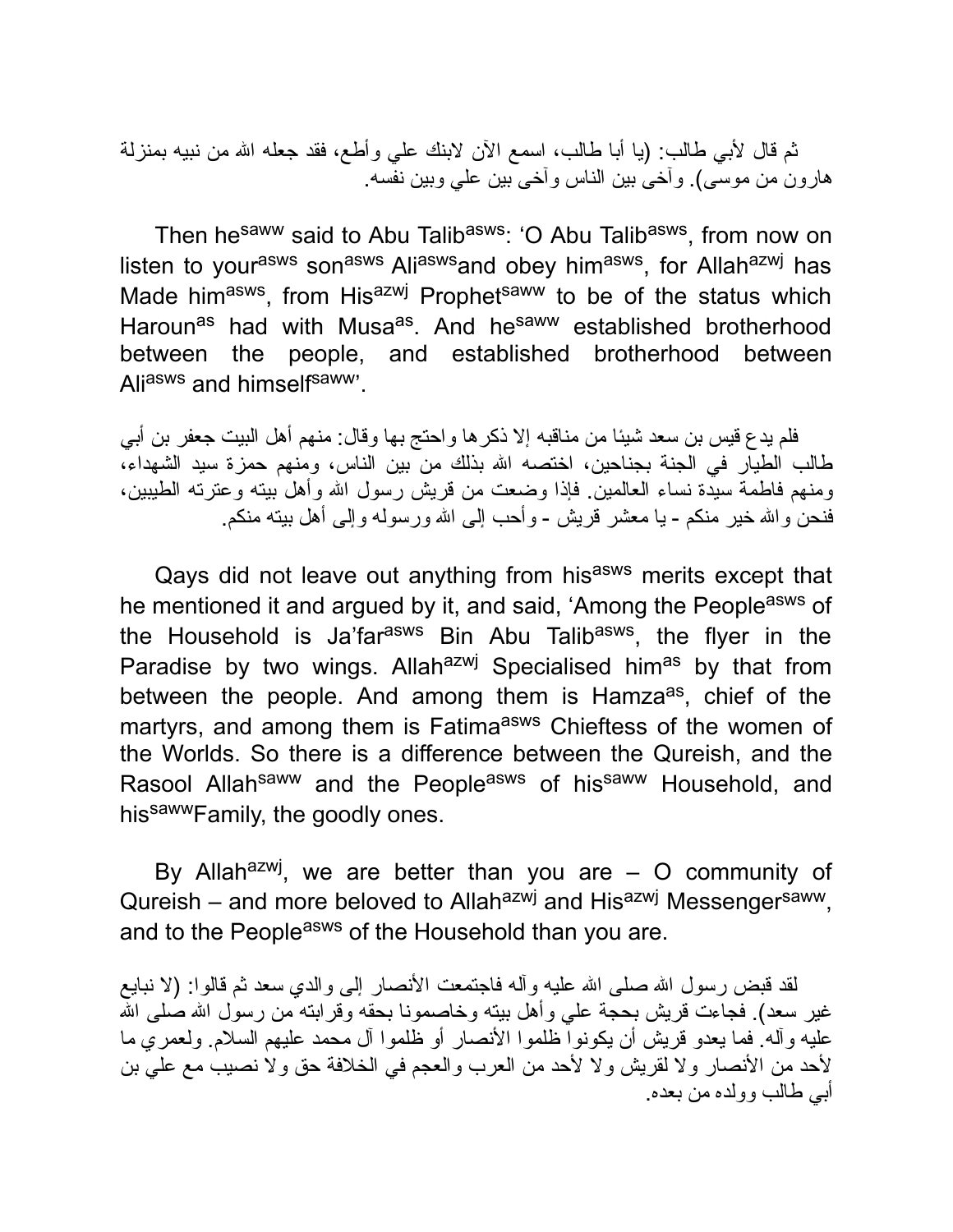When the Rasool Allah<sup>saww</sup> passed away, the Helpers gathered around my father Sa'ad, then said, 'We will not pay allegiance to anyone other than Sa'ad'. So the Qureish came by the argument of being from people close to his<sup>saww</sup> Household, and disputed with us through this right, and through close relationship to the Rasool Allahsaww.

The Qureish are nothing more than oppressors to the Helpers or oppressors to the Progeny<sup>asws</sup> of Muhammad<sup>saww</sup>. By my life, there is nothing for anyone neither from the Helpers, nor for the Qureish, nor for any one from the Arabs and the non-Arabs in the Caliphate, any share or right is only for Ali Bin Abu Talib<sup>asws</sup> and hisasws sonsasws from after himasws'.

فغضب معاویة وقال: یا بن سعد، عمن أخذت هذا وعمن رویته وعمن سمعته؟ أبوك أخبرك بذلك وعنه أخذته؟ فقال قیس: سمعته وأخذته ممن هو خیر من أبي وأعظم علي حقا من أبي. قال: ومن هو؟ قال: ذاك أمیر المؤمنین علي بن أبي طالب، عالم هذه الأمة ودیانها وصدیقها و<u>فاروقها</u> الذي أنزل الله فیه ما أنزل وهو قوله عز وجل: (قل كفى بالله شهیدا بینـي وببینكم ومن عنده علم الكتاب). فلم یدع قیس آیة نزلت في علي علیه السلام إلا ذكرها.

Muawiya got angry and said, 'O Ibne Sa'ad, from whom have you taken this, and from whom are you narrating it, and from whom have you heard it? Your father informed you of that and it is from him that you have taken it?' Qays said, 'I heard it and took it from the one who is better than my father, and has a greater right over me than my father'. He said, 'And who is that?' He said, 'That is Amir-ul-Momineen Ali<sup>asws</sup> Bin Abu Talib<sup>asws</sup>, the most knowledgeable one of this community, and it's religious one, and it's 'Al-Seddiq' (Truthful one), and its 'Al-Farouq' (Differentiator) regarding whom Allah<sup>azwj</sup> Revealed what He<sup>azwj</sup> Revealed, and it is the Statement of the Mighty and Majestic *"[13:43] Say: Allah is sufficient as a witness between me and you and whoever has knowledge of the Book."* Qays did not leave out a verse which had Come down regarding Aliasws, except that he mentioned it.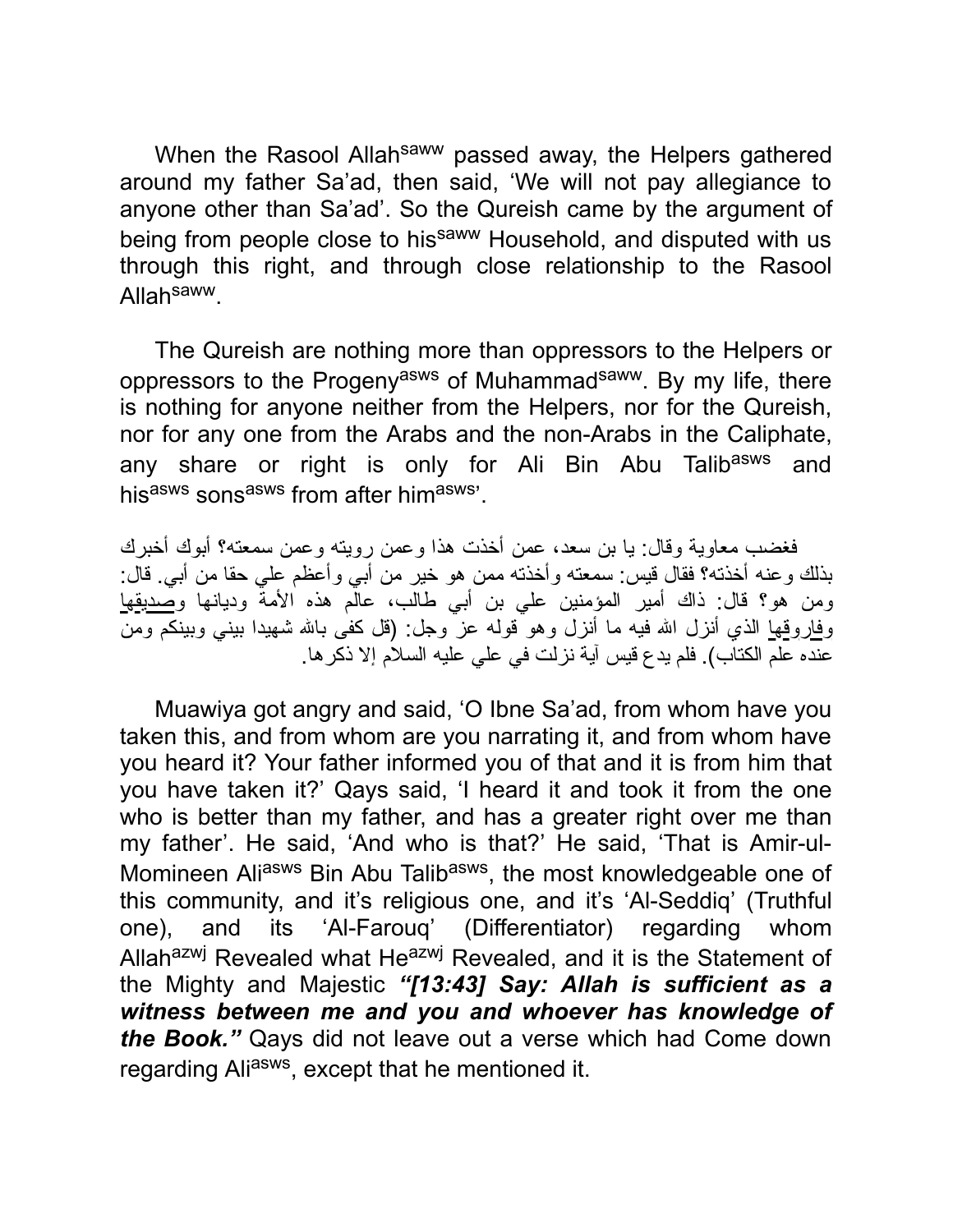فقال معاویة: فإن صدیقها أبو بكر وفاروقها عمر، والذي عنده علم الكتاب عبد االله بن سلام قال قیس: أحق بهذه الأسماء وأولى بها الذي أنزل االله فیه: (أفمن كان على بینة من ربه ویتلوه شاهد منه)، والذي أنزل االله جل اسمه فیه: (إنما أنت منذر ولكل قوم هاد)، واالله لقد نزلت: (وعلي لكل قوم هاد)، فأسقطتم ذلك، والذي نصبه رسول االله صلى االله علیه وآله بغدیر خم فقال: (من كنت أولى به من نفسه فعلي أولى به من نفسه)، وقال له رسول االله في غزوة تبوك: (أنت مني بمنزلة هارون من موسى إلا أنه لا نبي بعدي).

Muawiya said, 'It's 'Al-Seddiq' (truthful) one is Abu Bakr, and its Differentiator (Farouq) is Umar, and the one with whom is the knowledge of the whole of the Book, he is Abdullah Bin Salaam'.

Qays said, 'The one deserving of these names (titles) and the one who is the first for it is the one<sup>asws</sup> for whom Allahazwj Revealed *"[11:17] Is he (to be counted equal with them) who relies on a clear proof from his Lord, and a witness from Him recites it,"*, and Allah<sup>azwj</sup> Majestic is His<sup>azwj</sup> Name Revealed regarding him *"[13:7] You are only a warner and (there is) a guide for every people"*. And Allah<sup>azwj</sup> had Revealed "[13:7] and Ali asws is a guide for every people", so you dropped that (from the compilation of the Holy Quran, Aliasws's name).

And the one whom the Rasool Allah<sup>saww</sup> nominated at Ghadeer Khumm saying: 'The one to whom I<sup>saww</sup>was higher to than his own self, so Aliasws is higher to him than his own self', and the Rasool Allah<sup>saww</sup> said to him<sup>asws</sup> during the (military) expedition of Tabuk: 'You<sup>asws</sup> are from me<sup>saww</sup> of the status which Haroun<sup>as</sup>had with Musa<sup>as</sup> except that there is no Prophet<sup>as</sup> after me<sup>saww</sup>.

**\* 2 \* بدایة خطة معاویة في لعن علي علیه السلام**

وكان معاویة یومئذ بالمدینة، فعند ذلك نادى منادیه وكتب بذلك نسخة إلى جمیع البلدان إلى عماله: (ألا برئت الذمة ممن روى حدیثا في مناقب علي بن أبي طالب أو فضائل أهل بیته وقد أحل بنفسه العقوبة). وقامت الخطباء في كل كورة ومكان وعلى كل المنابر بلعن علي بن أبي طالب علیه السلام والبراءة منه والوقیعة فیه وفي أهل بیته علیهم السلام بما لیس فیهم، واللعنة لهم.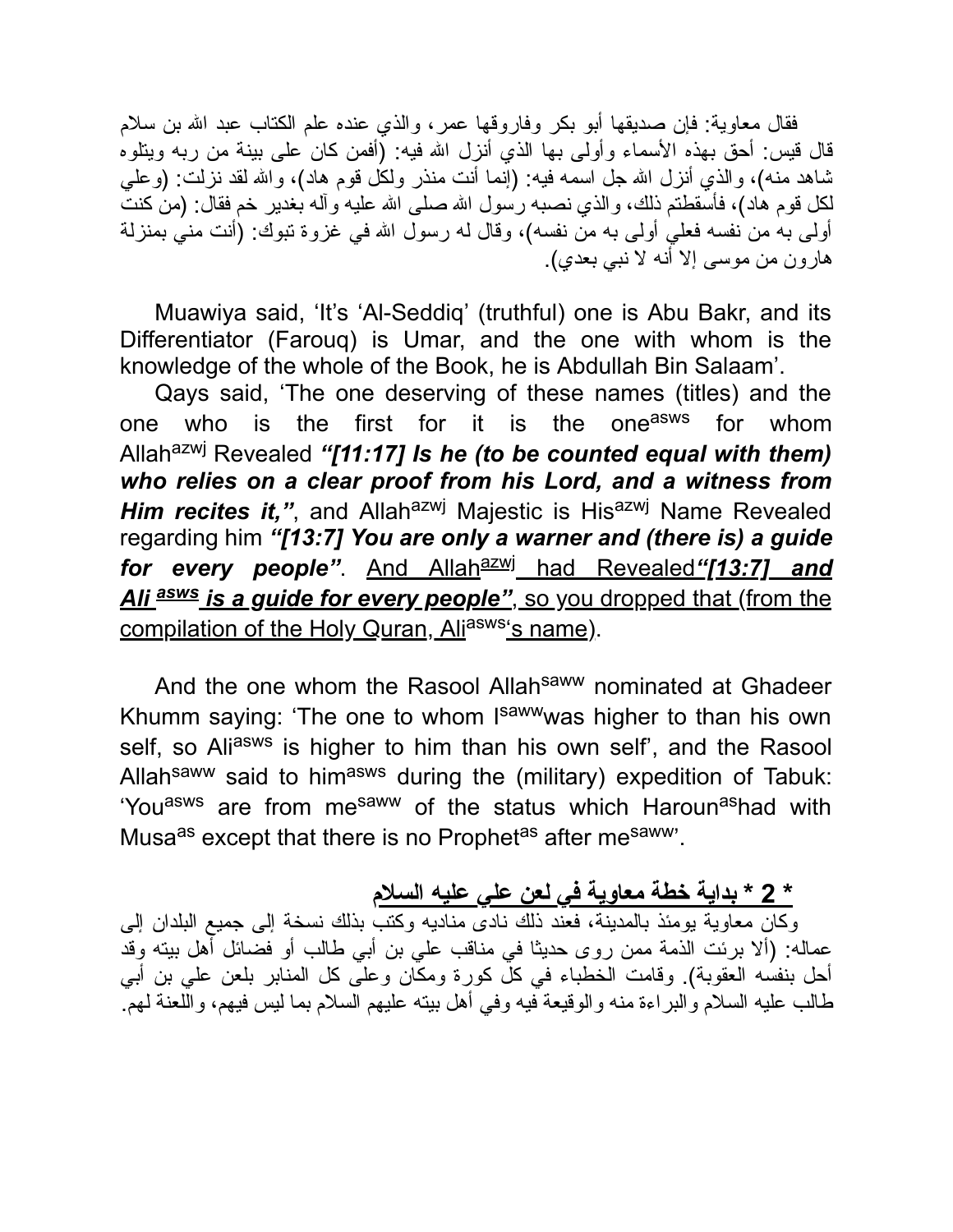# **2 – Beginning of the plan of Muawiya with regards to cursing Ali asws**

And in those days Muawiya was in Al-Medina. So he called upon a caller to proclaim, and that was written and copied to all the cities to his office bearers, 'I am not responsible for the one who reports ahadith regarding the merits of Ali<sup>asws</sup> bin Abu Talib<sup>asws</sup>, or the 'Fazail' preferences of the Ahl Al-Bayt<sup>asws</sup> (People<sup>asws</sup> of hisaswsHousehold), for he would have brought down the punishment upon himself'. And the preachers in every town and place, and upon every Pulpit stood up to curse Ali<sup>asws</sup> Bin Abu Talib<sup>asws</sup>, and distanced themselves from him<sup>asws</sup>, and narrated (derogatory) stories about him<sup>asws</sup> and the Ahl Al-Bayt<sup>asws</sup> which was not regarding them<sup>asws</sup>, and cursed them<sup>asws</sup>.

**\* 3 \* احتجاجات ابن عباس على معاویة** ثم إن معاویة مر بحلقة من قریش، فلما رأوه قاموا له غیر عبد االله بن عباس. فقال له: یا بن عباس، ما منعك من القیام كما قام أصحابك إلا موجدة في نفسك علي بقتالي إیاكم یوم صفین. یا بن عباس، إن ابن عمي أمیر المؤمنین عثمان قتل مظلوما. قال له ابن عباس: فعمر بن الخطاب قد قتل مظلوما، أفسلمتم الأمر إلى ولده، وهذا ابنه؟ قال: إن عمر قتله مشرك. قال ابن عباس: فمن قتل عثمان؟ قال: قتله المسلمون قال: فذلك أدحض لحجتك وأحل لدمه إن كان المسلمون قتلوه وخذلوه فلیس إلا بحق.

## **3 – Argumentation of Ibn Abbas against Muawiya**

Then Muawiya passed by a group of Qureish. When they saw him they stood up apart from Abdullah Bin Abbas. So he said to him, 'O Ibn Abbas, what prevented you from standing like your companions did, except for the effects in yourself against me due to my fighting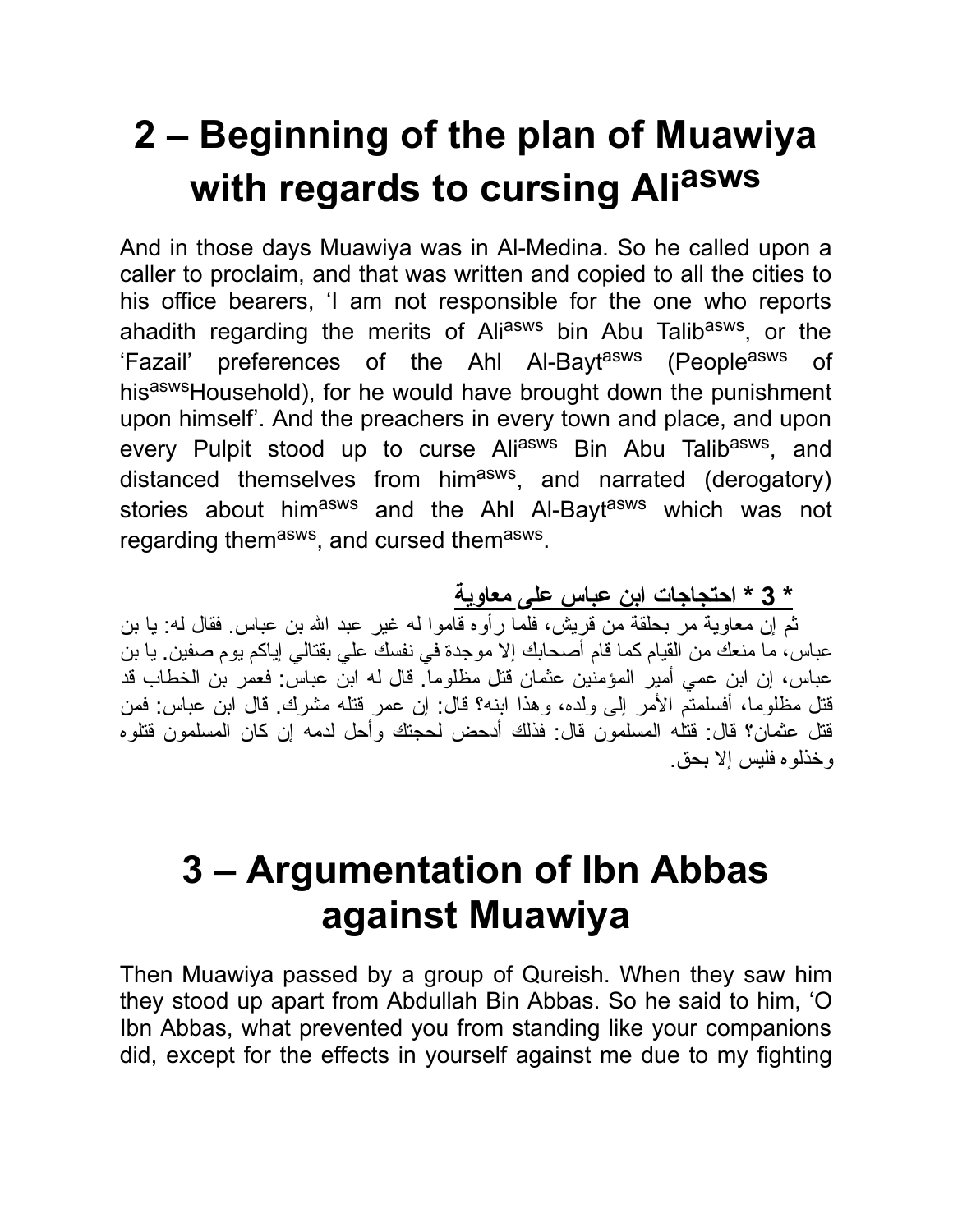against you on the Day of Siffeen? O Ibn Abbas, the son of my uncle-the commander of the faithful Usman was killed unjustly'.

Ibn Abbas said to him, 'Umar Bin Al-Khattab was (also) killed unjustly, so we should submit the affair to his son, and this (here) is his son?' He said, 'Umar was killed by a 'Mushrik' Polytheist'. Ibn Abbas said, 'So who killed Usman?' He said, 'The Muslims killed him'. He said, 'Then it refutes your argument, if Muslims killed him, then his blood was permissible (to be shed), and abandoned him. It was not except by the truth'.<sup>[35]</sup>

قال معاویة: فإنا قد كتبنا في الآفاق ننهى عن ذكر مناقب علي وأهل بیته، فكف لسانك - یا بن عباس - واربع على نفسك. فقال له ابن عباس: أفتنهانا عن قراءة القرآن؟ قال: لا. قال: أفتنهانا عن تأویله؟ قال: نعم. قال: فنقرأه ولا نسأل عما عنى االله به؟ قال: نعم. قال: فأیما أوجب علینا، قرائته أو العمل به؟ قال معاویة: العمل به. قال: فكیف نعمل به حتى نعلم ما عنى االله بما أنزل علینا؟ قال: سل عن ذلك من یتأوله على غیر ما تتأوله أنت وأهل بیتك. قال: إنما أنزل القرآن على أهل بیتي فأسأل عنه آل أبي سفیان أو أسأل عنه آل أبي معیط أو الیهود والنصارى والمجوس؟

Muawiya said, 'We have written to the far horizons prohibiting the mentioning of the merits of Ali<sup>asws</sup> and the Ahl Al-Bayt<sup>asws</sup>, so restrain your tongue – O Ibn Abbas – and do yourself a favour'. Ibn Abbas said to him, 'So are you prohibiting us from reciting the Quran?'

He (Muawiya) said, 'No'.

He (Ibn Abbas) said, 'So are you preventing us from its meanings?'

He (Muawiya) said, 'Yes'.

He (Ibn Abbas) said, 'So we should recite it and not ask what Allah $^{azwj}$  has Meant by it?'

He (Muawiya) said, 'Yes'.

He (Ibn Abbas) said, 'So what is more obligatory upon us, it's recitation or to act by it?'

Muawiya said, 'The acting in accordance with it'.

He (Ibn Abbas) said, 'So how can we act by it until we know what Allah<sup>azwj</sup> has Meant by what He<sup>azwj</sup> Sent down to us?'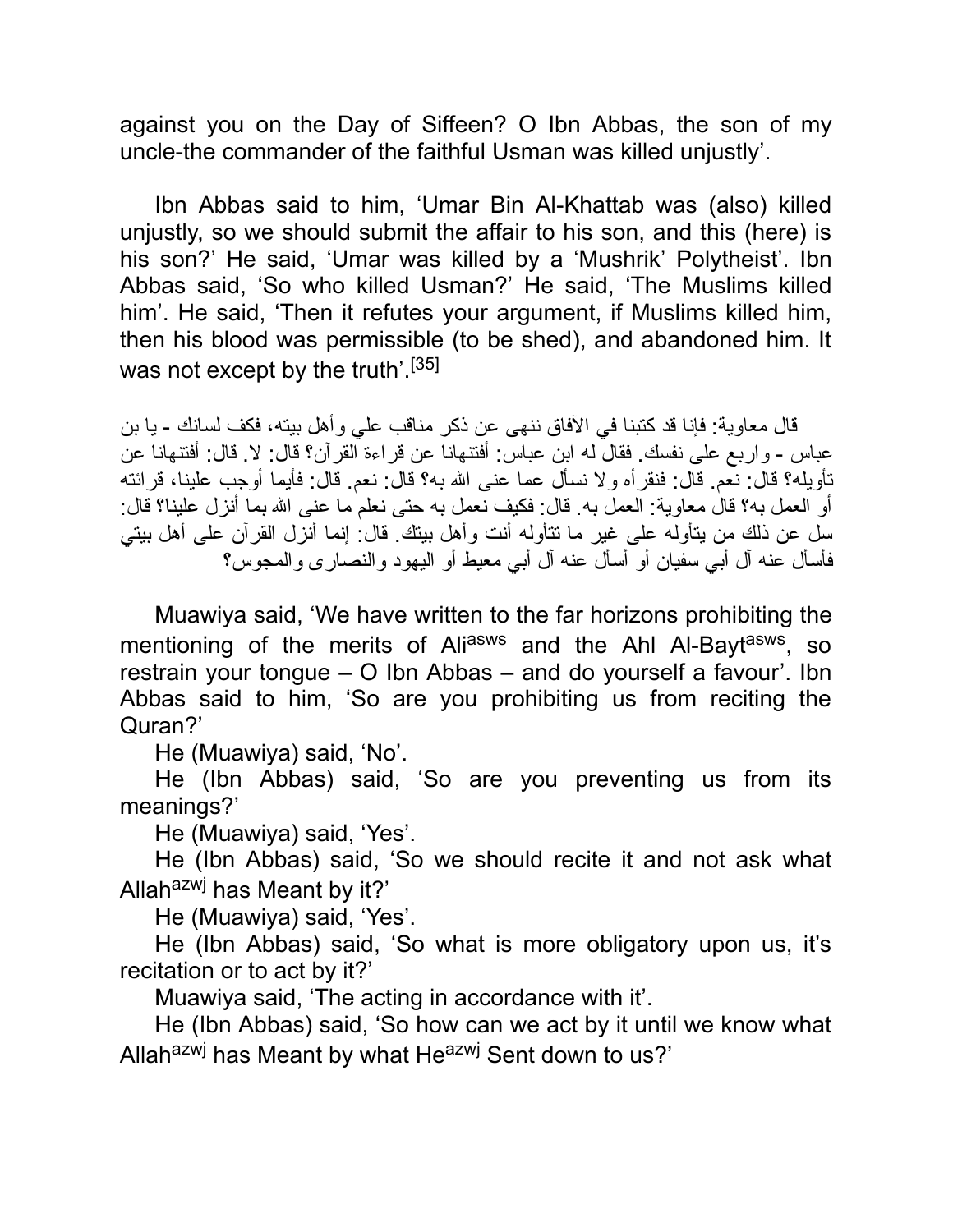He (Muawiya) said, 'Ask the one who will explain it differently to what you and the People<sup>asws</sup> of your household explain it.

He (Ibn Abbas) said, 'But, the Quran Descended upon the Peopleasws of my Household, and I should ask about it from the progeny of Abu Sufyan, or ask about it from the progeny of Ma'eet, or the Jews and the Christians and the Magians?'

قال له معاویة: فقد عدلتنا بهم وصیرتنا منهم. قال له ابن عباس: لعمري ما أعدلك بهم، غیر أنك نهیتنا أن نعبد االله بالقرآن وبما فیه من أمر ونهي أو حلال أو حرام أو ناسخ أو منسوخ أو عام أو خاص أو محكم أو متشابه، وإن لم تسأل الأمة عن ذلك هلكوا واختلفوا وتاهوا. قال معاویة: فاقرؤا القرآن وتأولوه ولا ترووا شیئا مما أنزل االله فیكم من تفسیره وما قاله رسول االله فیكم، وارووا ما سوى ذلك. قال ابن عباس: قال االله في القرآن: (یریدون أن یطفؤوا نور االله بأفواههم ویأبى االله إلا أن یتم نوره ولو كره الكافرون).

Muawiya said to him, 'You have equated us with them and included us to be among them'.

Ibn Abbas said to him, 'By my life, I have not equated you with them, apart from the fact that you are prohibiting us that we should worship Allah<sup>azwj</sup> by the Quran and by what is in it from the Orders, and Preventions, or Permissibles, or Prohibitions, or Abrogation, or Abrogated, or General, or Special, or Decisive, or Allegorical, and if the community does not ask about that it will perish and differ and follow desires.

Muawiya said, 'So recite the Quran and its explanation, and do not narrate anything from what Allah<sup>azwj</sup>has Revealed about you all, from its interpretation, and what the Rasool Allahsaww has said regarding you all, and narrate whatsoever except for that', Ibn Abbas said, 'Allah<sup>azwj</sup> has said in the Quran "[9:32] They desire to put out *the light of Allah with their mouths, and Allah will not consent save to perfect His light, though the unbelievers are averse."*

قال معاویة: یا بن عباس، اكفني نفسك وكف عني لسانك، وإن كنت لا بد فاعلا فلیكن ذلك سرا ولا یسمعه أحد منك علانیة. ثم رجع إلى منزله، فبعث إلیه بخمسین ألف درهم.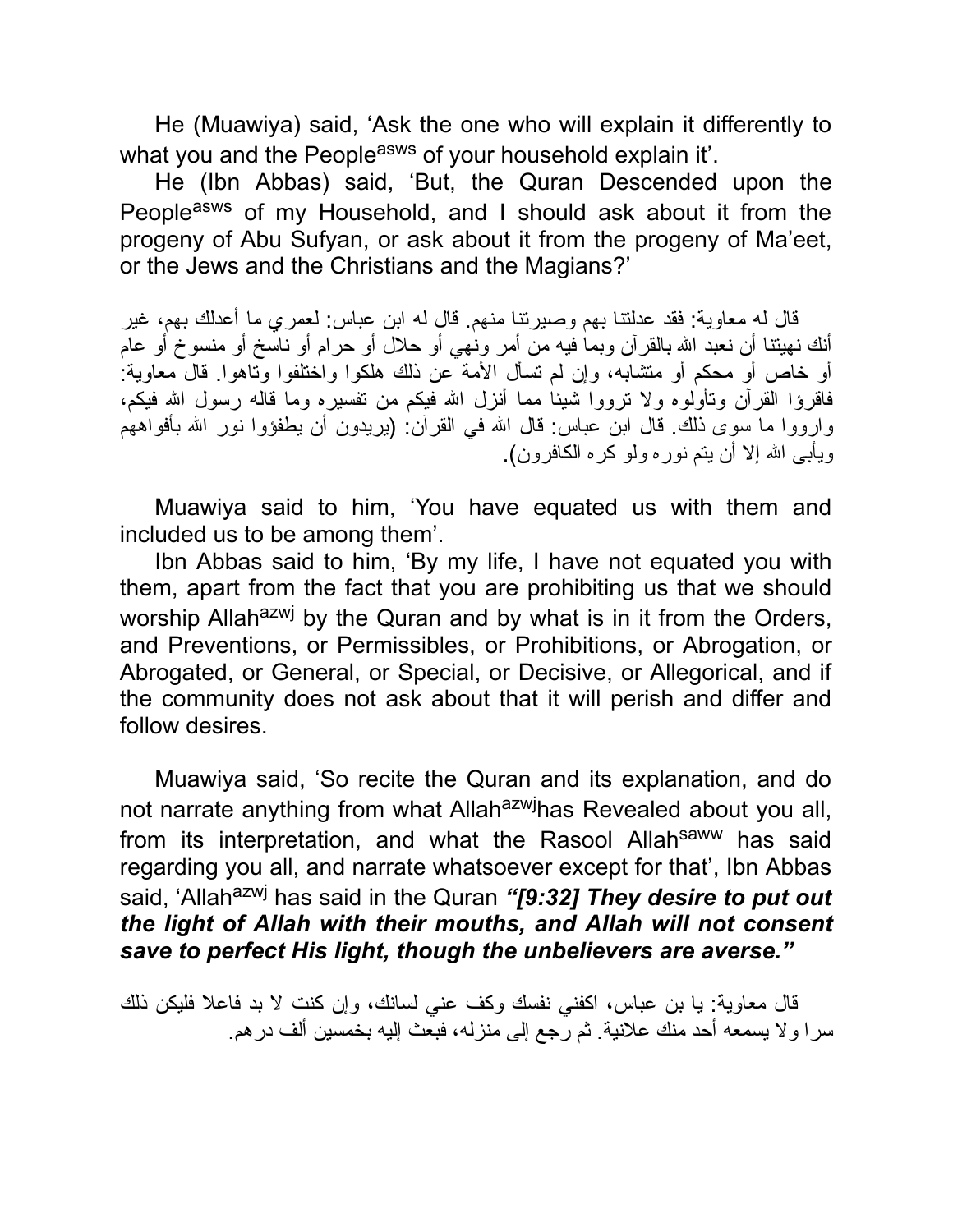Mauwiya said, 'O Ibn Abbas, restrain yourself and restrain your tongue from me, and if you cannot do that then do that secretly, and do not let anyone hear it from you in the open'. Then he (Muawiya) returned to his house and sent over to him fifty thousand Dirhams.

#### **\* 4 \* اشتداد البلاء على الشیعة في عهد معاویة**

ثم اشتد البلاء بالأمصار كلها على شیعة علي وأهل بیته علیهم السلام، وكان أشد الناس بلیة أهل الكوفة لكثرة من بها من الشیعة. واستعمل علیهم زیادا أخاه وضم إلیه البصرة والكوفة وجمیع العراقین. وكان یتتبع الشیعة وهو بهم عالم لأنه كان منهم فقد عرفهم وسمع كلامهم أول شيء. فقتلهم تحت كل كوكب وحجر ومدر، وأجلاهم وأخافهم وقطع الأیدي والأرجل منهم وصلبهم على جذوع النخل وسمل أعینهم وطردهم وشردهم حتى انتزعوا عن العراق. فلم یبق بالعراقین أحد مشهور إلا مقتول أو مصلوب أو طرید أو هارب.

## **4 – Intensification of the affliction upon the Shiites during the era of Muawiya**

Then the afflictions intensified upon the Shiites of Aliasws and the Ahl Al-Bayt<sup>asws</sup> in every city, and the most extreme affliction was upon the inhabitants of Al-Kufa, for the most of them were from Shiites. And Ziyad, his (Muawiya's illigitimate) brother was the governor upon them, and he had the responsibility of Al-Basra, and Al-Kufa, and all the Iraqis. And he followed the Shiites (before being solomonised as being his brother), and he knew them because he used to be one of them before. So he recognised them and had heard their speech from the very first. So he killed them under every star, and stone and pebble, and limited them, and frightened them, and cut off their hands and their feet from them, and crucified them upon the trunk of the palm trees, and poked their eyes, and expelled them and displaced them until they were all grabbed from Al-Iraq.

There did not remain anyone well-known from among the Iraqis except that he was either killed or crucified, or expelled, or he fled.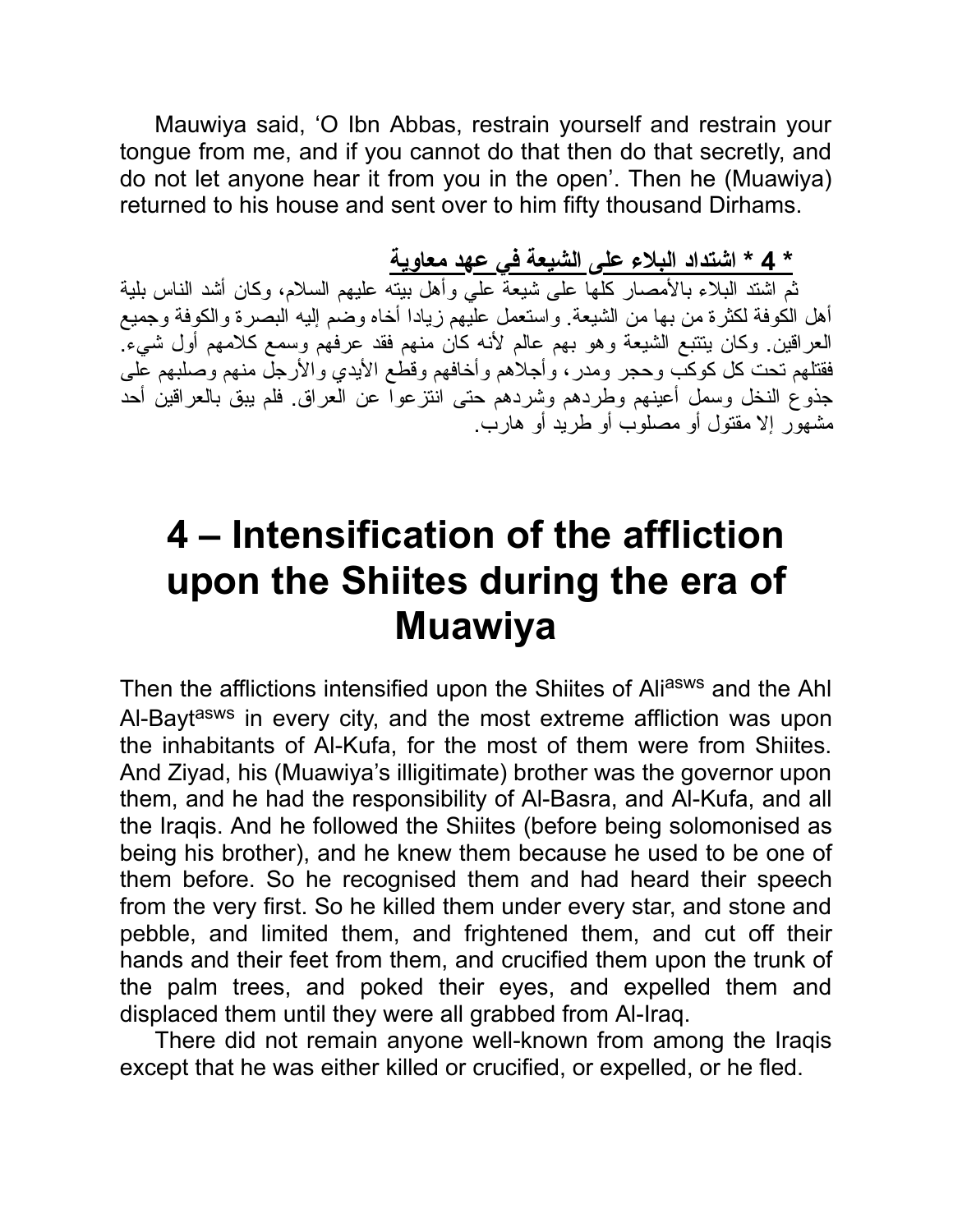وكتب معاویة إلى قضاته وولاته في جمیع الأرضین والأمصار: (أن لا تجیزوا لأحد من شیعة علي بن أبي طالب ولا من أهل بیته ولا من أهل ولایته الذین یرون فضله ویتحدثون بمناقبه شهادة).

And Muawiya wrote to his judges, and his governors in all of the lands and the cities that, 'It is not permitted for anyone who narrates any merits of the Shiites of Ali<sup>asws</sup> Bin Abu Talib<sup>asws</sup>, or any from the Ahl Al-Bayt<sup>asws</sup>, or of his<sup>asws</sup> friends, to be accepted as a witness'.

**تقریب معاویة جماعة عثمان واختلاق المناقب له** وكتب إلى عماله: (انظروا من قبلكم من شیعة عثمان ومحبیه وأهل بیته وأهل ولایته والذین یرون فضله ویتحدثون بمناقبه، فأدنوا مجالسهم وأكرموهم وقربوهم وشرفوهم، واكتبوا إلي بكل ما یروي كل رجل منهم فیه واسم الرجل واسم أبیه وممن هو).

## **Focus of Muawiya on Usman's group and fabrication of the virtues for him**

And he wrote to his office bearers, 'Look at the ones in front of you from the Shiites (adherents) of Usman and those that love him, and the people of his household, and his friends, and the one who are reporting his virtues and narrating his merits, so encourage their gatherings and bring them closer, and honour them, and consider them to be near to you and give them prestige, and write to me about everyone of them, each one of them with his name and the name of his father, and from (which family) he comes'.

ففعلوا ذلك حتى أكثروا في عثمان الحدیث وبعث إلیهم بالصلات والكسي وأكثر لهم القطائع من العرب والموالي. فكثروا في كل مصر وتنافسوا في المنازل والضیاع واتسعت علیهم الدنیا. فلم یكن أحد یأتي عامل مصر من الأمصار ولا قریة فیروي في عثمان منقبة أو یذكر له فضیلة إلا كتب اسمه وقرب وشفع. فلبثوا بذلك ما شاء االله.

So they did that to the extent that the Hadith of Usman became numerous, and he sent to them (the narrators) gifts, and garments, and gave them plenty of land, regardless to them being Arabs or non-Arabs. Soon there were too many of them in every city, and they constructed (big) houses, and the world became luxurious for them.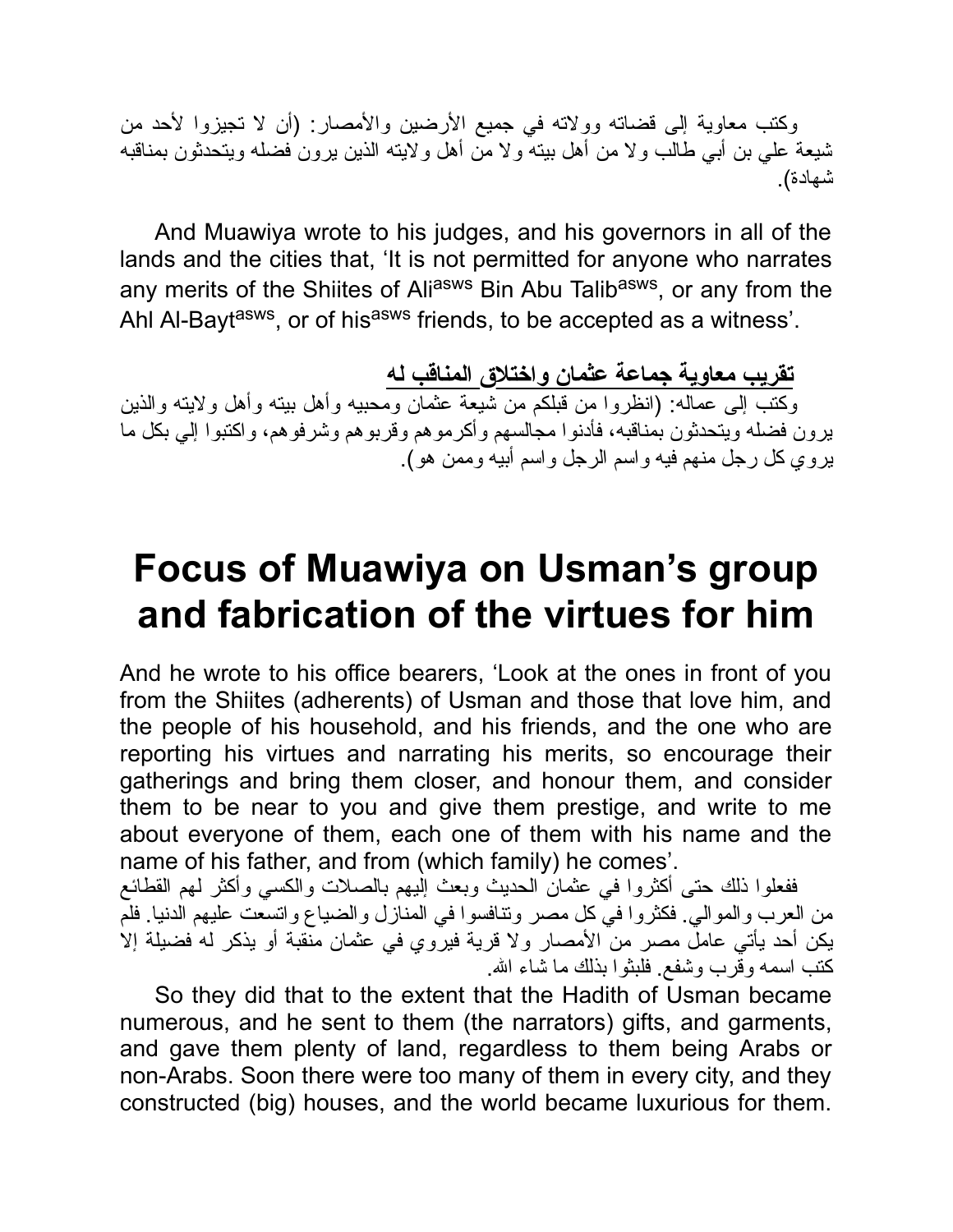There was no city worker who came from the cities, or a town who reported merits regarding Usman, or mentioned preferences for him except that his name was noted, and he was considered as a near one and was recommended. So it remained like that for as long as Allah<sup>azwj</sup> Desired it to.

**سعي معاویة في إحیاء اسم أبي بكر وعمر** ثم كتب بعد ذلك إلى عماله: (أن الحدیث قد كثر في عثمان وفشا في كل قریة ومصر ومن كل ناحیة، فإذا جاءكم كتابي هذا فادعوا الناس إلى الروایة في أبي بكر وعمر، فإن فضلهما وسوابقهما أحب إلي وأقر لعیني وأدحض لحجة أهل هذا البیت وأشد علیهم من مناقب عثمان وفضائله). فقرأ كل قاض وأمیر من ولاته كتابه على الناس، وأخذ الناس في الروایات في أبي بكر وعمر وفي مناقبهم.

## **The quest of Muawiya to revive the names of Abu Bakr and Umar**

Then, after that, he wrote to his office bearers that, 'The narrations (Ahadith) regarding Usman have become plentiful, and have been spread in every town and city and from every area, so when this letter of mine gets to you, call the people to the reporting with regards to Abu Bakr and Umar, for their virtues, and their precedence is beloved to me, and refreshing to my eyes and refutes the arguments of the People<sup>asws</sup> of the House, and is harsher to them<sup>asws</sup> than the merits of Usman and his virtues'. Every judge and Emir (leader) appointed by him read his letter out to the people, and the people took to the reporting with regards to Abu Bakr and Umar and their merits.

**أمر معاویة بتعلیم المناقب الكاذبة للأطفال والنساء**

ثم كتب نسخة جمع فیها جمیع ما روي فیهم من المناقب والفضائل، وأنفذها إلى عماله وأمرهم بقرائتها على المنابر وفي كل كورة وفي كل مسجد. وأمرهم أن ینفذوا إلى معلمي الكتاتیب أن یعلموها صبیانهم حتى یرووها ویتعلموها كما یتعلمون القرآن وحتى علموها بناتهم ونسائهم وخدمهم وحشمهم. فلبثوا بذلك ما شاء االله.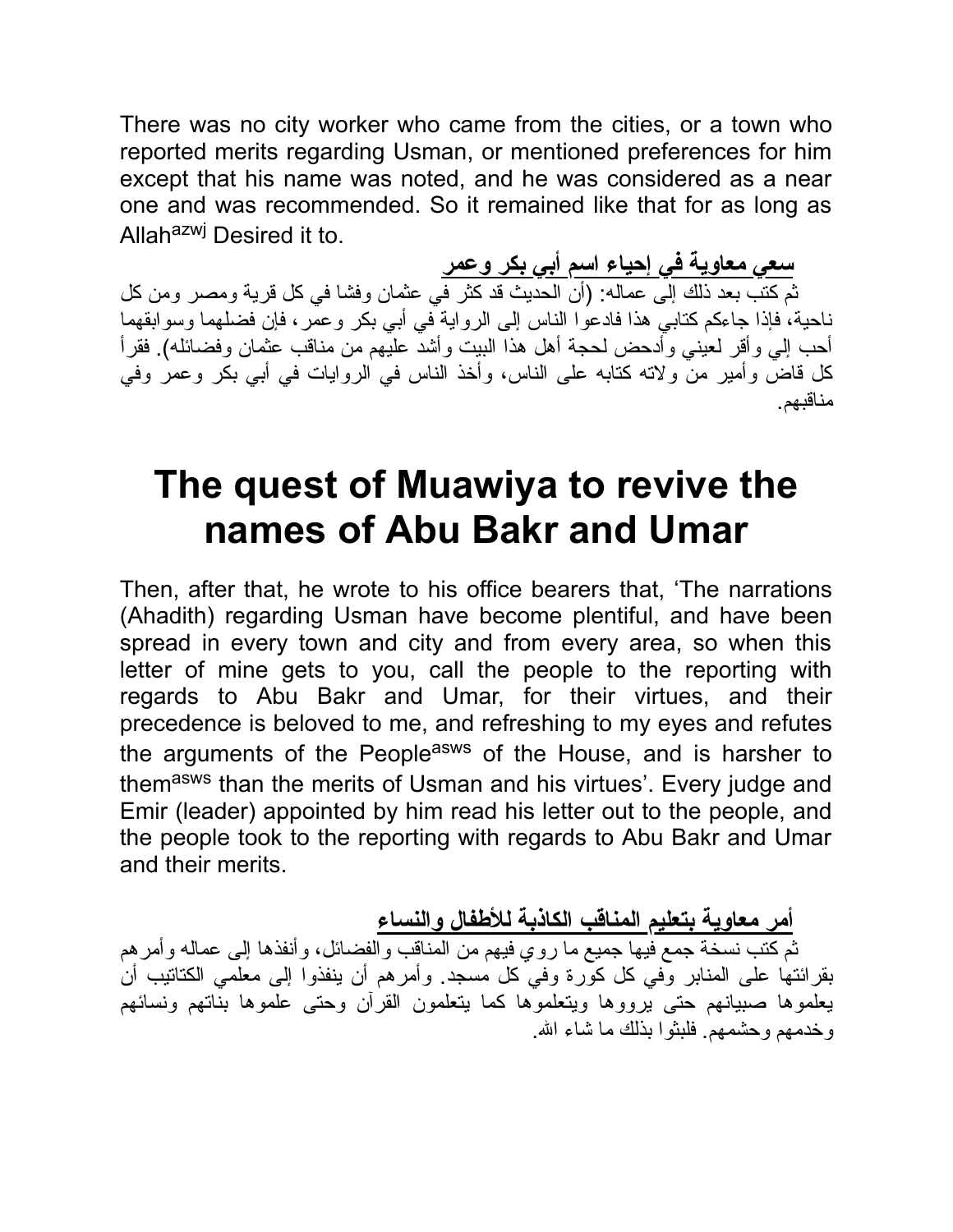## **The order of Muawiya to teach the false merits to the children and the women**

Then he gathered all these reports regarding them, from their virtues and their merits, in the form of a book, and enforced it upon his office bearers and ordered them to recite these upon the Pulpits and in every town and in every Masjid. And he ordered them to enforce the teachers of the Quran to teach it to their boys until they report it and learn it just as they had learnt the Quran, and until they had taught it to their daughters, and their women, and their older servants, and their younger servants. So it remained like that for as long as Allah<sup>azwj</sup> Desired it to.

**برنامج معاویة لإبادة الشیعة** ثم كتب معاویة إلى عماله نسخة واحدة إلى جمیع البلدان: (انظروا من قامت علیه البینة أنه یحب علیا وأهل بیته، فامحوه من الدیوان ولا تجیزوا له شهادة). ثم كتب كتابا آخر: (من اتهمتموه ولم تقم علیه بینة أنه منهم فاقتلوه).

## **The program of Muawiya to exterminate the Shiites**

Then Muawiya wrote to his office bearers and copied it to all of the countries, 'Look at the one who establishes the proof whether he loves Aliasws and the Ahl Al-Baytasws (Peopleasws of hisasws Household), so remove him from the register and do not permit him to be a witness'. Then he wrote another letter, 'The one who is accused of it (loving Ahl Al-Bayt<sup>asws</sup>), and even though there is no clear proof for it even then consider him to be one from them, kill him'.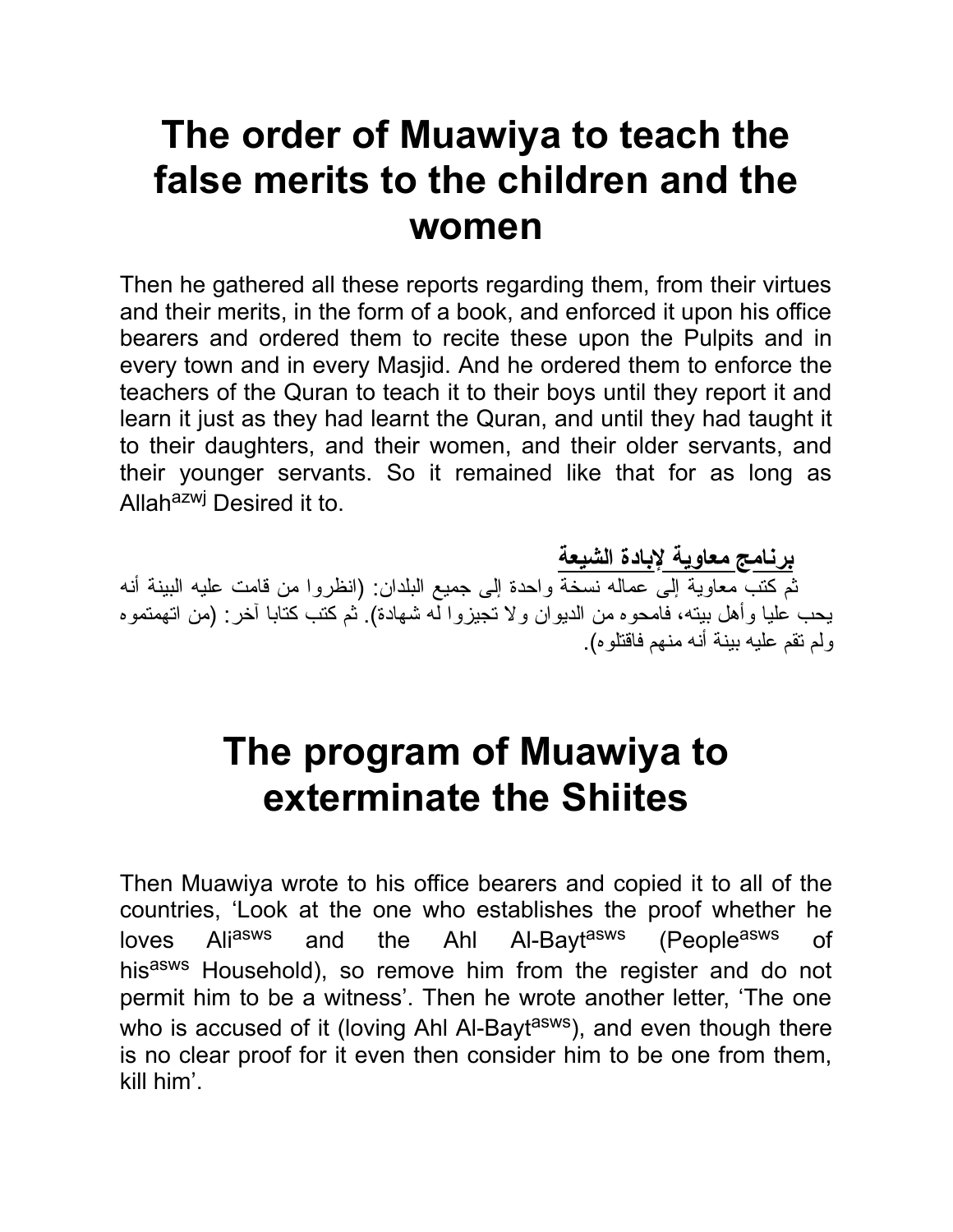فقتلوهم على التهم والظن والشبه تحت كل كوكب، حتى لقد كان الرجل یغلط بكلمة فیضرب عنقه. ولم یكن ذلك البلاء في بلد أكبر ولا أشد منه بالعراق ولا سیما بالكوفة، حتى أنه كان الرجل من شیعة علي علیه السلام - وممن بقي من أصحابه بالمدینة وغیرها - لیأتیه من یثق به فیدخل بیته، ثم یلقي إلیه سره فیخاف من خادمه ومملوكه، فلا یحدثه حتى یأخذ علیه الأیمان المغلظة لیكتمه علیه.

So they killed them (Shiites) under every star, based upon accusations, and the assumption, and the doubts, to the extent that if there was a man who spoke out of turn, his neck was struck off. This was not the affliction in large cities, or mostly in Iraq, particularly in Al-Kufa, to the extent that if there was a man from the Shiites of Aliasws – from the remaining of hisasws companions in Al-Medina and other places – if a reliable person would come to him and enter his house, then he would speak to him in secret, fearing from his servants and his slaves, so he would not narrate to him until he had taken a binding oath from him to keep it secret.

وجعل الأمر لا یزداد إلا شدة وكثر عندهم عدوهم وأظهروا أحادیثهم الكاذبة في أصحابهم من الزور والبهتان، فنشأ الناس على ذلك ولم یتعلموا إلا منهم ومضى على ذلك قضاتهم وولاتهم وفقهائهم.

And the matter did not increase except for its intensity, and most of the ones in his (Muawiya) presence were their<sup>asws</sup> enemies, and they manifested false Hadith and attributed to themasws and to their companions fabrications and slanderous. So the people grew up on that and did not know except from them, and their judges and their governors and their jurists and died upon that.

وكان أعظم الناس في ذلك بلاء وفتنه القراء المراءون المتصنعون، الذین یظهرون لهم الحزن والخشوع والنسك، ویكذبون ویفتعلون الأحادیث لیحظوا بذلك عند ولاتهم ویدنوا بذلك مجالسهم ویصیبوا بذلك الأموال والقطائع والمنازل.

And the people who were the greatest (accusers) during that affliction and strife were the reciters, and the hypocrites and the fabricators, who displayed their grief, and their reverence, and their ascetism. They used to lie and fabricate Ahadith in order to benefit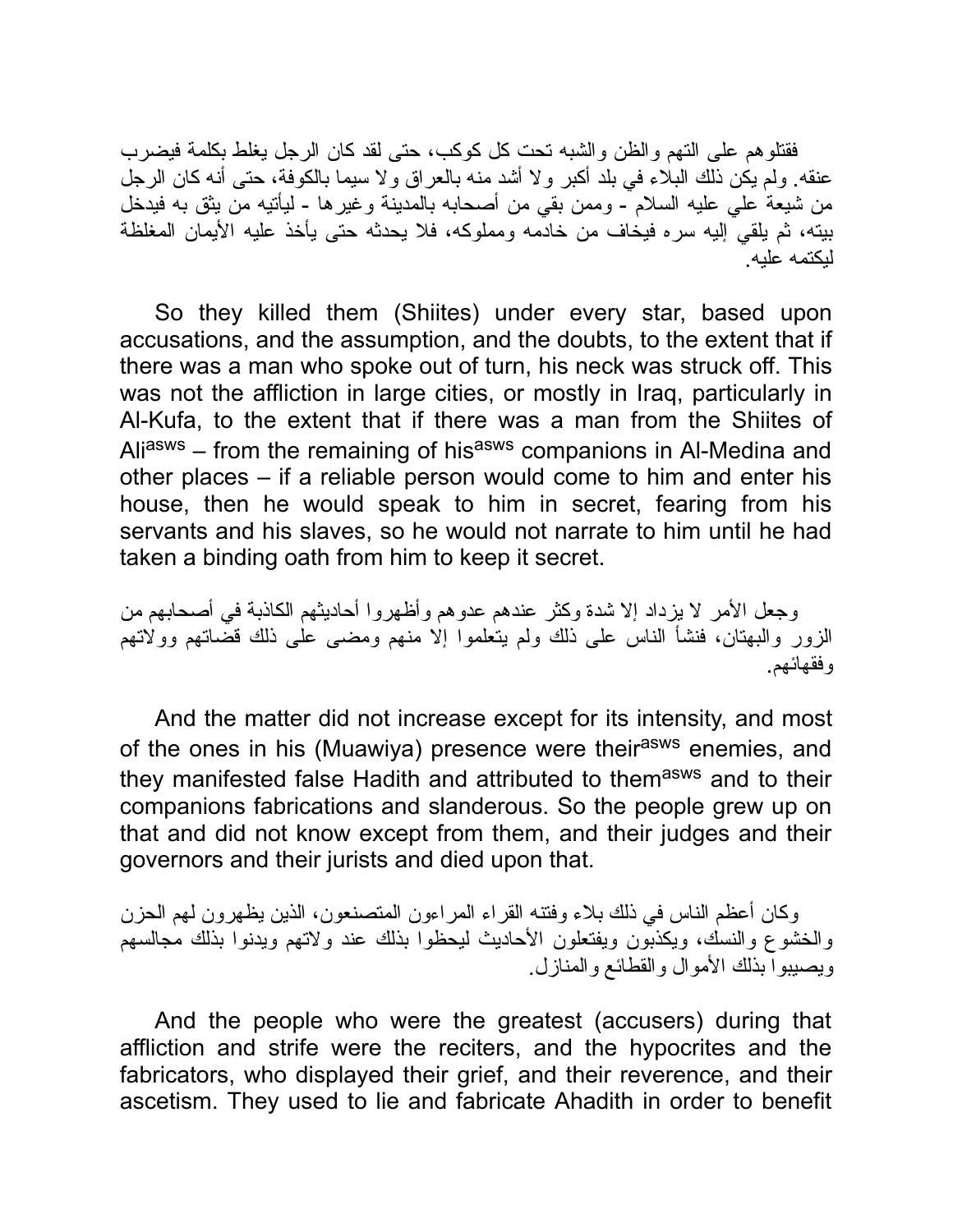by that in the presence of their governors, and get closer to them in their gatherings, and acquire by that a share of the wealth, and the pieces of land, and mansions.

حتى صارت أحادیثهم تلك وروایاتهم في أیدي من یحسب أنها حق وأنها صدق، فرووها وقبلوها وتعلموها وعلموها وأحبوا علیها وأبغضوا، حتى جمعت على ذلك مجالسهم وصارت في أیدي الناس المتدینین الذین لا یستحلون الكذب ویبغضون علیه أهله. فقبلوها وهم یرون أنها حق، ولو علموا أنها باطل لم یرووها ولم یتدینوا بها ولا تنقصوا من خالفهم. فصار الحق في ذلك الزمان باطلا والباطل حقا والصدق كذبا والكذب صدقا.

This went on to the extent that their (false) Ahadith and reports ended up in the hands of the ones who concluded that these are right and that these are the truth. So they narrated these, and accepted these, and learnt these, and taught these, and loved and hated on the basis of these, to the extent that they gathered upon these in their gatherings, and these ended up in the hands of the religious people who did not consider it permissible to lie or hatred towards its '*Ahl*' (Abu Bakr and Umar and Usman).

So they accepted these and they were narrating these as truth, and had they known that these are false, they would not have narrated these nor would they have made these to be their Religion, nor would they have reduced the ones who disagreed with them. In that era the truth became falsehood and the falsehood became the truth, and what was true became the lies and the lies became the true.

وقد قال رسول الله صلى الله علیه وآله: (لتشملنكم فتنة یربو فیها الولید وینشأ فیها الكبیر، یجري الناس علیها ویتخذونها سنة. فإذا غیر منها شيء قالوا: أتى الناس منكرا، غیرت السنة)

And the Rasool Allah<sup>saww</sup> had said: 'You will be engulfed by strife during which the young will be nourished by it and the adults will grow old in, and the people will flow towards it and will take (the innovations) as the Sunnah. If anything is altered in it they will say, 'The people have become deniers and have changed the Sunnah'.

فلما مات الحسن بن علي علیه السلام لم یزل الفتنة والبلاء یعظمان ویشتدان، فلم یبق ولي الله إلا خائفا على دمه أو مقتولا أو طریدا أو شریدا، ولم یبق عدو الله إلا مظهرا حجته غیر مستتر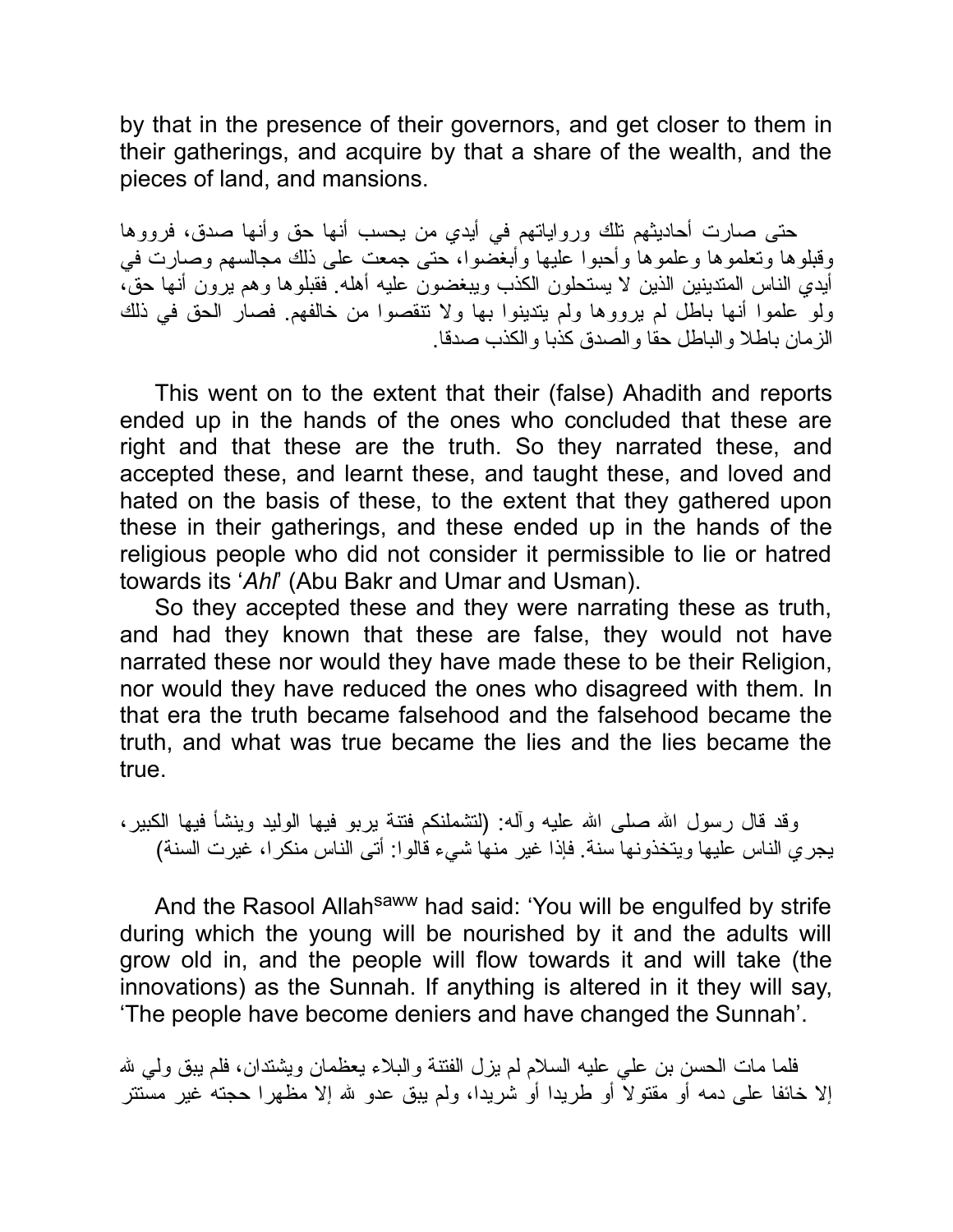When Al-Hassan Bin Aliasws left the world (after being martyred), the strife and the afflictions did not decline, but they got magnified and intensified. There did not remain a friend of Allah<sup>azwj</sup> except that he was in fear for his life or had been killed, or expelled, or became a fugitive, and there did not remain an enemy of Allah<sup>azwj</sup> except that he displayed his arguments without hiding its innovation and misguidance.

**\* 5 \* مناشدات واحتجاجات الإمام الحسین علیه السلام بمكة** فلما كان قبل موت معاویة بسنة حج الحسین بن علي علیه السلام وعبد االله بن عباس وعبد االله بن جعفر معه. فجمع الحسین علیه السلام بني هاشم، رجالهم ونسائهم وموالیهم وشیعتهم من حج منهم، ومن الأنصار ممن یعرفه الحسین علیه السلام وأهل بیته. ثم أرسل رسلا: (لا تدعوا أحدا ممن حج العام من أصحاب رسول الله صلى الله علیه وأله المعروفین بالصلاح والنسك إلا أجمعوهم لي). فاجتمع إلیه بمنى أكثر من سبعمائة رجل وهم في سرادقه، عامتهم من التابعین ونحو من مائتي رجل من أصحاب النبي صلى االله علیه وآله وغیرهم.

# **5 – AppeAl-and representations of Imam Al-Husayn asws in Mecca**

When it was a year before the death of Muawiya, Al-Husayn Bin Aliasws performed the Pilgrimage, and Abdullah Bin Abbas and Abdullah Bin Ja'far were with him<sup>asws</sup>. Al-Husayn<sup>asws</sup> gathered the Clan of Hashim, their men, and their women, and their friends, and their Shiites from the Pilgrims who were among them, and from the Helpers who recognised Al-Husayn<sup>asws</sup> and the Ahl Al-Bayt<sup>asws</sup>. Then he<sup>asws</sup> sent a message, 'Do not leave anyone from the general Pilgrims from the companions of the Rasool Allahsaww who are well known for their righteousness and their ascetism, but gather them for measws'. So more than seven hundred men gathered for himasws in Mina and they were in his<sup>asws</sup> tent. Most of them were from the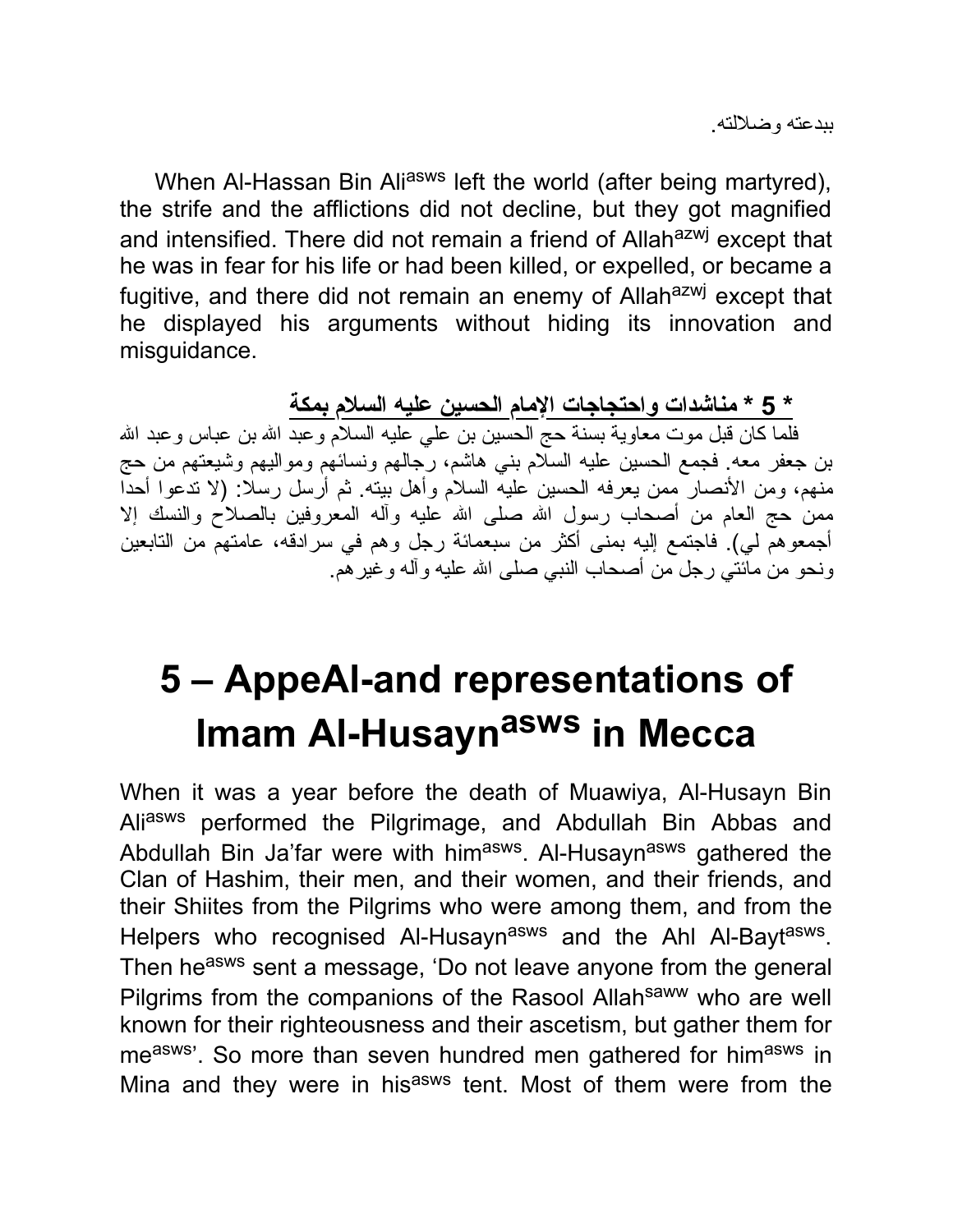'Tabi'een'<sup>[36]</sup>, and there were approximately two hundred companions of the Rasool Allah<sup>saww</sup>, and others.

فقام فیهم الحسین علیه السلام خطیبا فحمد االله وأثنى علیه، ثم قال: أما بعد، فإن هذا الطاغیة قد فعل بنا وبشیعتنا ما قد رأیتم وعلمتم وشهدتم، وإني أرید أن أسألكم عن شيء، فإن صدقت فصدقوني وإن كذبت فكذبوني. أسألكم بحق االله علیكم وحق رسول االله وحق قرابتي من نبیكم، لما سیرتم مقامي هذا ووصفتم مقالتي ودعوتم أجمعین في أنصاركم من قبائلكم من آمنتم من الناس ووثقتم به، فادعوهم إلى ما تعلمون من حقنا، فإني أتخوف أن یدرس هذا الأمر ویذهب الحق ویغلب، واالله متم نوره ولو كره الكافرون.

So Al-Husayn<sup>asws</sup> stood up among them. He<sup>asws</sup> Praised Allah<sup>azwj</sup> and Extolled Him<sup>azwj</sup>, then said: 'After that, you have seen what this tyrant (Muawiya) has done to us<sup>asws</sup> and to our<sup>asws</sup> Shiites, and you know it and have witnessed it, and l<sup>asws</sup> want to ask you all about something, so if l<sup>asws</sup> speak the truth, ratify me<sup>asws</sup>, and if lasws lie, deny me<sup>asws</sup>. I<sup>asws</sup> ask you by the Right of Allah<sup>azwj</sup> upon you all, and the right of the Rasool Allahsaww, and by the right of my<sup>asws</sup> relationship with your Prophet<sup>saww</sup>, when you travel from this place of mine<sup>asws</sup>, you should keep it secret and only relate myasws speech and invite all those who are your helpers from your tribes, the ones who are trustworthy and reliable from the people, and call them to what you know from our<sup>asws</sup> rights, for l<sup>asws</sup> am afraid that this matter (falsifying and fabrication of the Hadith) will obliterate the truth and will overcome it, *"[61:8] and Allah will perfect His light, though the unbelievers may be averse."*

**مناقب أمیر المؤمنین علیه السلام على لسان الإمام الحسین علیه السلام** وما ترك شیئا مما أنزل االله فیهم من القرآن إلا تلاه وفسره، ولا شیئا مما قاله رسول االله صلى االله علیه وآله في أبیه وأخیه وأمه وفي نفسه وأهل بیته إلا رواه، وكل ذلك یقول الصحابة: (اللهم نعم، قد سمعنا وشهدنا)، ویقول التابعي: (اللهم قد حدثني به من أصدقه وأئتمنه من الصحابة). فقال: أنشدكم االله إلا حدثتم به من تثقون به وبدینه.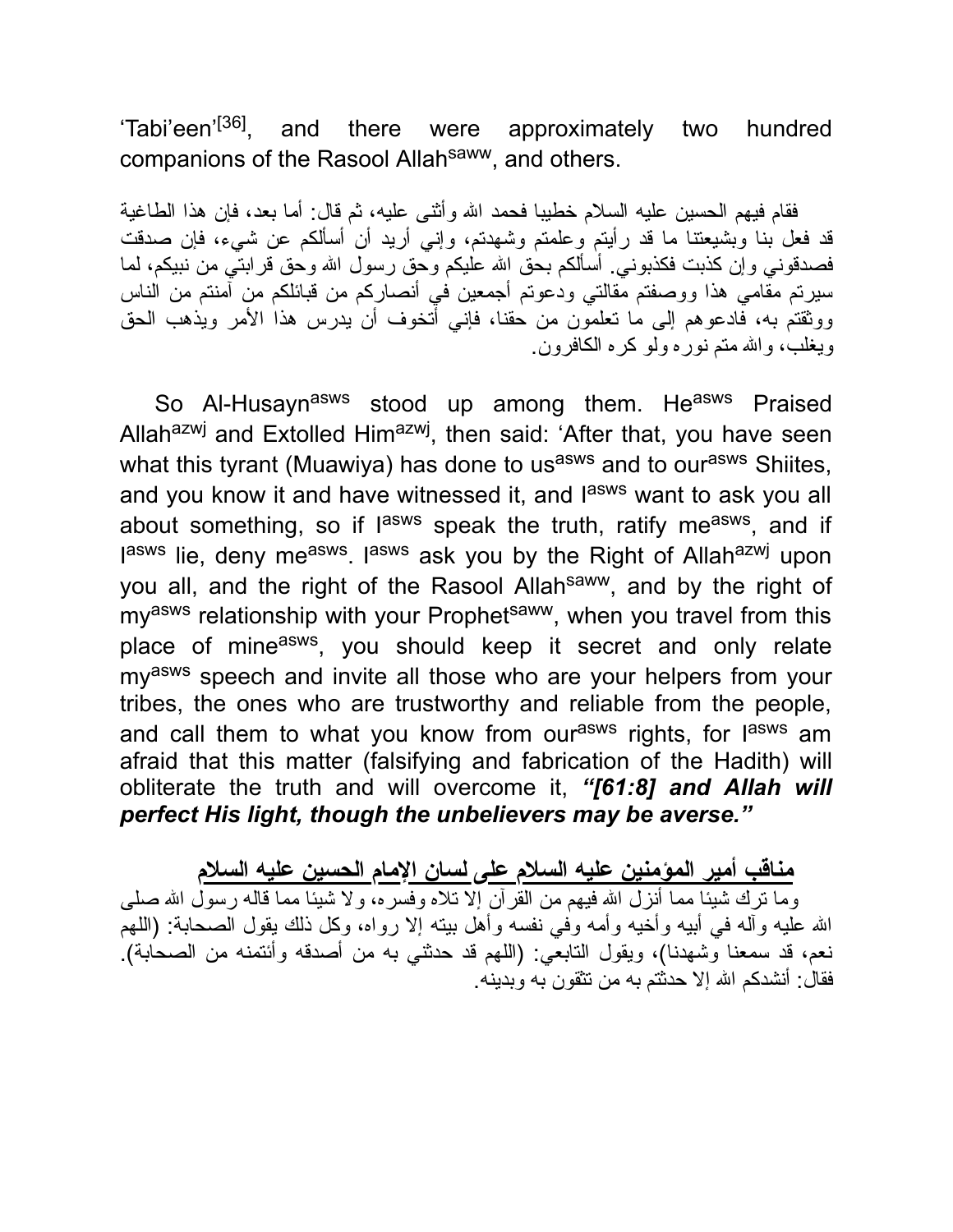# **Virtues of Amir-ul-Momineen asws by the tongue of Imam Al-Husayn asws**

And he<sup>asws</sup> did not leave out anything from what Allahazwj had Revealed regarding them<sup>asws</sup> from the Quran except that heasws recited it and explained it, nor anything from what the Rasool Allah<sup>saww</sup> had said regarding his<sup>asws</sup> father<sup>asws</sup>, , and his<sup>asws</sup> brother<sup>asws</sup>, and his<sup>asws</sup> mother<sup>asws</sup>, and regarding himself<sup>asws</sup>and the Ahl Al-Bayt<sup>asws</sup>, and for all that the companions said, 'Our Allah<sup>azwj</sup>, yes! We have heard that and testify to that'. And the Tabi'een said, 'Our Allah<sup>azwj</sup>, it has been narrated to us by the ones who are truthful, and reliable ones from the companions'.

He<sup>asws</sup> said: 'I<sup>asws</sup> adjure you all to Allah<sup>azwj</sup>, only narrate this to the one whom you trust with it and trust his Religion'.

قال سلیم: فكان فیما ناشدهم الحسین علیه السلام وذكرهم أن قال: أنشدكم االله أتعلمون أن علي بن أبي طالب كان أخا رسول الله صلى الله علیه و آله حین آخى بین أصحابه، فآخى بینه وبین نفسه وقال: (أنت أخي وأنا أخوك في الدنیا والآخرة)؟ قالوا: اللهم نعم.

Sulaym said, 'From the representations made by Al-Husayn<sup>asws</sup> and reminding them of was that he<sup>asws</sup> said: 'lasws adjure you to Allah<sup>azwj</sup>, do you all know that Ali<sup>asws</sup> Bin Abu Talib<sup>asws</sup> was established as a brother of the Rasool Allah<sup>saww</sup> when hesaww established brotherhood between hissaww companions, so hesaww established brotherhood between himasws and himselfsaww, and said: 'You<sup>asws</sup> are my<sup>saww</sup> brother and I<sup>saww</sup> am your<sup>asws</sup> brother in the world and in the Hereafter?' They said, 'Our Allah<sup>azwj</sup>, yes!'

قال: أنشدكم الله، هل تعلمون أن رسول الله صلى الله علیه وآله اشترى موضع مسجده ومنازله فابتناه، ثم ابتنى فیه عشرة منازل، تسعة له وجعل عاشرها في وسطها لأبي. ثم سد كل باب شارع إلى المسجد غیر بابه، فتكلم في ذلك من تكلم، فقال صلى االله علیه وآله: (ما أنا سددت أبوابكم وفتحت بابه، ولكن االله أمرني بسد أبوابكم وفتح بابه).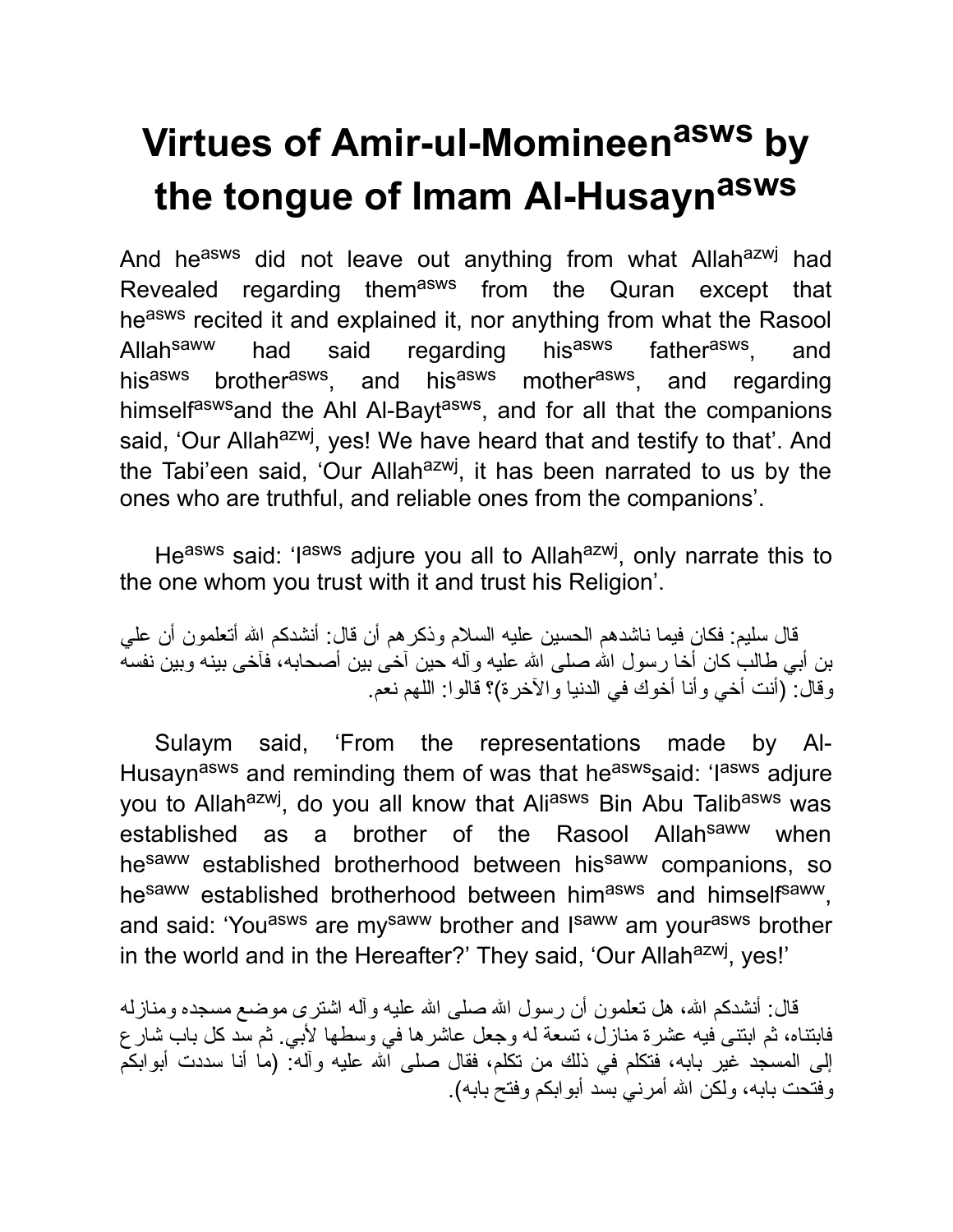He<sup>asws</sup> said: 'I<sup>asws</sup> adjure you to Allah<sup>azwj</sup>, do you all know that the Rasool Allah<sup>saww</sup> acquired a place for his<sup>saww</sup> Masjid and his<sup>saww</sup> house so he<sup>saww</sup> constructed it, then built within it ten houses, nine for himself<sup>saww</sup>, and made the tenth one to be for my<sup>asws</sup> father<sup>asws</sup>. Then he<sup>asws</sup> closed all the doors which led to the Masjid apart from his<sup>asws</sup> door. The 'one' who spoke about it spoke. So hesaww said: 'It was not mesaww who closed all your doors and kept hisasws door open, but it was Allahazwj Who Ordered measws to close your doors and keep his<sup>asws</sup> door open'.

ثم نهى الناس أن یناموا في المسجد غیره، وكان یجنب في المسجد ومنزله في منزل رسول االله صلى االله علیه وآله، فولد لرسول االله صلى االله علیه وآله وله فیه أولاد؟ قالوا: اللهم نعم.

Then he<sup>saww</sup> prevented the people to sleep in the Masjid apart from him<sup>asws</sup>, and Ali<sup>asws</sup> became others are in requirement of Major ablution. Also in the Masjid Ali<sup>asws</sup> 's house was in the house of the Rasool Allah<sup>saww</sup>, where the births for the (grand) sons of Rasool Allah<sup>saww</sup> and the sons of Ali<sup>asws</sup> took place (Imam Hassan and Hussain)?' They said, 'Our Allah<sup>azwj</sup>, yes!'

قال: أفتعلمون أن عمر بن الخطاب حرص على كوة قدر عینه یدعها من منزله إلى المسجد، فأبى علیه. ثم خطب صلى االله علیه وآله فقال: إن االله أمر موسى أن یبني مسجدا طاهرا لا یسكنه غیره وغیر هارون وابنیه وإن الله أمرني أن أبني مسجدا طاهرا لا یسكنه غیري وغیر أخي وابنیه؟ قالوا: اللهم نعم.

Heasws said: 'Do you all know that Umar Bin Al-Khattab was keen to have a niche the size of his eye to be left from his house to the Masjid, but he<sup>saww</sup> refused him. Then he<sup>saww</sup> preached saying: 'Allah<sup>azwj</sup> Ordered Musa<sup>as</sup> that he<sup>as</sup> build a pure Masjid in which no one apart from himself<sup>as</sup> and Haroun<sup>as</sup> and his<sup>as</sup> children could live in, and that Allah<sup>azwj</sup> has Ordered me<sup>as</sup> that I<sup>saww</sup> should build a pure Masjid in which apart from myself<sup>saww</sup> and apart from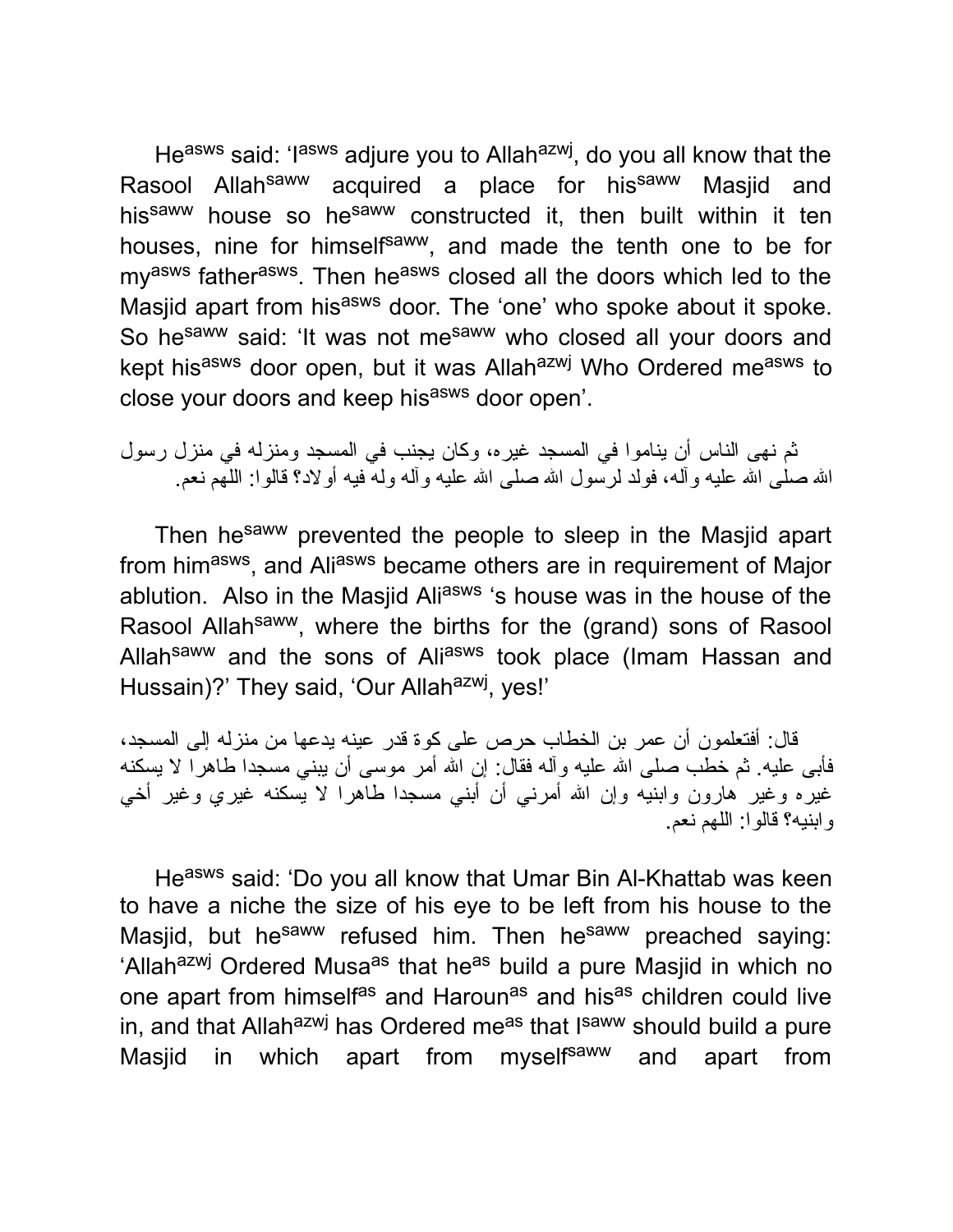my<sup>saww</sup> brother<sup>asws</sup> and his<sup>asws</sup> children (are allowed to live in)?' They said, 'Our Allah<sup>azwj</sup>, yes!'

قال: أنشدكم الله، أتعلمون أن رسول الله صلى الله علیه وآله نصبه یوم غدیر خم فنادى له بالولایة وقال: (لیبلغ الشاهد الغائب)؟ قالوا: اللهم نعم.

He<sup>asws</sup> said: 'I<sup>asws</sup> adjure you to Allah<sup>azwj</sup>, do you know that the Rasool Allah<sup>saww</sup> nominated Ali<sup>asws</sup> on the Day of Ghadeer Khumm, so he<sup>saww</sup> called for his<sup>asws</sup> Wilayah and said: 'Those who are present should make it reach to those who are absent?' They said, 'Our Allah<sup>azwj</sup>, yes!'

قال: أنشدكم الله، أتعلمون أن رسول الله صلى الله علیه وآله قال له في غزوة تبوك: (أنت مني بمنزلة هارون من موسى وأنت ولي كل مؤمن بعدي)؟ قالوا: اللهم نعم.

He<sup>asws</sup> said: 'I<sup>asws</sup> adjure you to Allah<sup>azwj</sup>, do you know that the Rasool Allah<sup>saww</sup> said to him<sup>asws</sup> during the (military) expedition of Tabuk: 'You<sup>asws</sup> are from me<sup>saww</sup> of the status which Haroun<sup>as</sup> had to Musa<sup>as</sup> and you<sup>asws</sup> are the Guardian of every believer after mesaww?' They said, 'Our Allah<sup>azwj</sup>, yes!'

قال: أنشدكم الله، أتعلمون أن رسول الله صلى الله علیه وآله حین دعا النصار ى من أهل نجران إلى المباهلة لم یأت إلا به وبصاحبته وابنیه؟ قالوا: اللهم نعم.

He<sup>asws</sup> said: 'l<sup>asws</sup> adjure you to Allah<sup>azwj</sup>, do you know that when the Rasool Allah<sup>saww</sup> called the Christians from the inhabitants of Najraan to the imprecation (Al-Mubahila), he<sup>saww</sup> did not come accompanied with any but by him<sup>asws</sup>, his<sup>asws</sup> wife <sup>asws</sup> and hisasws two sons?' (they all said) Our Allahazwj, yes!'

قال: أنشدكم الله، أتعلمون أنه دفع إلیه اللواء یوم خیبر ، ثم قال: (لأدفعه إلى رجل یحبه الله ورسوله ویحب الله ورسوله، كرار غیر فرار یفتحها الله على یدیه)؟ قالوًا: اللهم نعم

He<sup>asws</sup> said: 'I<sup>asws</sup> adjure you to Allah<sup>azwj</sup>, do you know that hesaww handed the flag over to himasws on the Day of Khyber, then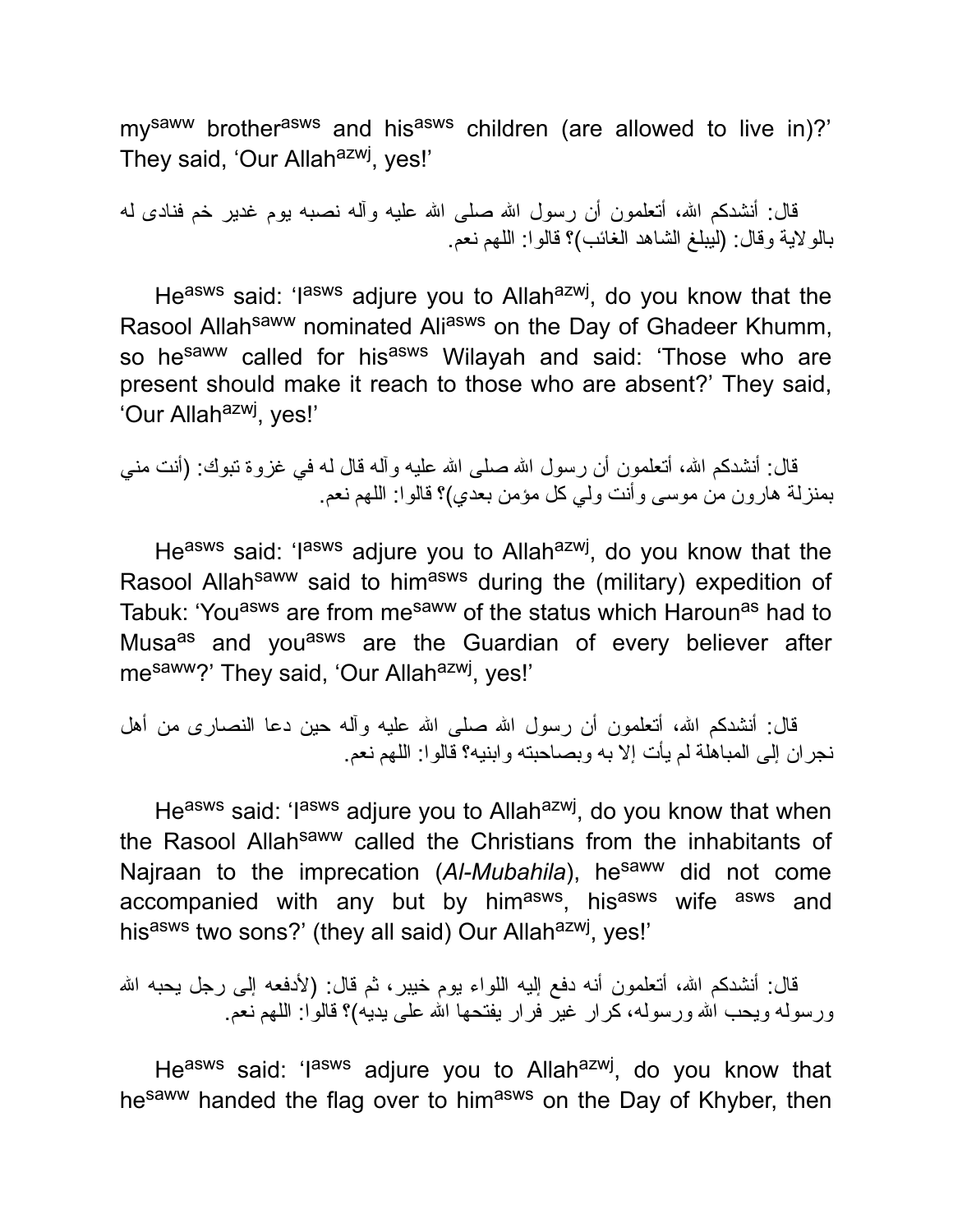said: 'lasws am handing it to a manasws who is the beloved of Allah<sup>azwj</sup> and His<sup>azwj</sup>Messenger and he<sup>asws</sup> loves Allah<sup>azwj</sup> and His<sup>azwj</sup> Messenger<sup>saww</sup>, a persistent attacker (*Karraar*), not a fleer (Ghar e *Farraar*), by whose hands Allah<sup>azwj</sup> will Grant victory?' They said, 'Our Allah<sup>azwj</sup>, yes!'

قال: أتعلمون أن رسول الله صلى الله علیه وأله بعثه ببراءة وقال: (لا یبلغ عني إلا أنا أو رجل مني)؟ قالوا: اللهم نعم.

Heasws said: 'Do you know that the Rasool Allah<sup>saww</sup> sent himasws with (Surah) Al-Bara'at and said: 'None can preach it except for myself<sup>saww</sup> or a man<sup>asws</sup> from myself<sup>saww</sup>?' They said, 'Our Allah<sup>azwj</sup>, yes!'

قال: أتعلمون أن رسول االله صلى االله علیه وآله لم تنزل به شدة قط إلا قدمه لها ثقة به، وأنه لم یدعه باسمه قط إلا أن یقول: (یا أخي) و(ادعوا لي أخي)؟ قالوا: اللهم نعم.

Heasws said: 'Do you know that no difficulty came down upon the Rasool Allah<sup>saww</sup> at all except that he<sup>saww</sup> put him<sup>asws</sup> forward for it, relying upon him<sup>asws</sup>, and he<sup>saww</sup> never called him<sup>asws</sup> by hisasws name at all except that he<sup>saww</sup> said: 'O mysaww brotherasws', and 'Call my<sup>saww</sup> brother<sup>asws</sup> for me<sup>saww</sup>?' They said, 'Our Allah<sup>azwj</sup>, yes!'

قال: أتعلمون أن رسول الله صلى الله علیه وآله قضى بینه وبین جعفر وزید، فقال له: (یا علي، أنت مني وأنا منك، وأنت ولي كل مؤمن ومؤمنة بعدي)؟ قالوا: اللهم نعم.

Heasws said: 'Do you know that the Rasool Allah<sup>saww</sup> judged between himasws and Ja'far and Zayd, so he<sup>saww</sup> said to himasws: 'O Ali<sup>asws</sup>, you<sup>asws</sup> are from me<sup>saww</sup>, and l<sup>saww</sup> am from you<sup>asws</sup>, and you<sup>asws</sup> are the Guardian of every 'Momin' believing man and 'Momina' every believing woman after me<sup>saww</sup>?' They said, 'Our Allah<sup>azwj</sup>, yes!'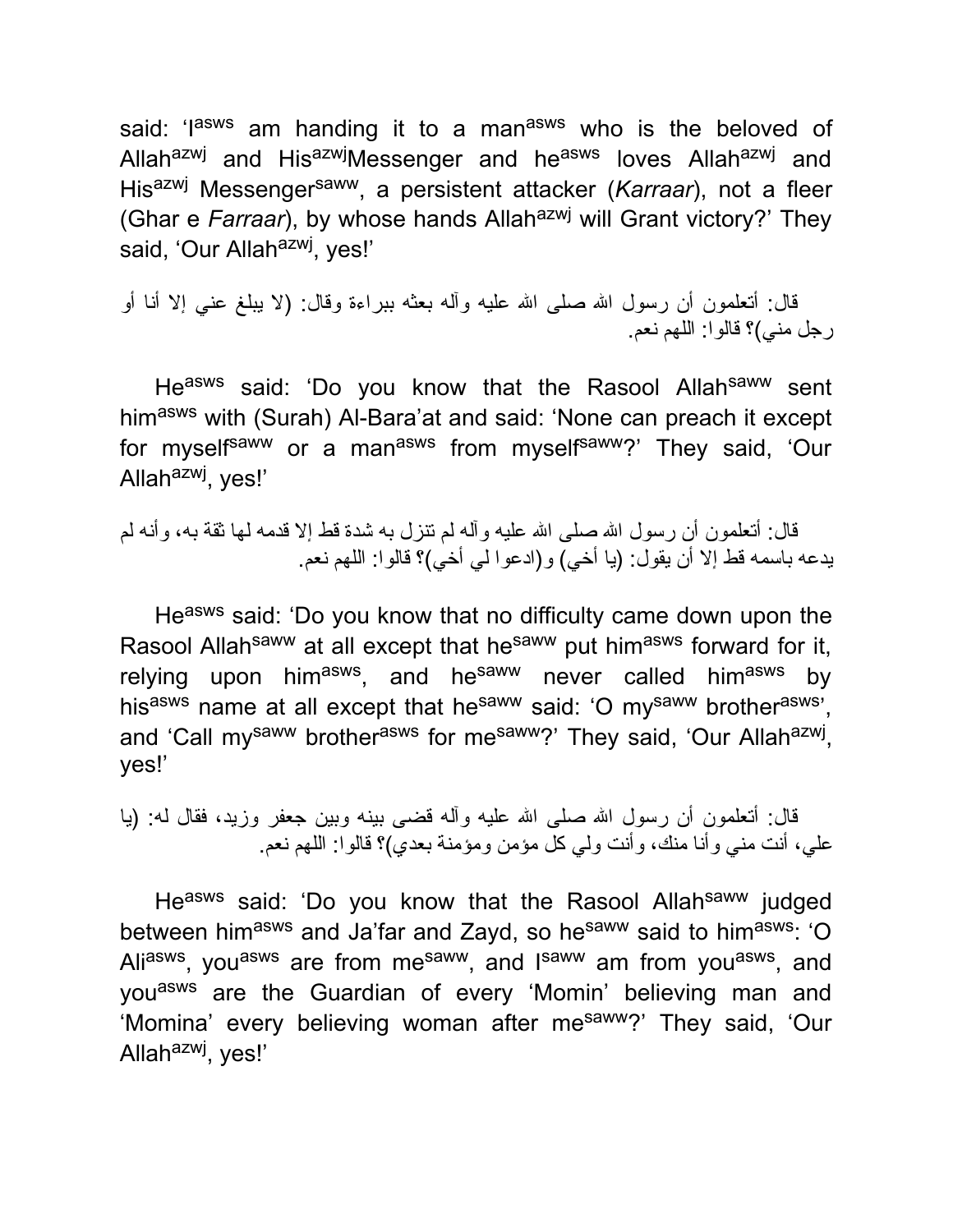قال: أتعلمون أنه كانت له من رسول الله صلى الله علیه وآله كل یوم خلوة وكل لیلة دخلة، إذا سأله أعطاه وإذا سكت أبداه؟ قالوا: اللهم نعم.

Heasws said: 'Do you know that heasws used to meet up with the Rasool Allah<sup>saww</sup> every day in private and he<sup>asws</sup> went to him<sup>saww</sup> every evening. If he<sup>asws</sup> asked, he gave him<sup>asws</sup> the answer, and if he<sup>asws</sup> was silent, he<sup>saww</sup> would initiate (conversation)?' They said, 'Our Allah<sup>azwj</sup>, yes!'

قال: أتعلمون أن رسول الله صلى الله علیه وأله فضله على جعفر وحمزة حین قال لفاطمة علیها السلام: (زوجتك خیر أهل بیتي، أقدمهم سلما وأعظمهم حلما وأكثرهم علما)؟ قالوا: اللهم نعم.

Heasws said: 'Do you know that the Rasool Allahsaww preferred himasws over Ja'far<sup>as</sup> and Hamza<sup>as</sup> when he<sup>saww</sup> said to Fatima<sup>asws</sup>: 'Isaww have got you<sup>asws</sup> married to the best of the People<sup>asws</sup> of mysawwHousehold, the first one of them to submit and the greatest of them in forbearance, and the most knowledgeable of them?' They said, 'Our Allah<sup>azwj</sup>, yes!'

قال: أتعلمون أن رسول الله صلى الله علیه وأله قال: (أنا سید ولد أدم وأخي علي سید العرب، وفاطمة سیدة نساء أهل الجنة، وابناي الحسن والحسین سیدا شباب أهل الجنة)؟ قالوا: اللهم نعم.

Heasws said: 'Do you know that the Rasool Allah<sup>saww</sup> said: 'I<sup>asws</sup> am the Chief of the Children of Adam<sup>as</sup>, and my<sup>saww</sup> brother Aliasws is the Chief of the Arabs, and Fatima<sup>asws</sup> is the Chieftess of the women of the Paradise, and my<sup>saww</sup> two sons Al-Hassan<sup>asws</sup> and Al-Husayn<sup>asws</sup> are the Chiefs of the youths of the Paradise?' They said, 'Our Allah<sup>azwj</sup>, yes!'

قال: أتعلمون أن ر سول الله صلَّى الله علیه وآله أمر ه بغسله و أخبر ه أن جبرئیل یعینه علیه؟ قالوا: اللهم نعم.

Heasws said: 'Do you know that the Rasool Allah<sup>saww</sup> ordered himasws to wash himasws (for burial), and informed himasws that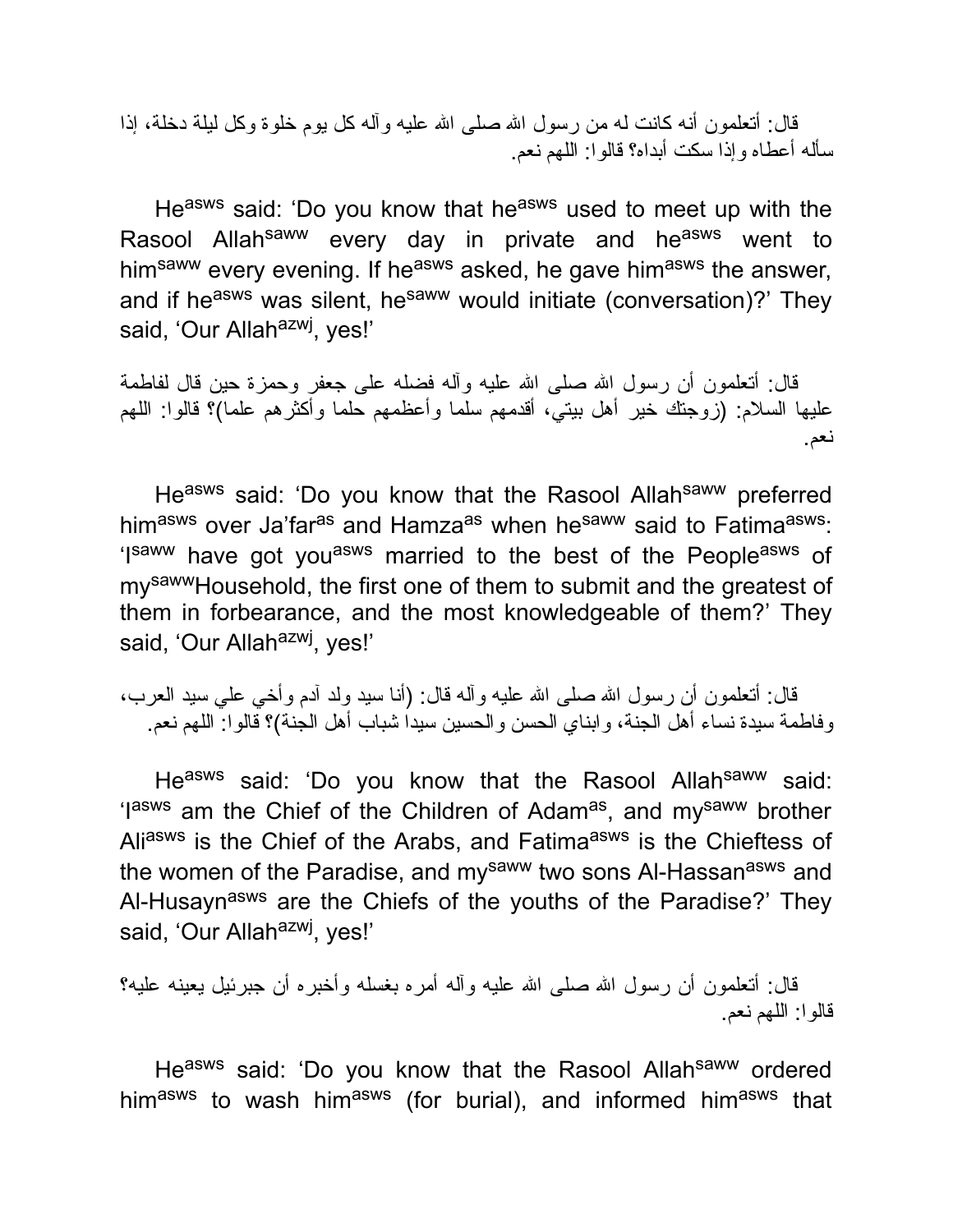Jibraeel would be assisting him<sup>asws</sup>?' They said, 'Our Allah<sup>azwj</sup>, yes!'

قال: أتعلمون أن رسول الله صلى الله علیه وآله قال في آخر خطبة خطبها: (أيها الناس، إني تركت فیكم الثقلین كتاب االله وأهل بیتي، فتمسكوا بهما لن تضلوا)؟ قالوا: اللهم نعم.

Heasws said: 'Do you know that the Rasool Allahsaww said in his<sup>saww</sup> last sermon of his<sup>saww</sup> sermons: 'O you people! I<sup>saww</sup> am leaving behind among you two weighty things (Al-Saqalayn), the Book of Allah<sup>azwj</sup> and the People<sup>asws</sup> of my<sup>saww</sup> Household. So, attach yourselves to these two and you will never go astray?' They said, 'Our Allah<sup>azwj</sup>, yes!'

فلم یدع شیئا أنزله االله في علي بن أبي طالب علیه السلام خاصة وفي أهل بیته من القرآن ولا على لسان نبیه صلى الله علیه وأله إلا ناشدهم فیه، فیقول الصحابة: (اللهم نعم، قد سمعنا)، ویقول التابعي: (اللهم قد حدثنیه من أثق به، فلان وفلان).

(Sulaym said), 'He<sup>asws</sup> did not leave out anything which had been Revealed regarding Aliasws Bin Abu Talibasws especially, and regarding the Ahl Al-Bayt<sup>asws</sup>, neither from the Quran nor from the tongue of HisazwjProphet<sup>saww</sup> except that he<sup>asws</sup> adjured them to it. So the companions said, 'Our Allah<sup>azwj</sup>, yes!', and the Tabi'een said, 'Our Allah<sup>azwj</sup>, it has been narrated by the ones who are reliable, so and so, and so and so'.

ثم ناشدهم أنهم قد سمعوه صلى االله علیه وآله یقول: (من زعم أنه یحبني ویبغض علیا فقد كذب، لیس یحبني وهو یبغض علیا) فقال له قائل: یا رسول االله، وكیف ذلك؟ قال: لأنه مني وأنا منه، من أحبه فقد أحبني ومن أحبني فقد أحب الله، ومن أبغضنه فقد أبغضني ومن أبغضني فقد أبغض الله)؟ فقالوا: (اللهم نعم، قد سمعنا).

Then he<sup>asws</sup> adjured them that they had heard from the Rasool Allah<sup>saww</sup> saying: 'The one who thinks that he loves me<sup>saww</sup> and hates Aliasws has in fact lied, for he is not the one who loves mesaww but he hates Aliasws'. So someone said to himsaww, 'O Rasool Allah<sup>saww</sup>, and how can that be?' He<sup>saww</sup> said to him: 'Because he<sup>asws</sup> is from me<sup>saww</sup> and I<sup>saww</sup> am from him<sup>asws</sup>.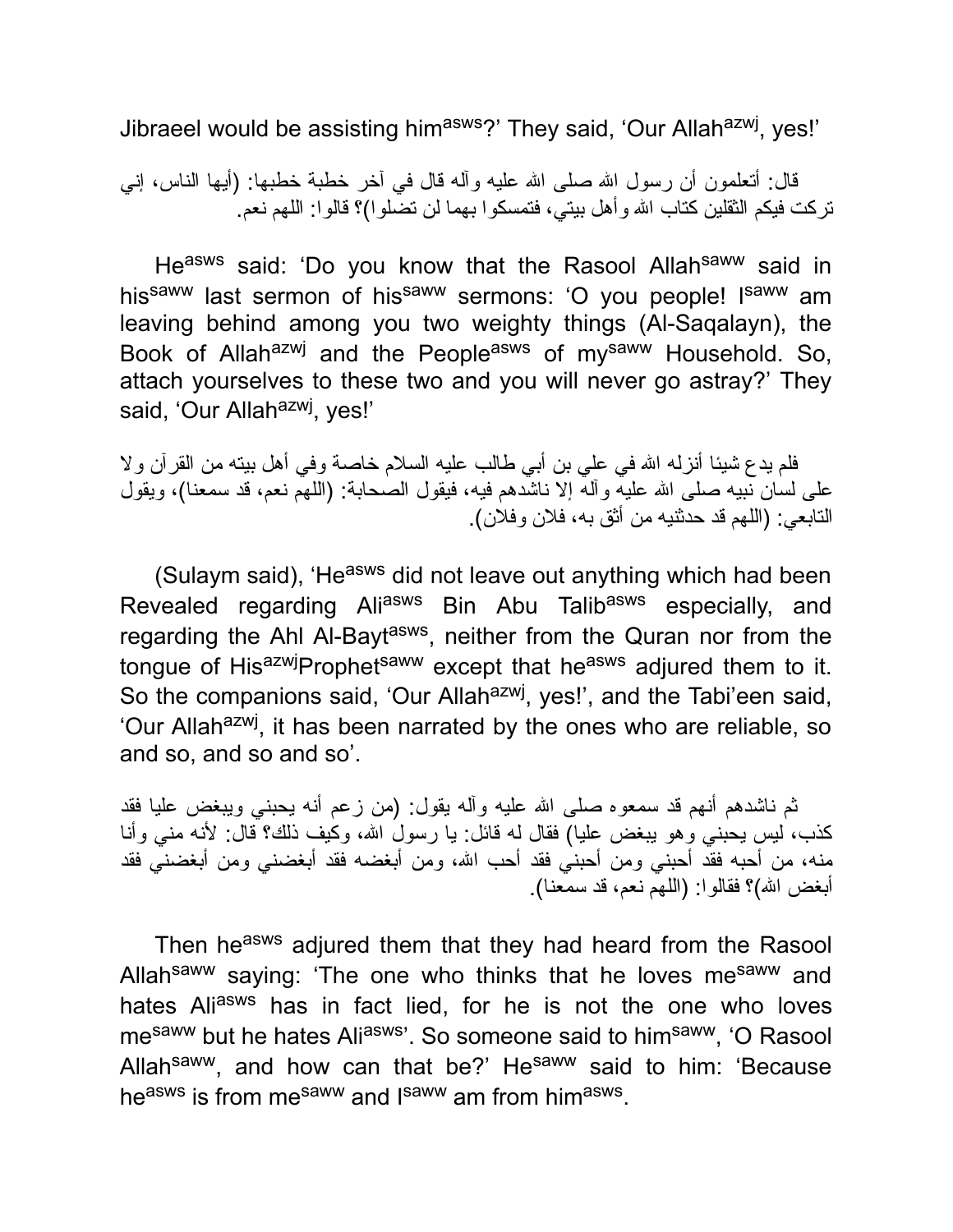The one who loves him<sup>asws</sup>, so he has loved me<sup>saww</sup>, and the one who loves me<sup>saww</sup>, so he has loved Allah<sup>azwj</sup>, and the one who hates him<sup>asws</sup>, so he has hated me<sup>saww</sup>, and the one who hates me<sup>saww</sup> he has hated Allah<sup>azwj</sup>?' They said, 'Our Allah<sup>azwj</sup>, yes, we have heard'.

وتفرقوا على ذلك.

And they dispersed upon that.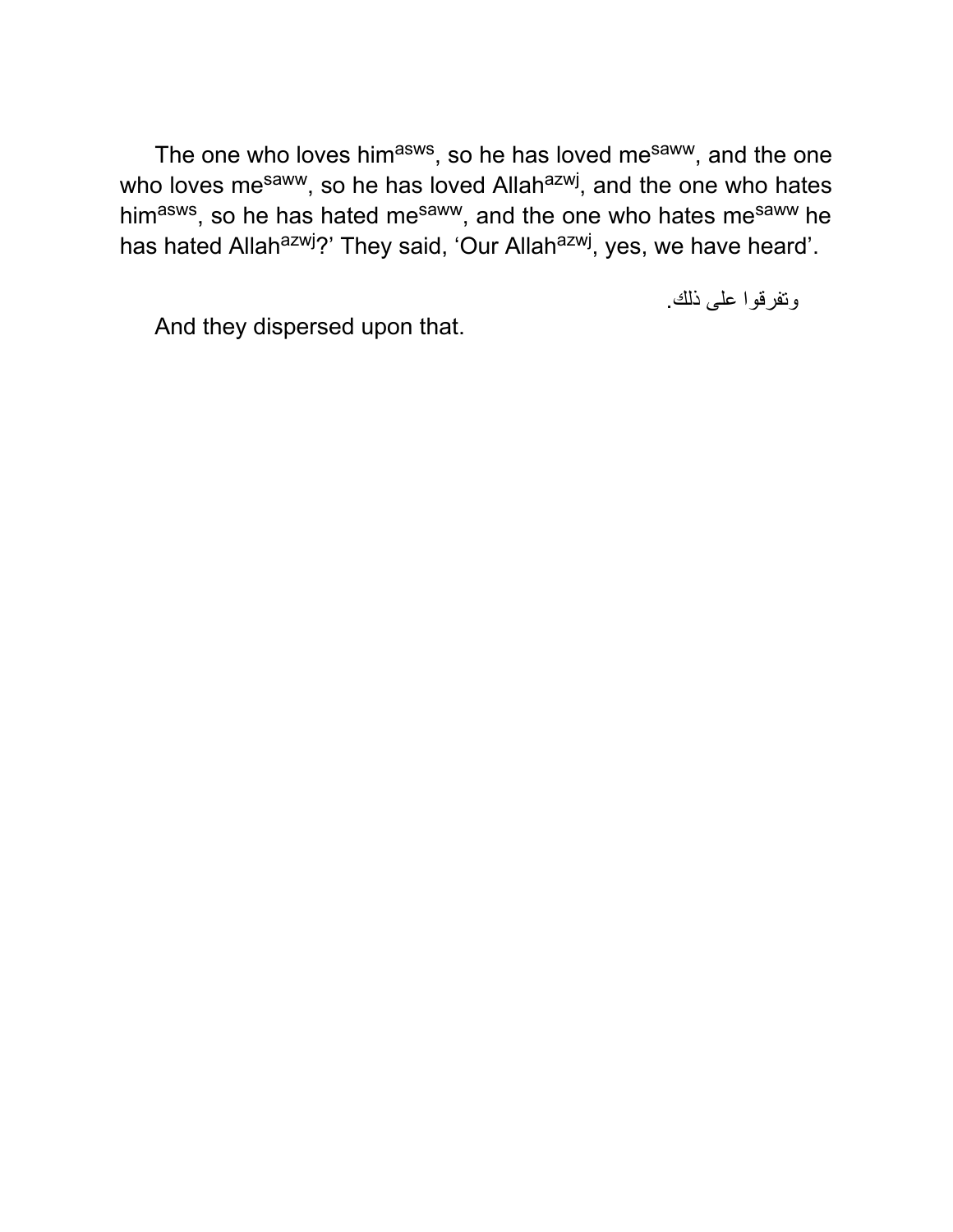### **HADITH 27**

**(27) ابن عباس یحكي قضیة الكتف**

## **IBN ABBAS RELATES THE ISSUE OF THE SHOULDER (BONE)**

أبان بن أبي عیاش عن سلیم، قال: إني كنت عند عبد االله بن عباس في بیته وعنده رهط من الشیعة. قال: فذكروا رسول الله صلى الله علیه وأله وموته، فبكى ابن عباس، وقال: قال رسول الله صلَّى الله عليه وأله بوم الاثنين - وهو اليوم الذي قبض فيه - وحوله أهل بيته وثلاثون رجلا من أصحابه: ایتوني بكتف أكتب لكم فیه كتابا لن تضلوا بعدي ولن تختلفوا بعدي. فمنعهم فرعون هذه الأمة فقال: (إن رسول االله یهجر) فغضب رسول االله صلى االله علیه وآله وقال: (إني أراكم تخالفوني وأنا حي، فكیف بعد موتي)؟ فترك الكتف.

Abaan Bin Abu Ayyash, from Sulaym who said, 'I was in the presence of Abdullah Bin Abbas in his house, and with him was a group from the Shiites. He said, 'He mentioned the Rasool Allah<sup>saww</sup> and his<sup>saww</sup> passing away (martyrdom), so Ibn Abbas wept and said, 'The Rasool Allah<sup>saww</sup> said on the Day of Monday – and it was the day in which he<sup>saww</sup> passed away –and around himasws were the Peopleasws of hissaww Household and thirty men from his<sup>saww</sup> companions: 'Bring to me<sup>saww</sup> a 'paper' so that Isaww may write for you all in it, a writing so that you will never go astray after me<sup>saww</sup> and will never disagree (between yourselves) after mesaww'.

But the Pharaoh of the community (Umar) prevented it. He said, 'Surely the Rasool Allah<sup>saww</sup> is out of his<sup>saww</sup> mind (delirious)' So the Rasool Allah<sup>saww</sup> got angry and said: 'Isaww am looking at you opposing me<sup>saww</sup>whilst I<sup>saww</sup> am still alive, so how will it be after mysaww passing away?' So hesaww left it without'.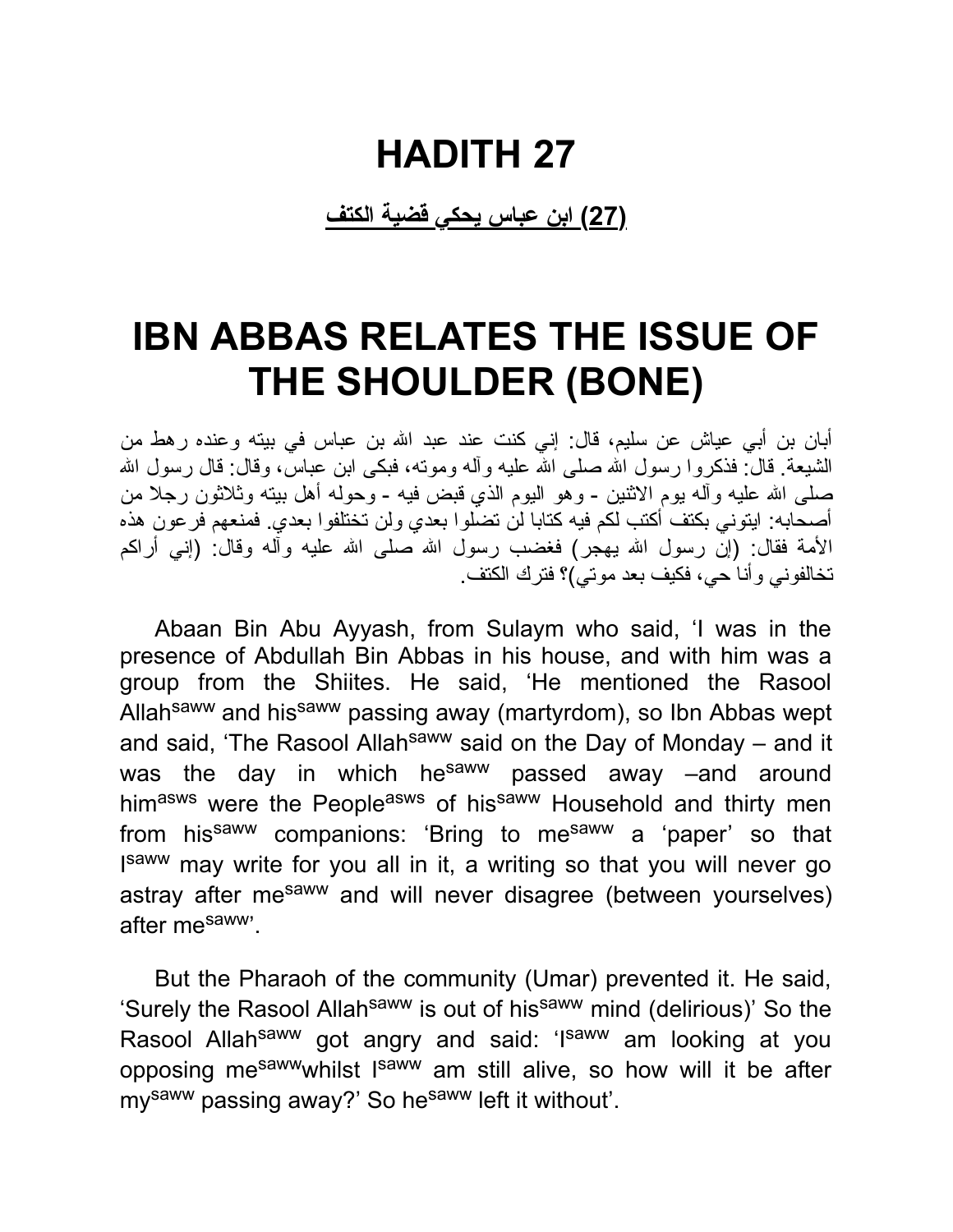قال سلیم: ثم أقبل علي ابن عباس فقال: یا سلیم، لولا ما قال ذلك الرجل لكتب لنا كتابا لا یضل أحد ولا یختلف. فقال رجل من القوم: ومن ذلك الرجل؟ فقال: لیس إلى ذلك سبیل.

Sulaym said, 'Then I addressed Ibn Abbas, so he said, 'O Sulaym, Had the man not said that, he<sup>aww</sup> would have written for us a writing (as a result of which) no one would have gone astray nor differed'. A man from the group said, 'And who was that man?' He said, 'There is no way to that (naming him)'.

فخلوت بابن عباس بعد ما قام القوم، فقال: هو عمر. فقلت: صدقت، قد سمعت علیا علیه السلام وسلمان وأبا ذر والمقداد یقولون: (إنه عمر). فقال: یا سلیم، اكتم إلا ممن تثق بهم من إخوانك، فإن قلوب هذه الأمة أشربت حب هذین الرجلین كما أشربت قلوب بني إسرائیل حب العجل والسامري.

So I was alone with Ibn Abbas after the group had left, so he said, 'He was Umar'. I said, 'You have spoke the truth, I have heard Ali<sup>asws</sup>, and Salman<sup>ar</sup>, and Abu Dharr<sup>ar</sup>, and Al-Miqdad<sup>ar</sup> all saying that he was Umar'. He said, 'Sulaym, conceal it except from the one who is reliable from among your brothers, for the hearts of this community have drunk from the love of these two men (Abu Bakr and Umar) just as the hearts of the Children of Israel had drunk the love of the calf and Al-Samiri'.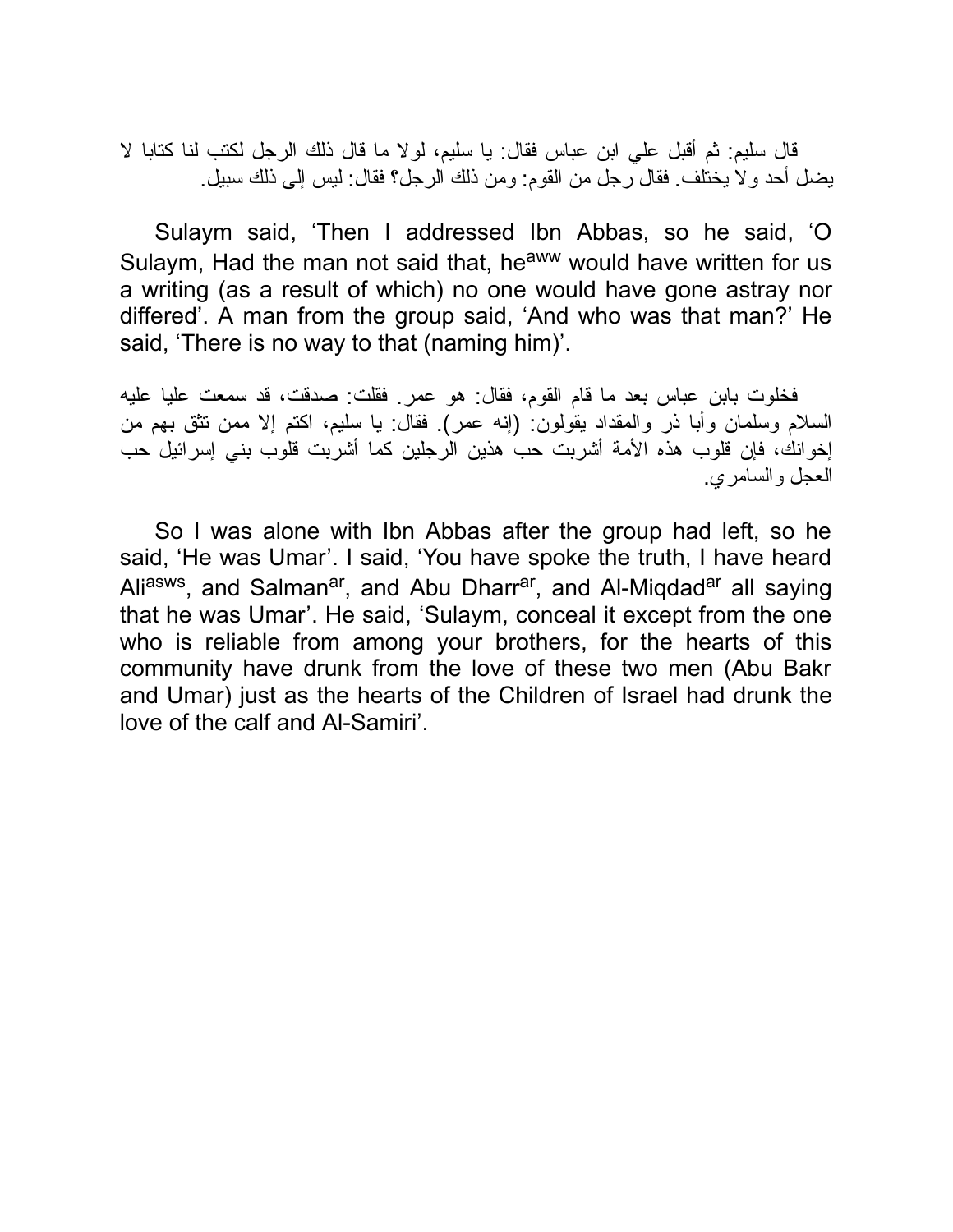### **HADITH 28**

#### **(28) أحادیث عن حرب الجمل**

## **NARRATIONS ABOUT THE BATTLE OF THE CAMEL**

قال أبان: سمعت سلیم بن قیس یقول: شهدت یوم الجمل علیا علیه السلام، وكنا اثني عشر ألفا وكان أصحاب الجمل زیادة على عشرین ومائة ألف. وكان مع علي علیه السلام من المهاجرین والأنصار نحو من أربعة ألاف ممن شهد مع رسول الله صلَّى الله علیه وآله بدرا والحدیبیة ومشاهده، وسائر الناس من أهل الكوفة إلا من تبعه من أهل البصرة والحجاز لیست له هجرة ممن أسلم بعد الفتح. وجل الأربعة آلاف من الأنصار.

Abaan said, 'I heard Sulaym Bin Qays saying, 'I battled alongside Aliasws on the Day of the Camel (Al-Jamal), and we were twelve thousand men, and the companions of the Camel were more than one hundred and twenty thousand men. And with Aliasws were approximately four thousand from the Emigrants and the Helpers from the ones who had battled alongside with the Rasool Allah<sup>saww</sup> at Badr, and Al-Hudaybiyya, and his<sup>saww</sup> other battles, and the rest of the men were the inhabitants of Al-Kufa except for the ones who followed him<sup>asws</sup> from the inhabitants of Al-Basra, and Al-Hijaaz, for whom there was no emigration after having embraced Islam after the victory (of Mecca). Most of those four thousand were from the Helpers.

ولم یكره أحدا من الناس على البیعة ولا على القتال، إنما ندبهم فانتدب من أهل بدر سبعون ومائة رجل، وجلهم من الأنصار ممن شاهد أحدا والحدیبیة، ولم یتخلف عنه أحد. ولیس أحد من المهاجرین والأنصار إلا وهواه معه، یتولونه ویدعون له بالظفر والنصر ویحبون ظهوره على من ناواه، ولم یحرجهم ولم یضیق علیهم وقد بایعوه، ولیس كل الناس یقاتل في سبیل االله.

No one from the people had been unwilling in pledging allegiance or unwilling to fight, but rather, they had been called, so one hundred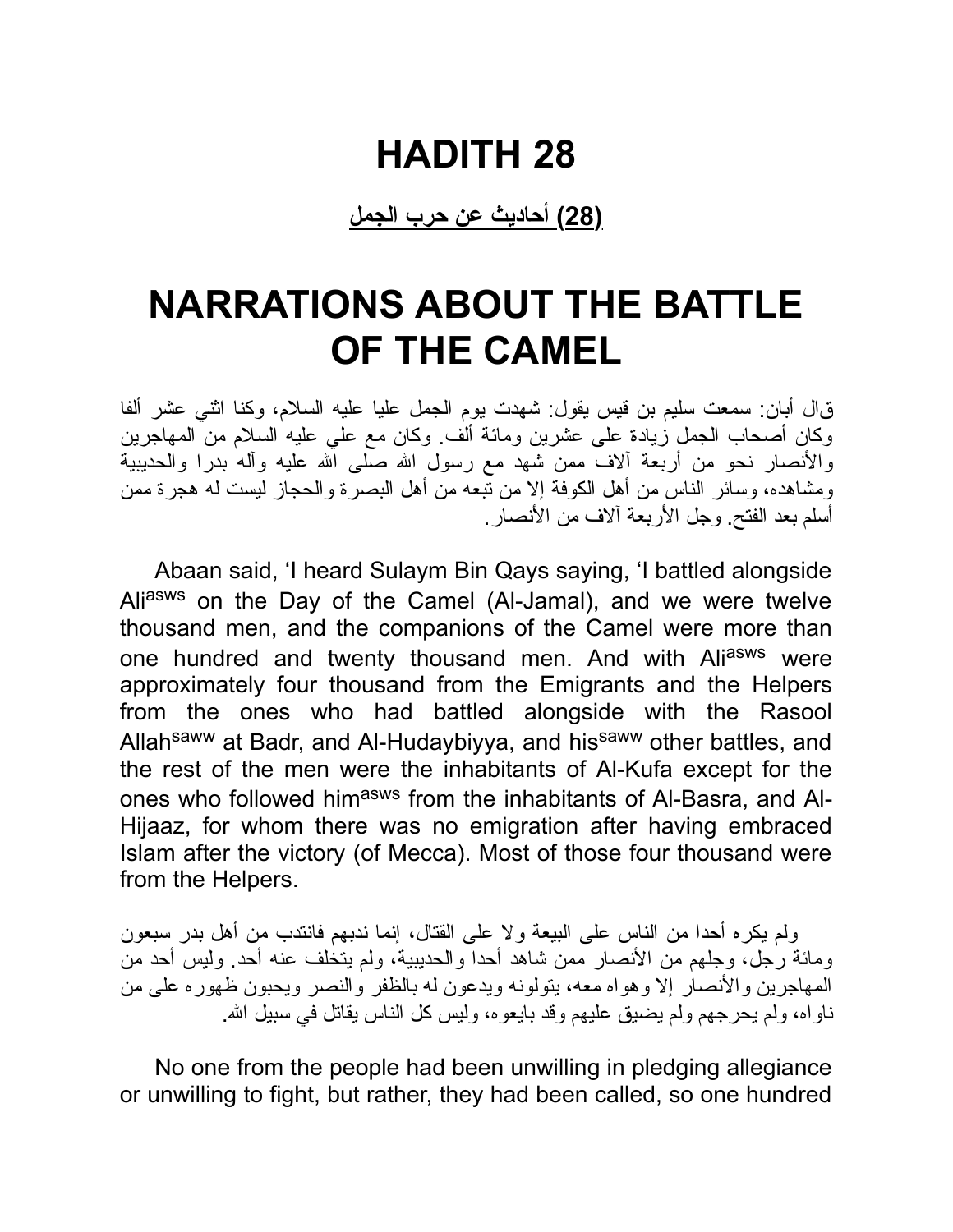and seventy men from the people of Badr responded, and most of them were from the Helpers from the ones who had battled at Ohad and Al-Hudaybiyya, and no one had opposed him<sup>asws</sup>. And there was no one from the Emigrants and the Helpers except that he was with him<sup>asws</sup>, befriending him<sup>asws</sup> and supplicating for him<sup>asws</sup> for the winning and the victory, and they loved for himasws to be successful against the ones who were against him. And neither did heasws request them nor did heasws try to convince them, and they had paid the allegiance, and it is not for every human being that he should fight in the Way of Allah<sup>azwj</sup>.

والطاعن علیه والمتبرء منه قلیل مستتر عنه، مظهر له الطاعة غیر ثلاثة رهط، بایعوه ثم شكوا في القتال معه وقعدوا في بیوتهم: محمد بن مسلمة وسعد بن أبي وقاص وابن عمر. وأسامة بن زید سلم بعد ذلك ورضي، ودعا لعلي علیه السلام واستغفر له وبرئ من عدوه وشهد أنه على الحق، ومن خالفه ملعون حلال الدم.

And only a few contested with himasws and kept away from himasws hiding themselves and displaying to himasws the obedience, apart from a group of three. They paid allegiance to him<sup>asws</sup>, then doubted with regards to fighting alongside him<sup>asws</sup>, and they sat in their houses – Muhammad Bin Muslama, and Sa'd Bin Abu Waqqas, and Ibn Umar. And Usama Bin Zayd submitted after that and was happy, and supplicated for Ali<sup>asws</sup>, and repented to him<sup>asws</sup>, and renounced his<sup>asws</sup> enemies, and testified that he<sup>asws</sup> was on the truth, and the ones opposed to himasws were accursed and those whose blood is permissible to be shed.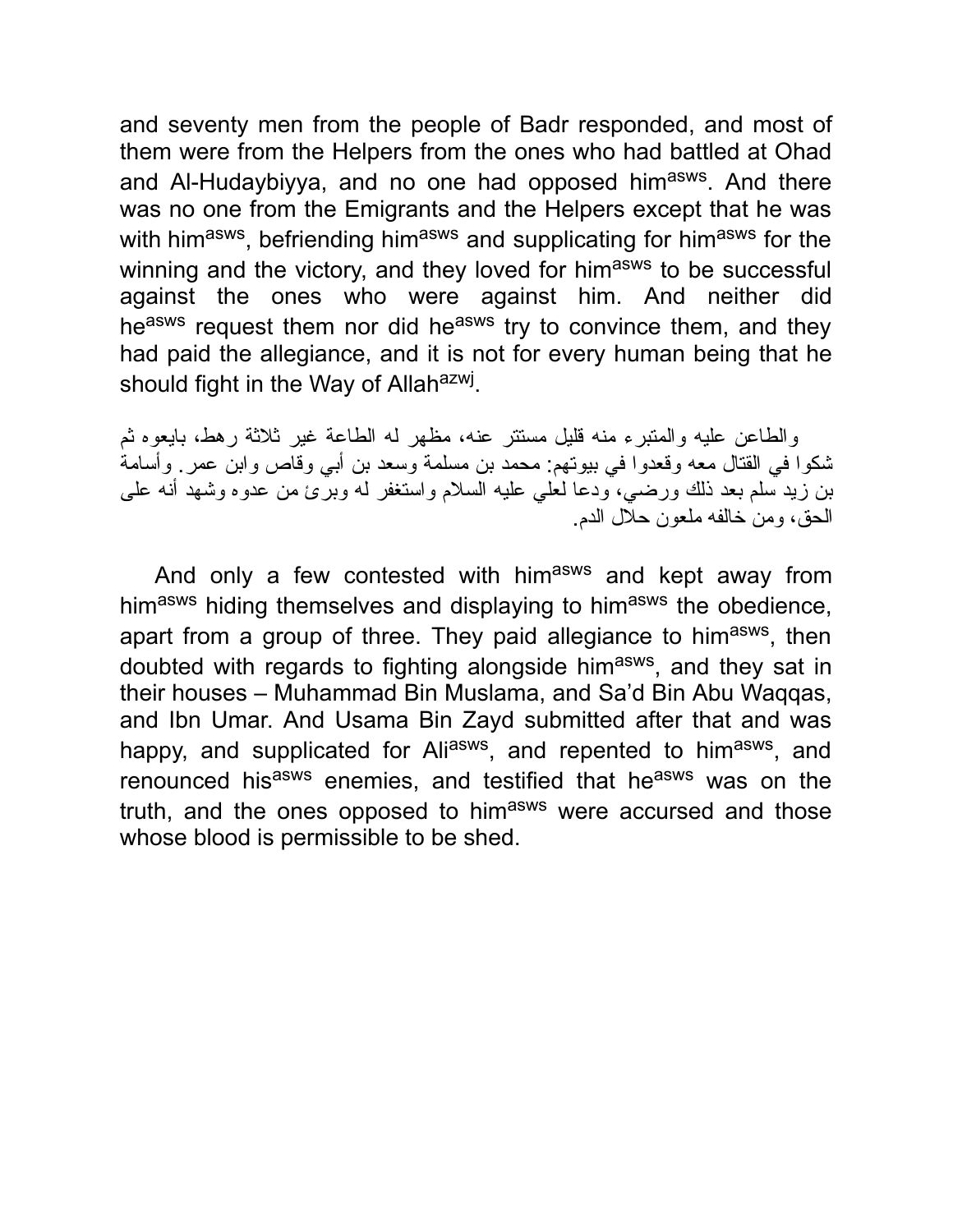### **HADITH 29**

**(29) احتجاجات أمیر المؤمنین علیه السلام على طلحة والزبیر**

# **ARGUMENTATION OF AMIR-UL-MOMINEENasws AGAINST TALHA AND ZUBAYR**

قال أبان: قال سلیم: لما التقى أمیر المؤمنین علیه السلام، وأهل البصرة یوم الجمل نادى علي علیه السلام الزبیر: یا أبا عبد االله، اخرج إلي. فقال له أصحابه: یا أمیر المؤمنین، تخرج إلى الزبیر الناكث بیعته وهو على فرس شاك في السلاح وأنت على بغلة بلا سلاح؟ فقال علي علیه السلام: إن علي من االله جنة واقیة. لن یستطیع أحد فرارا من أجله. وإني لا أموت ولا أقتل إلا على یدي أشقاها كما عقر ناقة االله أشقى ثمود. فخرج إلیه الزبیر. فقال: أین طلحة؟ لیخرج. فخرج طلحة.

Abaan said, 'When Amir-ul-Momineen<sup>asws</sup> met the people of Al-Basra (Battle of the Camel), Aliasws called out to Al-Zubayr: 'O Abu Abdullah, come out to me<sup>asws</sup>'. So his companions said to him<sup>asws</sup>, 'O Amir-ul-Momineen<sup>asws</sup>, you<sup>asws</sup> are going out to Al-Zubayr, the breaker of the allegiance, and he is on the horse and clad in armour, and you<sup>asws</sup> are upon a mule without weapons?' Aliasws said: 'A protective shield from Allah<sup>azwj</sup> is covering me<sup>asws</sup>. There is no leeway for anyone to flee from his time (death). And l<sup>asws</sup> will not pass away, nor killed except by the hands of the most miserable one just like the slaying of the she-camel of Allah $a$ <sup>azwj</sup> by the miserable one of Thamud. So Al-Zubayr came out to him<sup>asws</sup>. He<sup>asws</sup> said: 'Where is Talha? Let him come out'. So Talha came out.

**أصحاب الجمل ملعونون على لسان رسول االله صلى االله علیه وآله**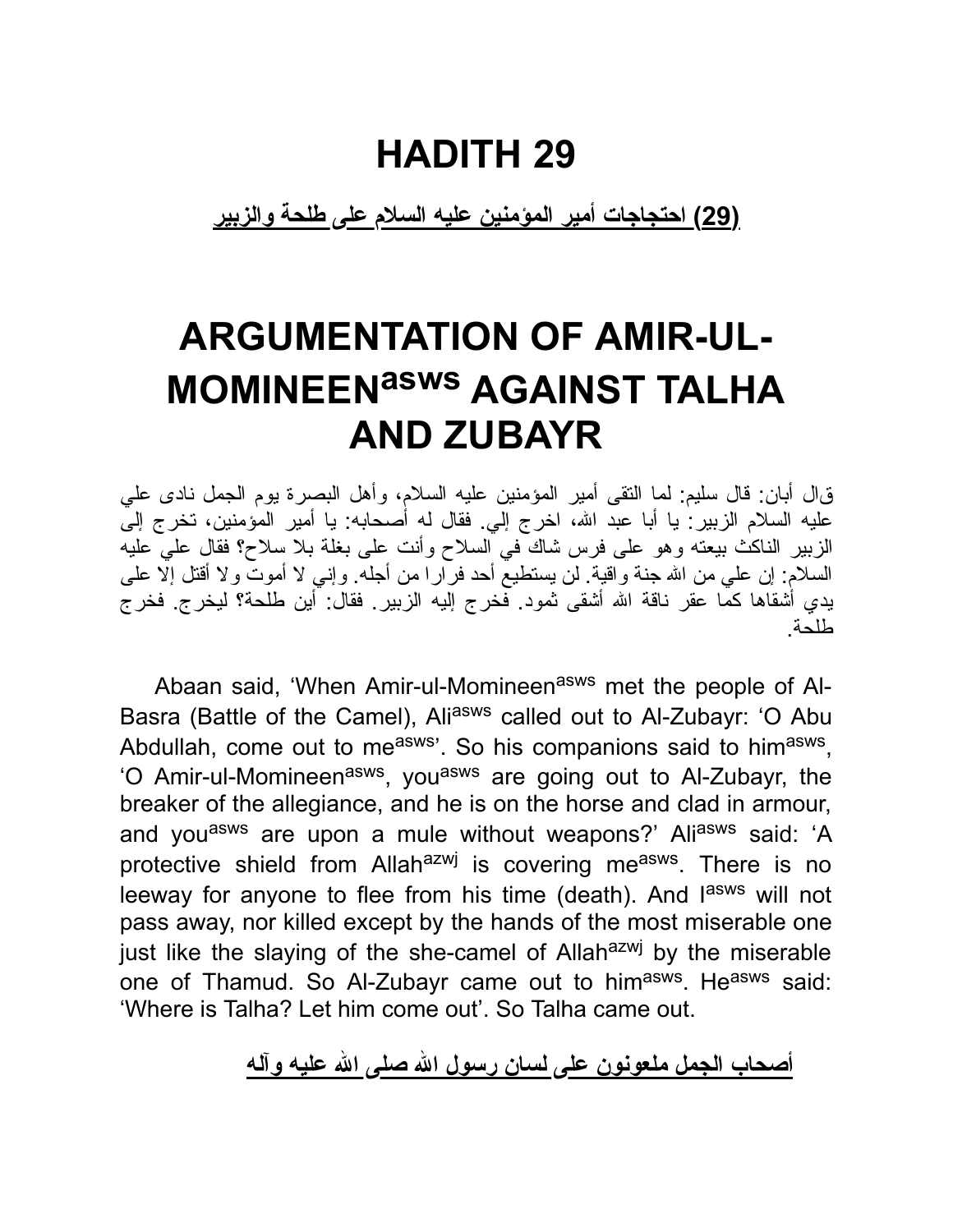فقال علیه السلام: نشدتكما بالله، أتعلمان وأولوا العلم من آل محمد وعائشة بنت أبي بكر (أن أصحاب الجمل وأهل النهروان ملعونون على لسان محمد صلى االله علیه وآله) وقد خاب من افترى؟ فقال الزبیر: كیف نكون ملعونین ونحن من أهل الجنة؟ فقال علي علیه السلام: لو علمت أنكم من أهل الجنة لما استحللت قتالكم. فقال الزبیر: أما سمعت رسول االله یقول یوم أحد: (أوجب طلحة الجنة، ومن أراد أن ینظر إلى شهید یمشي على الأرض حیا فلینظر إلى طلحة)؟ أوما سمعت رسول االله یقول: (عشرة من قریش في الجنة)؟

# **Companions of the Camel are the accursed ones by the tongue of the Rasool Allah saww**

He<sup>asws</sup> said: 'I<sup>asws</sup> adjure you both to Allah<sup>azwj</sup>. Do you two not know (differentiate between) the one possessing the knowledge from the Progeny<sup>asws</sup> of Muhammad<sup>saww</sup>, and Ayesha the daughter of Abu Bakr, and that the companions of the Camel and that the people of Al-Nahrwaan are accursed ones by the tongue of Muhammad<sup>saww</sup>, and that the one who fabricates will be disappointed?'

Al-Zubayr said, 'How can we be the accursed ones whilst we are from the people of the Paradise?' Ali<sup>asws</sup>said: 'Had l<sup>asws</sup> known that you are all from the people of the Paradise, would l<sup>asws</sup> considered it permissible to fight against you?' Al-Zubayr said, 'But have you<sup>asws</sup> not heard the Rasool Allah<sup>saww</sup> saying on the Day of Ohad: 'The Paradise has been obligated upon Talha, and the one who intends to look at a live martyr walking upon the earth, he should look at Talha? Or, have you<sup>asws</sup> not heard the Rasool Allah<sup>saww</sup> say: 'Ten from the Qureish are in the Paradise?'

**رد أمیر المؤمنین علیه السلام حدیث العشرة المبشرة**

فقال علي علیه السلام: فسمهم. قال: فلان وفلان وفلان، حتى عد تسعة، فیهم أبو عبیدة بن الجراح وسعید بن زید بن عمرو بن نفیل. فقال علي علیه السلام: عددت تسعة، فمن العاشر؟ قال الزبیر: أنت فقال علي علیه السلام: أما أنت فقد أقررت أني من أهل الجنة، وأما ما ادعیت لنفسك وأصحابك فإني به لمن الجاحدین. واالله إن بعض من سمیت لفي تابوت في جب في أسفل درك من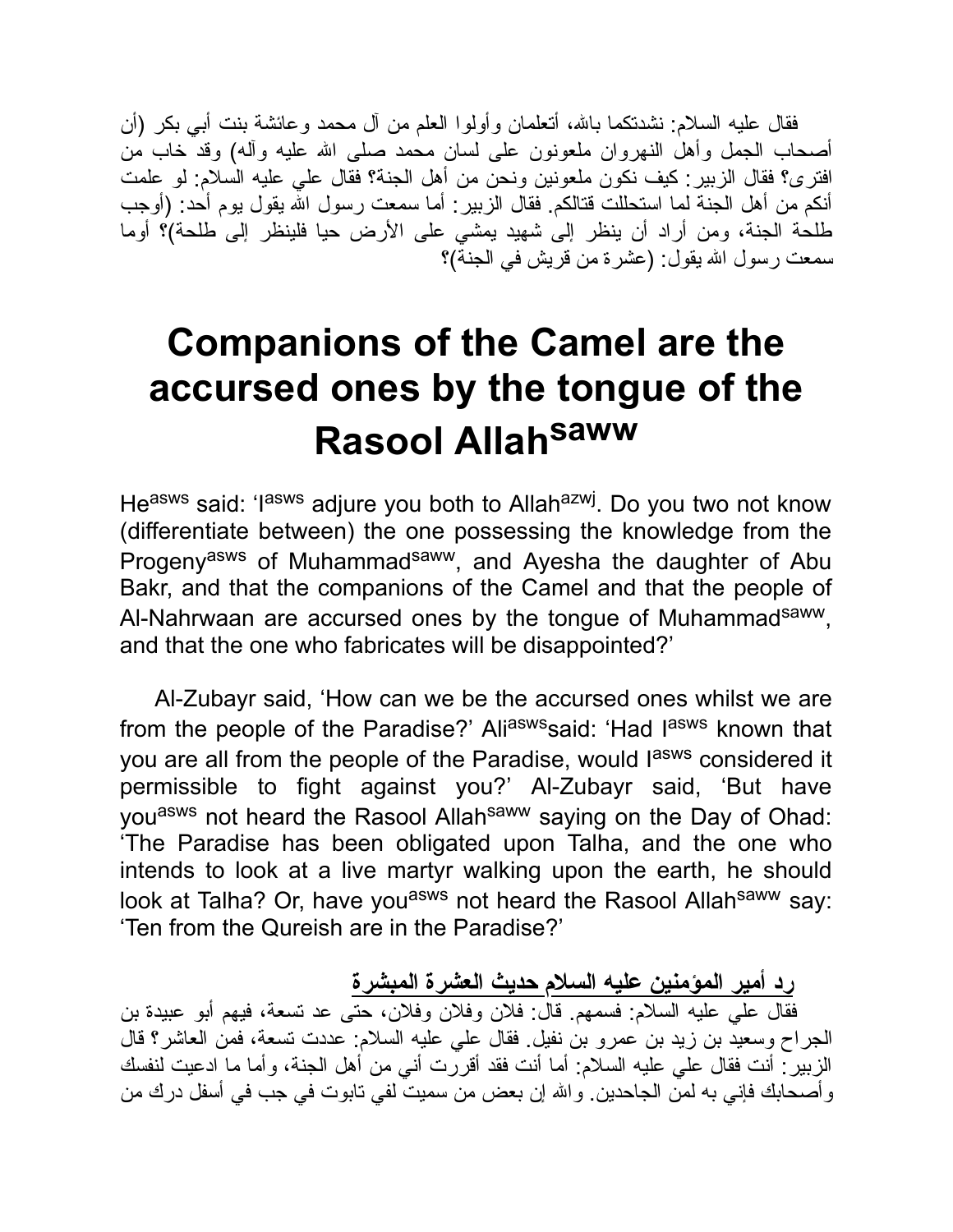جهنم، على ذلك الجب صخر ة إذا أراد الله أن يسعر جهنم رفع تلك الصخر ة فأسعرت جهنم. سمعت ذلك من رسول الله صلى الله علیه وأله، وإلا فأظفرك الله بـي وسفك دمـي بیدك، وإلا فأظفرنـي الله بك وبأصحابك فرجع الزبیر إلى أصحابه وهو یبكي.

# **Refutation by Amir-ul-Momineen asws of the Hadith of the Ten Promised Ones (Al-Ashra Mubashira)**

Aliasws said: 'So name them for measws'. He (Al-Zubayr) said, 'So and so, and so and so, and so and so', until he had counted nine of them. Among them were Abu Ubeyda Bin Al-Jarra, and Saeed Bin Zayd Bin Amro Bin Nufayl. Ali<sup>asws</sup> said: 'You have counted nine, so who is the tenth one?' Al-Zubayr said: 'You<sup>asws</sup> are'.

Ali<sup>asws</sup> said: 'But if you are accepting that l<sup>asws</sup> of the people of the Paradise, but as for what you have claimed to yourself and your companions, so lasws of the ones who are denying it (that you are not among those ones). By Allah<sup>azwj</sup>, some of the ones you have named will be in a coffin in a well at the very bottom of the levels of Hell, upon that well is a rock. Whenever Allah $a^{2}$ <sup>wj</sup> Intends to (increase the) Heat of Hell, that stone is raised, and Hell is inflamed. I<sup>asws</sup> heard that from the Rasool Allah<sup>saww</sup>, and either Allah<sup>azwj</sup> will Make you to be victorious over measws and shed myasws blood by your hands, or else Allah<sup>azwj</sup> will Make me<sup>asws</sup> to be victorious over you and your companion'. Al-Zubayr returned to his companion, and he was weeping'.

#### **إخراج زوجة رسول االله صلى االله علیه وآله بید طلحة والزبیر**

ثم أقبل على طلحة فقال: یا طلحة، معكما نساؤكما؟ قال: لا. قال: عمدتما إلى امرأة موضعها في كتاب االله القعود في بیتها فأبرزتماها وصنتما حلائلكما في الخیام والحجال؟ ما أنصفتما رسول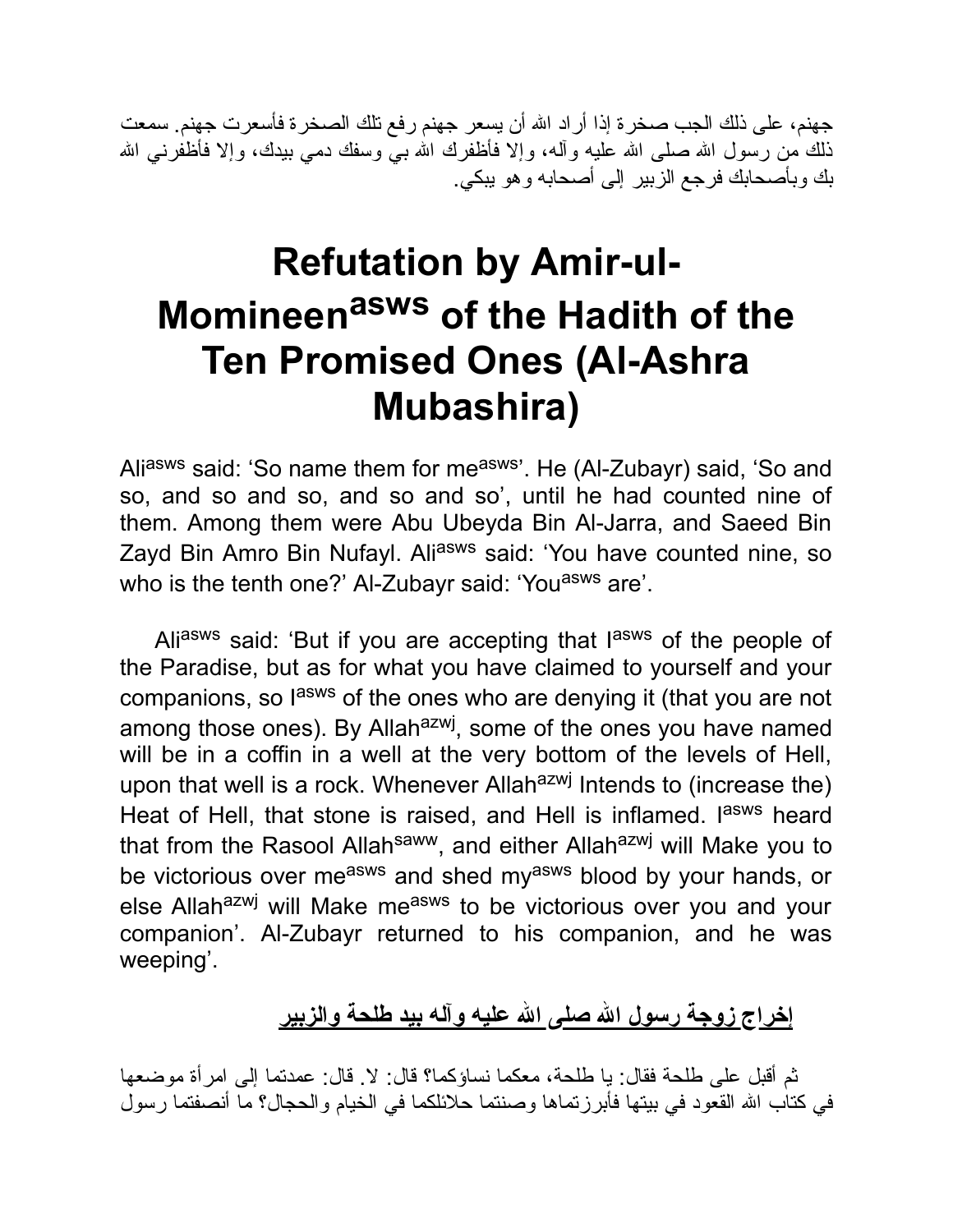الله صلى الله علیه وآله من أنفسكم حیث أجلستما نسائكما في البیوت وأخرجتما زوجة رسول الله صلى االله علیه وآله وقد أمر االله أن لا یكلمن إلا من وراء حجاب.

# **Coming out of the wife of the Rasool Allah saww by the hands of Talha and Al-Zubayr**

Then he<sup>asws</sup> turn towards Talha, so he<sup>asws</sup> said: 'Have you both brought your wives with you?' He said, 'No'. He<sup>asws</sup> said: 'You have deliberately brought one woman to measws whose place, in the Book of Allah<sup>azwj</sup>, is to stay at her home. So you two have highlighted her and kept your own wives in the tents and the houses? You two have not done justice to the Rasool Allah<sup>saww</sup> from yourselves when you have made both your wives to sit in the houses, and brought out the wife of the Rasool Allah<sup>saww</sup>, and Allah<sup>azwj</sup> has Ordered that you will not talk to them except from behind a veil?

أخبرني عن صلاة عبد االله بن الزبیر بكما، أما یرضى أحدكما بصاحبه؟ أخبرني عن دعائكما الأعراب إلى قتالي، ما یحملكما على ذلك؟ فقال طلحة: یا هذا، كنا في الشورى ستة مات منا واحد وقتل آخر، فنحن الیوم أربعة كلنا لك كاره.

(And) Inform measws about the Prayer led by Abdullah Bin Al-Zubayr which two of you, did not agree on? Inform me about the two of you calling the Bedouins to fight against me<sup>asws</sup>, what made you to do that?' Talha said, 'O this, there were six of us in the consultative council (Al-Shura), one of us died and the other one got killed, so today we are four, and all of us abhor you<sup>asws</sup>.

فقال له علي علیه السلام: لیس ذلك علي، قد كنا في الشورى والأمر في ید غیرنا وهو الیوم في یدي. أرأیت لو أردت - بعد ما بایعت عثمان - أن أرد هذا الأمر شورى، أكان ذلك لي؟ قال: لا. قال: ولم؟ قال: لأنك بایعت طائعا. فقال علي علیه السلام: وكیف ذلك، والأنصار معهم السیوف مخترطة یقولون: (لئن فرغتم وبایعتم واحدا منكم، وإلا ضربنا أعناقكم أجمعین) فهل قال لك ولأصحابك أحد شیئا من هذا حیث بایعتماني؟ وحجتي في الاستكراه في البیعة أوضح من حجتك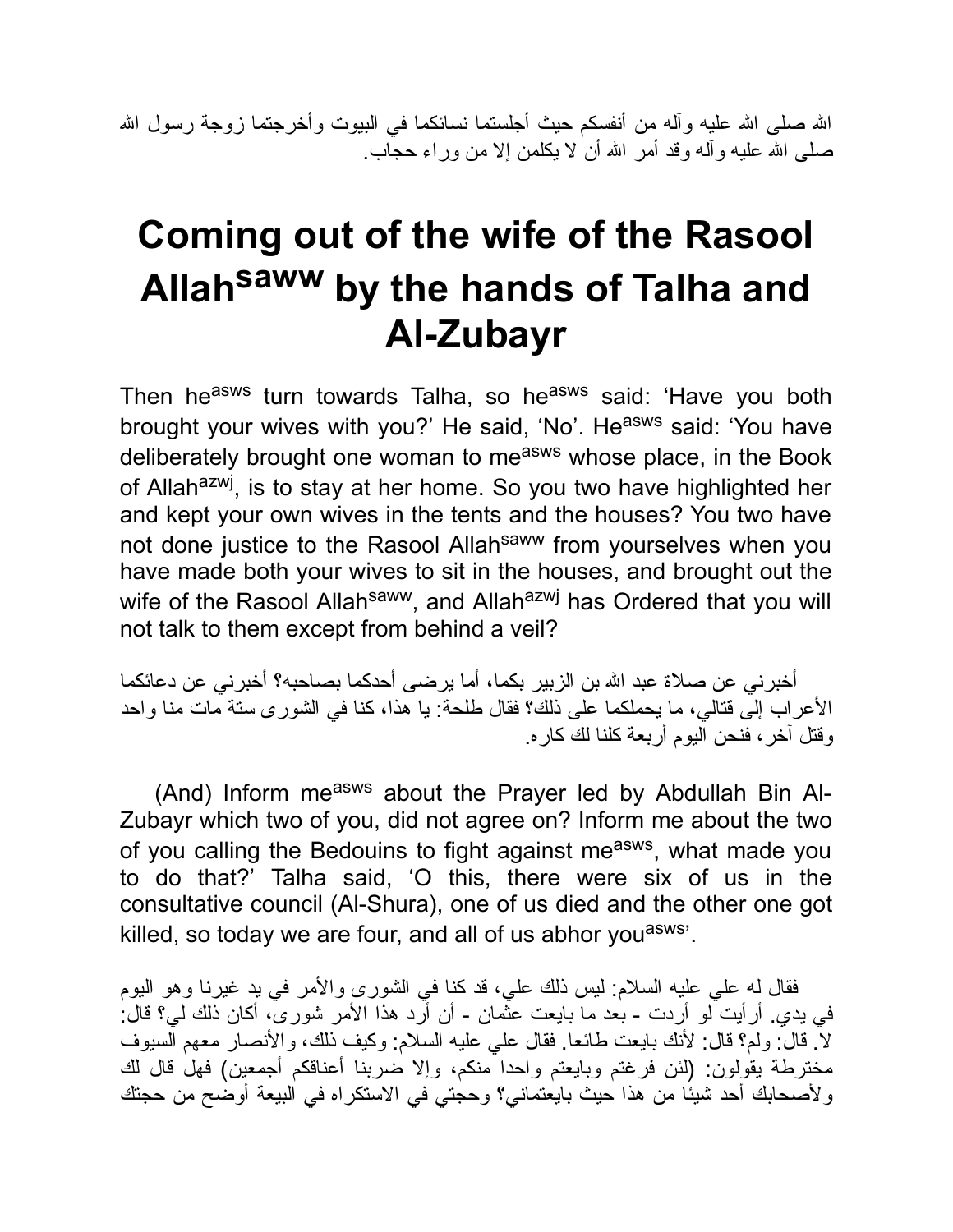وقد بایعتني أنت وصاحبك طائعین غیر مكرهین، وكنتما أول من فعل ذلك، ولم یقل أحد: لتبایعان أو لنقتلنكما!

Aliasws said to him: 'That is not to measws (to be just) as during the consultation the command (Caliphate) was in the hands of someone else, and it was not in my<sup>asws</sup> hands. Do you see that if lasws intended – after the killing of Usman – to have this matter go into 'Shura' (consultation), which people have given to measws (after pledging alligance to measws)?'

He said, 'No'.

Heasws said: 'And why not?'

He said, 'Because your<sup>asws</sup> 'Bayat' (allegiance) was carried out without any opposition'.

Aliasws said: 'And how can that be, and the Helpers had their swords drawn and they were saying, 'If you are free (from the consultation) and have not paid allegiance to one from among you, we will strike all of your necks'.

So did l<sup>asws</sup> say anything to you and to your companion anything like this when the two of you paid allegiance to measws? And my<sup>asws</sup> argument in the abhorrence in the allegiance is clearer than your argument, and you and your companion had paid allegiance to measws willingly, not with abhorrence, and the two of you were the first ones to do that, and no one said that the two of you should pay allegiance or else he will kill both of you'.

فانصرف طلحة ونشب القتال، فقتل طلحة وانهزم الزبیر.

So Talha turned and left, and the battle erupted. Talha was killed, and Al-Zubayr was defeated.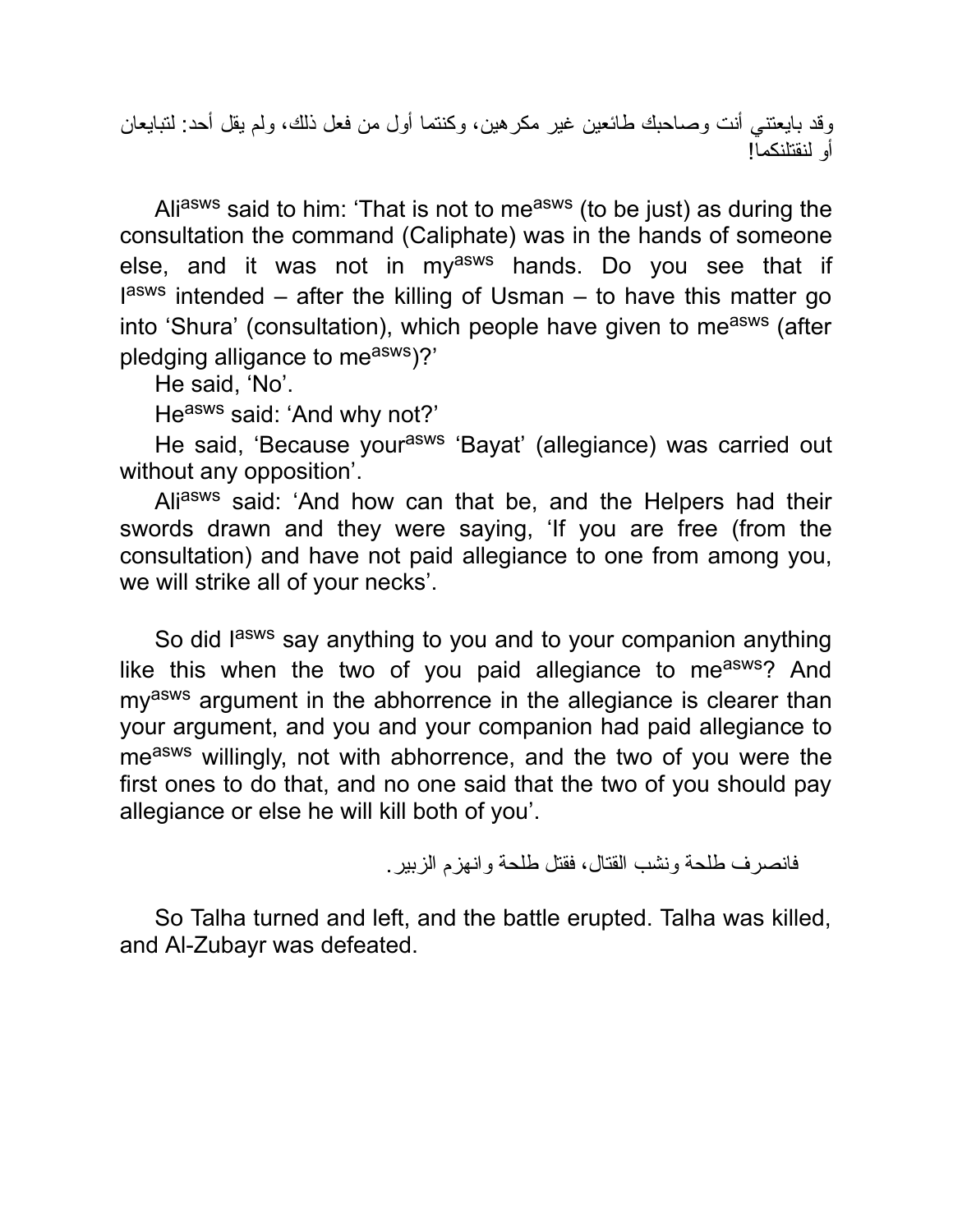### **HADITH 30**

**(30) مفتاح العلوم عند أمیر المؤمنین علیه السلام**

# **KEYS OF THE KNOWLEDGE IN THE POSSESSION OF AMIR-UL-MOMINEENasws**

قال أبان: قال سلیم: سمعت ابن عباس یقول: سمعت من علي علیه السلام حدیثا لم أدر ما وجهه ولم أنكره. سمعته یقول: (إن رسول االله صلى االله علیه وآله أسر إلي في مرضه، فعلمني مفتاح ألف باب من العلم یفتح كل باب ألف باب).

Abaan said that Sulaym said, 'I heard Ibn Abbas say, 'I hear from Aliasws a Hadith, I don't know what its perspective is, and did not deny it. I heard him<sup>asws</sup> say that: 'The Rasool Allah<sup>saww</sup> confided a secret to measwsduring hissaww illness. So hesaww made known to measws a key to a thousand doors of knowledge, each of the doors opening to a thousand doors'.

وإني لجالس بذي قار في فسطاط علي علیه السلام وقد بعث الحسن علیه السلام وعمارا إلى أهل الكوفة یستنفران الناس، إذ أقبل علي علي علیه السلام فقال: یا بن عباس، یقدم علیك الحسن ومعه أحد عشر ألف رجل غیر رجل أو رجلین. فقلت في نفسي: إن كان كما قال فهو من تلك الألف باب.

And I was seated at Zeeqar in the Marquee of Ali<sup>asws</sup>, and heasws had sent Al-Hassanasws and Ammar to the inhabitants of Al-Kufa to mobilise the people. When I was in front of Ali<sup>asws</sup>, he asws said: 'O Ibn Abbas, Al-Hassanasws will come to you, and with himasws will be eleven thousand men apart from one or two men'. So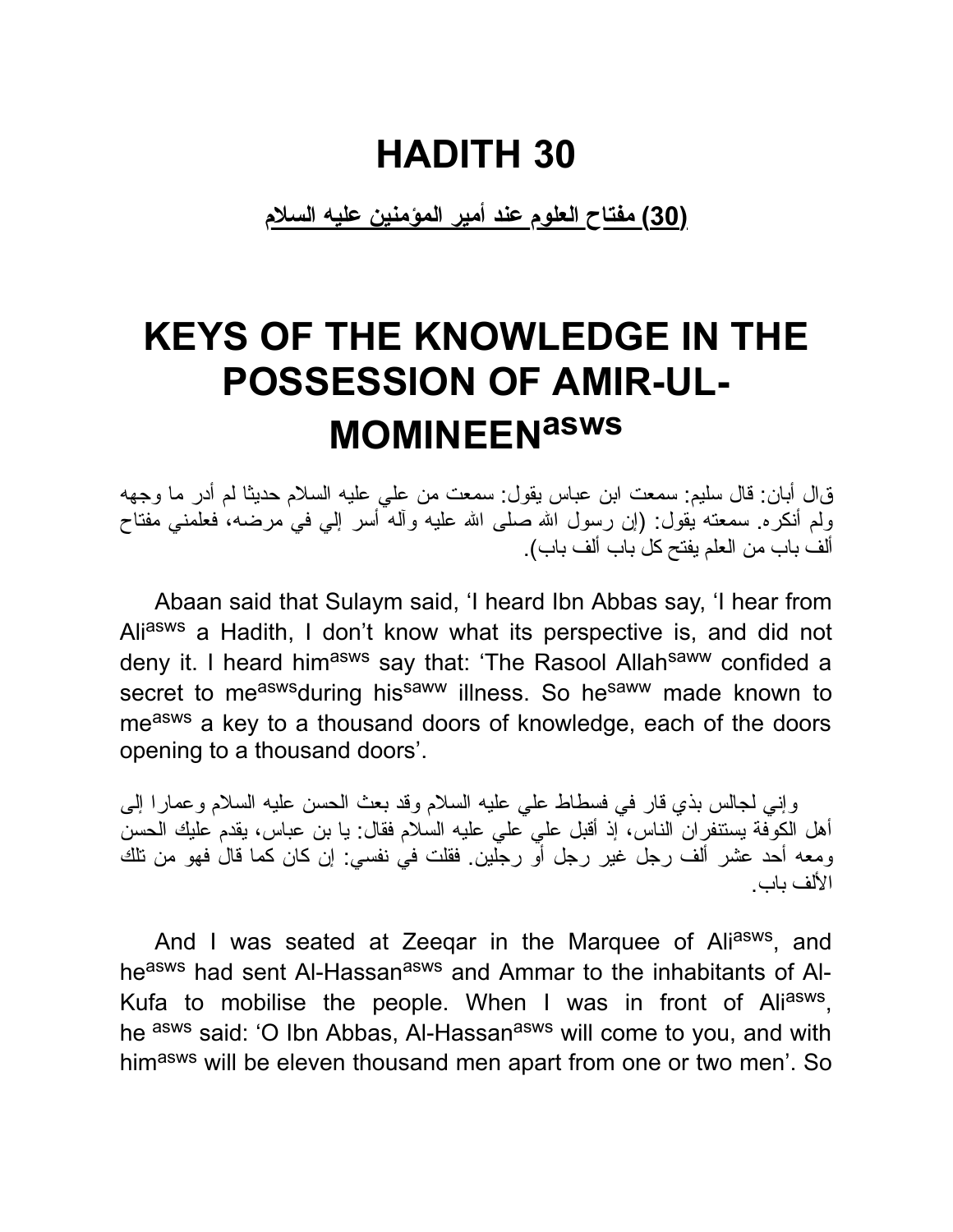I said to myself, 'If it happens as he<sup>asws</sup> has said that it will, so it is from those thousand doors'.

فلما أظلنا الحسن علیه السلام بذلك الجند استقبلتهم، فقلت لكاتب الجیش الذي معه أسمائهم: كم رجل معكم؟ فقال: أحد عشر ألف رجل غیر رجل أو رجلین.

When Al-Hassan<sup>asws</sup> came with that army, I welcomed him<sup>asws</sup>. I said to the writer of the army who was with himasws for their names, 'How many men are with you?' He said, 'Eleven thousand men, apart from one or two men'.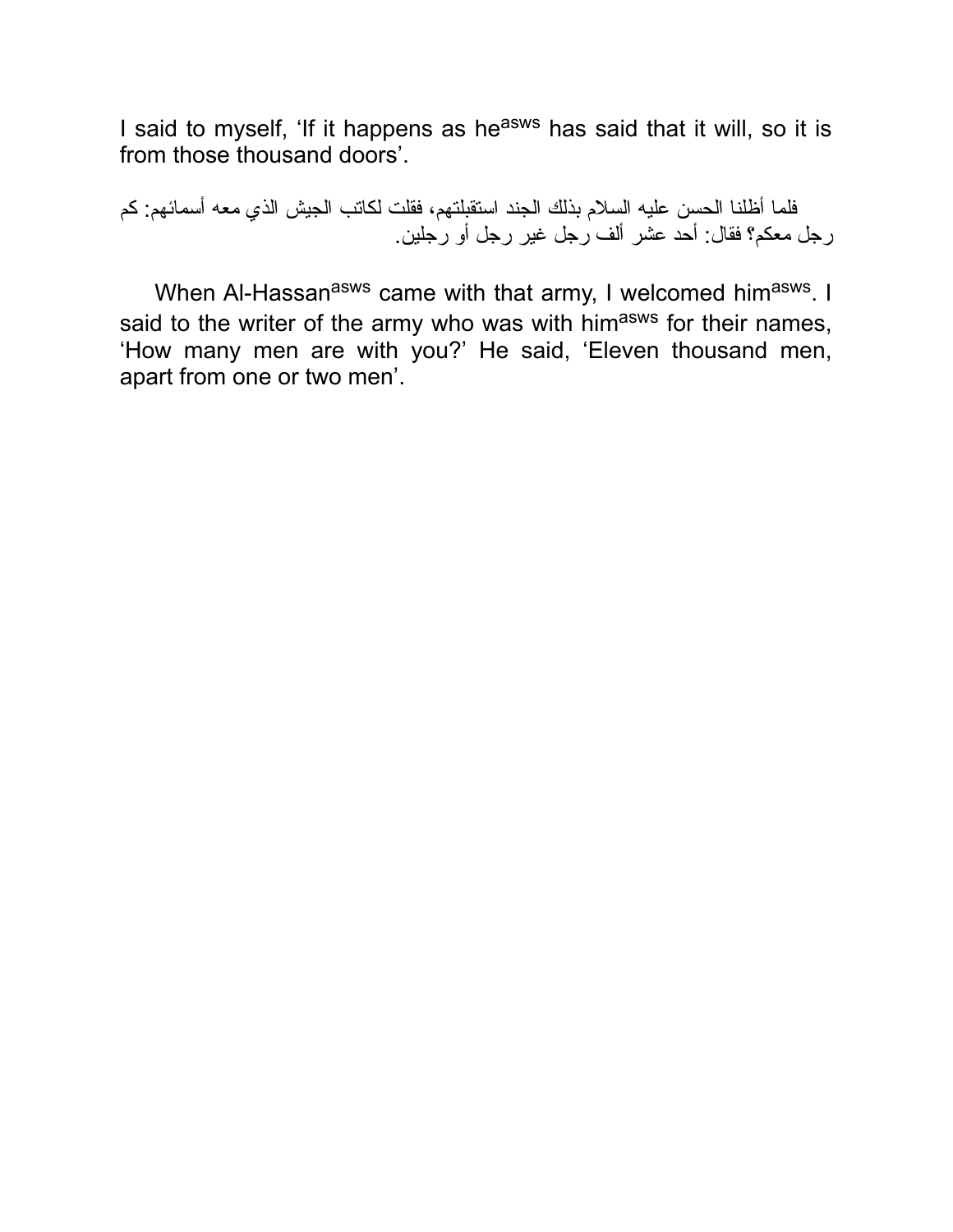#### **(31) سلوني قبل أن تفقدوني**

# **ASK ME asws BEFORE YOU ALL LOSE ME asws**

قال أبان عن سلیم، قال: جلست إلى علي علیه السلام بالكوفة في المسجد والناس حوله. فقال: سلوني قبل أن تفقدوني. سلوني عن كتاب االله، فواالله ما نزلت آیة من كتاب االله إلا وقد أقرأنیها رسول االله صلى االله علیه وآله وعلمني تأویلها.

Abaan said from Sulaym who said, 'I was seated with Aliasws at Al-Kufa in the Masjid, and the people were around him<sup>asws</sup>. So he<sup>asws</sup> said: 'Ask me<sup>asws</sup> before you all lose me<sup>asws</sup>. Ask me<sup>asws</sup> about the Book of Allah<sup>azwj</sup>, for by Allah<sup>azwj</sup> there is no Verse Revealed from the Book of Allahazwj except that it has been recited to measws by the Rasool Allah<sup>saww</sup>, and its explanation made known to measws'.

فقال ابن الكواء: فما كان ینزل علیه وأنت غائب؟ فقال علیه السلام: بلى، یحفظ علي ما غبت عنه، فإذا قدمت علیه قال لي: (یا علي، أنزل االله بعدك كذا وكذا) فیقرأنیه، (وتأویله كذا وكذا) فیعلمنیه.

Ibn Al-Kawa said, 'So what about that which Came down upon him<sup>saww</sup> and you<sup>asws</sup> were absent?' He<sup>asws</sup>said: 'Yes, he<sup>saww</sup> memorised it for me<sup>asws</sup> when lasws was absent from him<sup>saww</sup>. So when lasws went to him<sup>saww</sup>, he<sup>saww</sup> said to me<sup>asws</sup>: 'O Ali<sup>asws</sup>, Allah<sup>azwj</sup> Sent down such and such, after you<sup>asws</sup>'. So he<sup>saww</sup>recited it to me<sup>asws</sup>, 'And it's explanation is such and such', so he<sup>saww</sup> made it known to me asws'.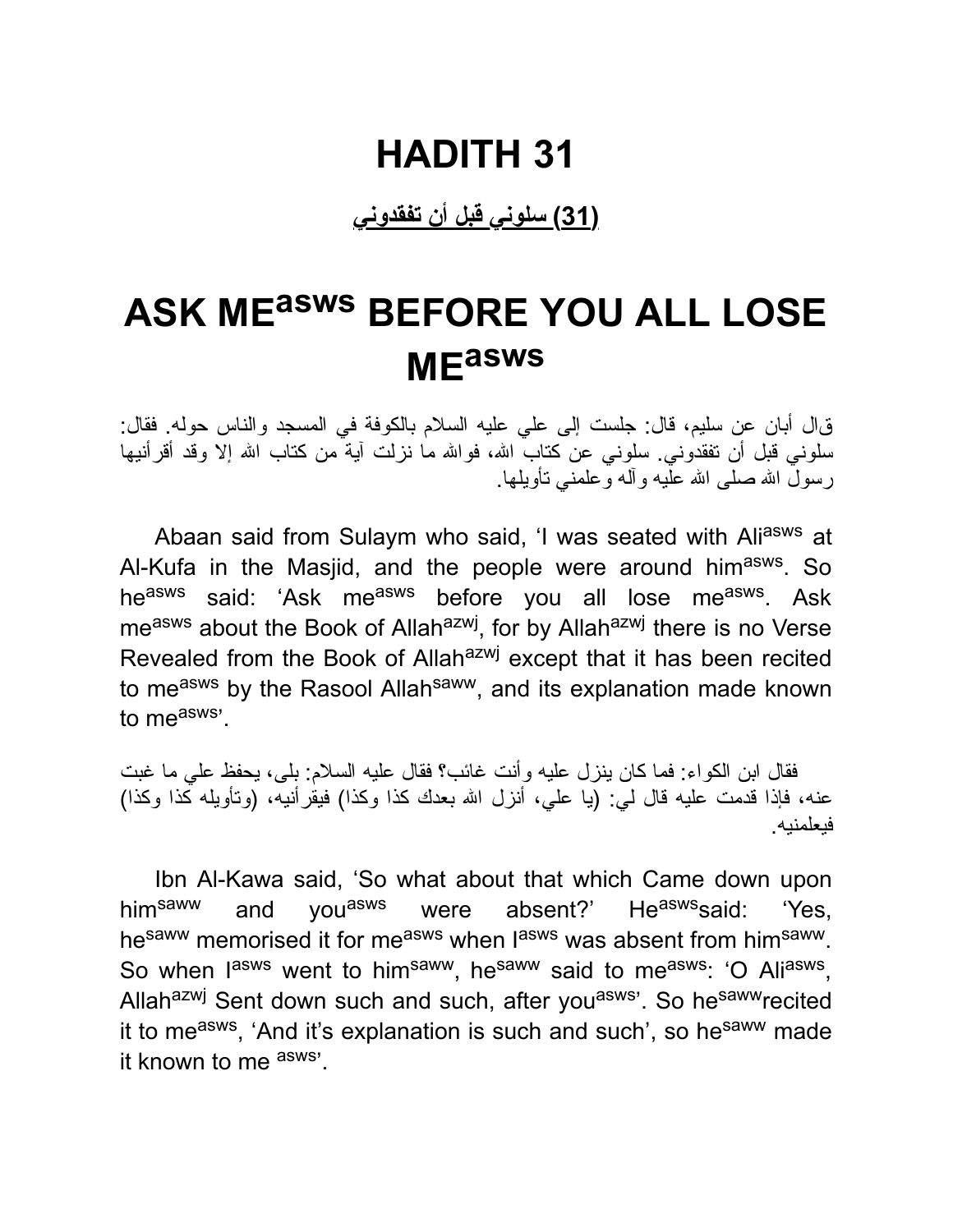**(32) افتراق الأمم**

## **SEPARATION OF THE COMMUNITY (INTO SECTS)**

قال أبان: قال سلیم: سمعت علیا علیه السلام وهو یقول لرأس الیهود: كم افترقتم؟ فقال: على كذا وكذا فرقة. فقال علي علیه السلام: كذبت ثم أقبل على الناس فقال: واالله لو ثنیت لي الوسادة لقضیت بین أهل التوراة بتوراتهم وبین أهل الإنجیل بإنجیلهم وبین أهل القرآن بقرآنهم.

Abaan said that Sulaym said, 'I heard Aliasws and he<sup>asws</sup> was saying to the head (leader) of the Jews: 'How many sects are there among you?' He said, 'There are such and such sects'. Aliasws said: 'You have lied'. Then he<sup>asws</sup> addressed the people, so he<sup>asws</sup> said: 'By Allah<sup>azwj</sup>, If the platform is set up for me<sup>asws</sup>, l<sup>asws</sup> would judge between the people of the Torah by their Torah, and between the people of the Evangel by their Evangel, and between the people of the Quran by their Quran'.

افترقت الیهود على إحدى وسبعین فرقة، سبعون منها في النار وواحدة في الجنة وهي التي اتبعت یوشع بن نون وصي موسى.

The Jews will be divided into seventy one sects, seventy from these will be in the Fire and one will be in the Paradise, and this is the one which followed Yoshua Bin Noon<sup>as</sup> the successor<sup>as</sup> of Musa<sup>as</sup>.

وافترقت النصارى على اثنتین وسبعین فرقة، إحدى وسبعون فرقة في النار وواحدة في الجنة وهي التي اتبعت شمعون وصي عیسى علیه السلام.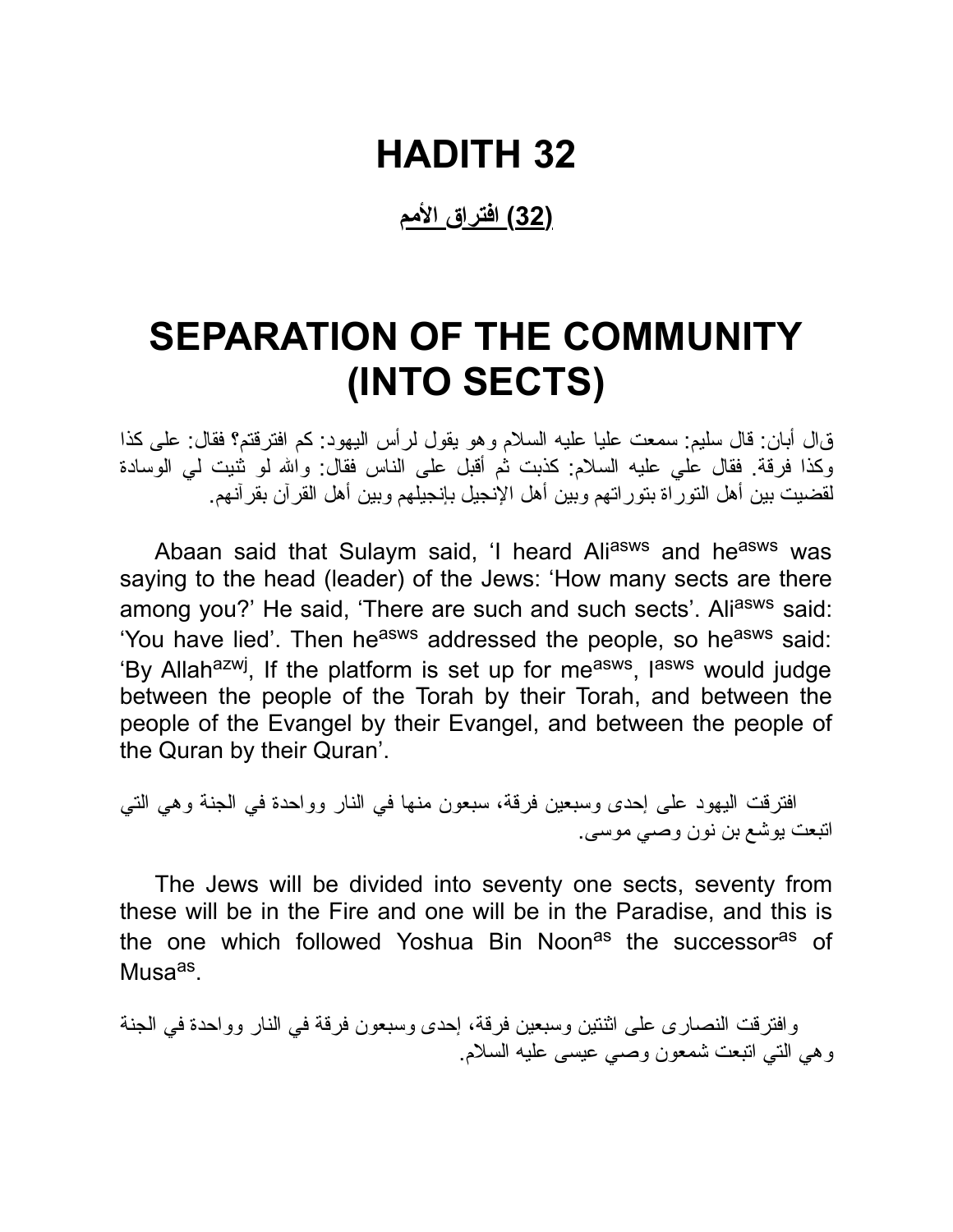And the Christians will be divided into seventy two sects, seventy one from these will be in the Fire and one will be in the Paradise, and this is the one which followed Sham'oun<sup>as</sup> and successor<sup>as</sup> of lsa<sup>as</sup>.

وتفترق هذه الأمة على ثلاث وسبعین فرقة، اثنتان وسبعون فرقة في النار وواحدة في الجنة وهي التي اتبعت وصي محمد صلى االله علیه وآله - وضرب بیده على صدره .-

And this community will be divided into seventy three sects, seventy two of these will be in the Fire, and one will be in the Paradise, and this is the one who follow the successor<sup>asws</sup> of Muhammad<sup>saww</sup>' – and he<sup>asws</sup> struck his<sup>asws</sup> hand on his<sup>asws</sup> own chest.

ثم قال: ثلاث عشرة فرقة من الثلاث والسبعین كلها تنتحل مودتي وحبي، واحدة منها في الجنة واثنتا عشرة منها في النار.

Then he<sup>asws</sup> said: 'Thirteen from the seventy three will all impersonate their cordiality and their love for me<sup>asws</sup>, one of these will be in the Paradise and twelve of these will be in the Fire'.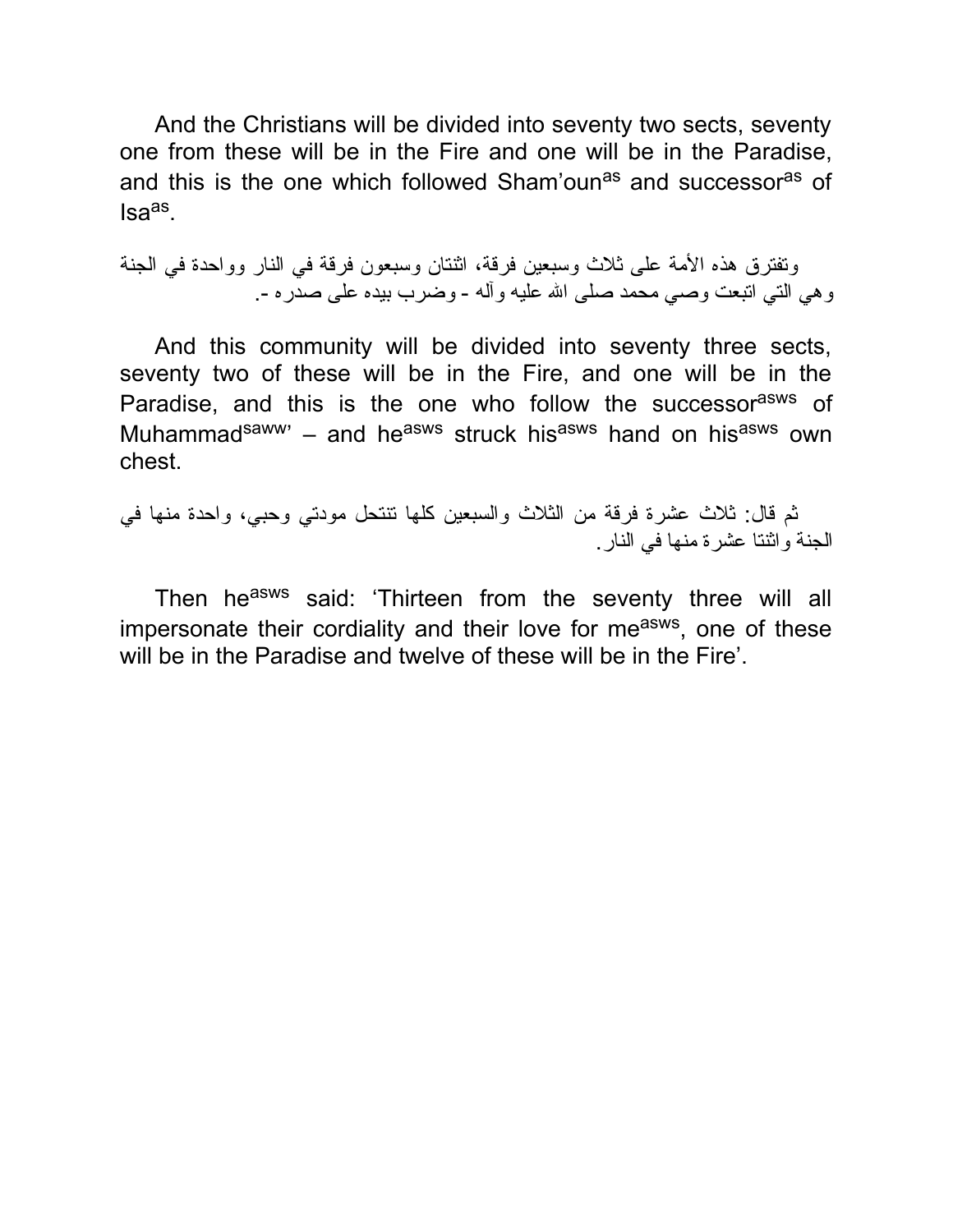**(33) أسماء أهل السعادة والشقاوة**

### **NAMES OF THE PEOPLE OF HAPPINESS AND THE MISERY**

قال أبان: قال سلیم: قلت لابن عباس: أخبرني بأعظم ما سمعتم من علي بن أبي طالب علیه السلام، ما هو؟

Abaan said that Sulaym said, 'I said to Ibn Abbas, 'Inform me of the greatest of what you have heard from Ali<sup>asws</sup> Bin Abu Talib<sup>asws</sup>, what is it?'

قال سلیم: فأتاني بشیئ قد كنت سمعته أنا من علي علیه السلام. قال علیه السلام: دعاني رسول الله صلى الله علیه وآله وفي یده كتاب، فقال: یا علی، دونك هذا الكتاب. فقلت: یا نبـی الله، وما هذا الكتاب؟ قال: كتاب كتبه االله، فیه تسمیة أهل السعادة وأهل الشقاوة من أمتي إلى یوم القیامة، أمرني ربي أن أدفعه إلیك.

Sulaym said, 'So he told me a Hadith which I had already heard before from Ali<sup>asws</sup>. Ali<sup>asws</sup> said: 'The Rasool Allah<sup>saww</sup> called me<sup>asws</sup> and in his<sup>saww</sup> hand was a Book. So he<sup>saww</sup> said: 'O Ali<sup>asws</sup>, do not be without this Book'. So l<sup>asws</sup> said: 'O Prophet<sup>saww</sup> of Allah<sup>azwj</sup>, and what is this Book?' He<sup>saww</sup> said: 'A Book which Allahazwjhas Written. In it are the names of the people of the happiness and the people of the misery from my<sup>saww</sup>community, up to the Day of Judgement. Mysaww Lordazwj Ordered me that Isaww should hand it over to you<sup>asws</sup>'.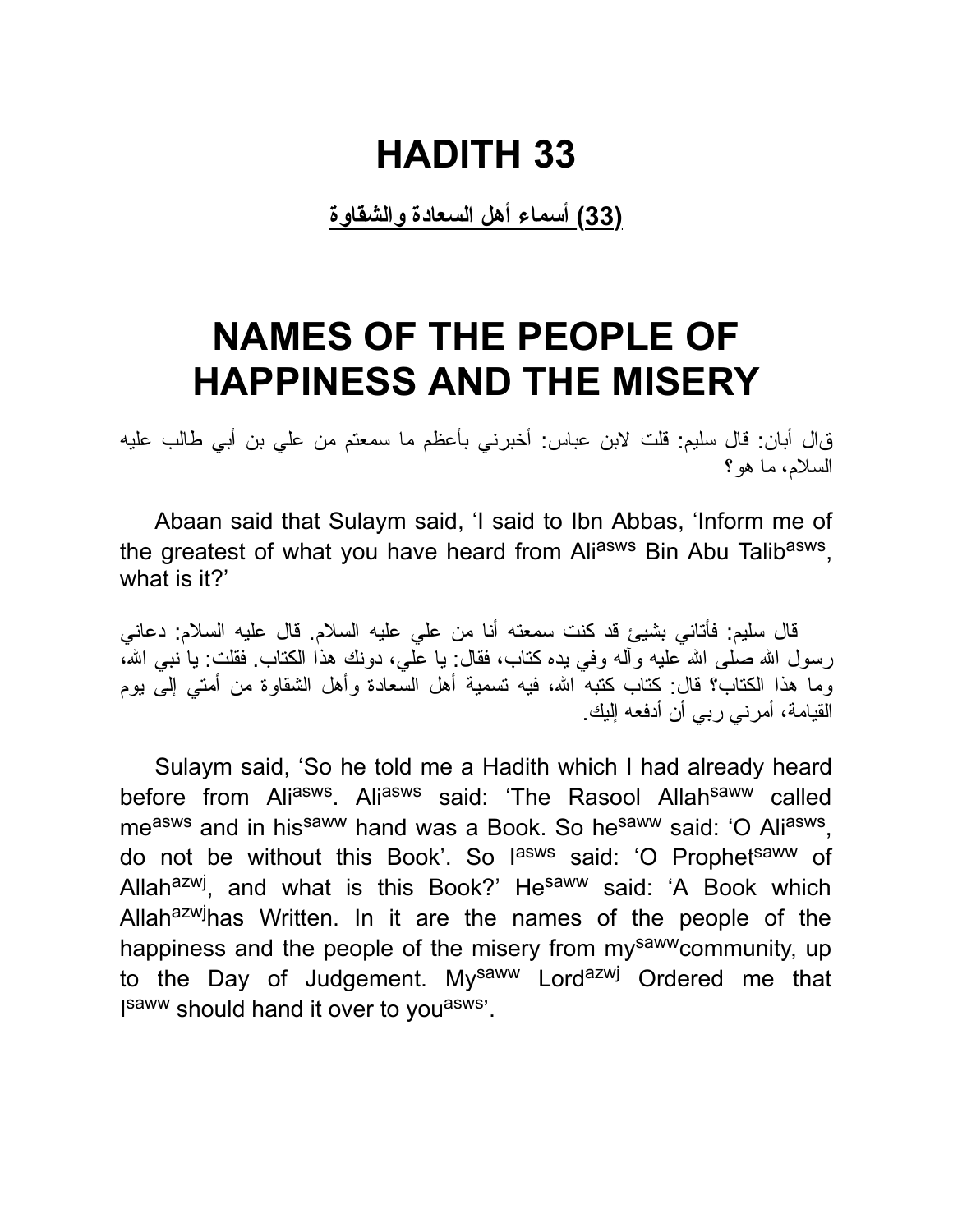**(34) أخبار لیلة الهریر أشد مراحل حرب صفین**

# **NEWS OF THE NIGHT OF AL-HAREER, THE MOST INTENSE PHASES OF THE BATTLE OF SIFFEEN**

قال أبان: سمعت سلیم بن قیس یقول - وسألته: هل شهدت صفین؟ فقال: نعم. قلت: هل شهدت یوم الهریر؟ قال: نعم. قلت: كم كان أتى علیك من السن؟ قال: أربعون سنة. قلت: فحدثني رحمك االله. قال: مهما نسیت من شیئ من الأشیاء فلا أنسى هذا الحدیث.

Abaan said, 'I heard Sulaym say – and I asked him, 'Did you witness Siffeen?' He said, 'Yes'. I asked, 'You witnessed the night of Al-Hareer?' He replied, 'Yes'.

I asked, 'How old were you then?' He said, 'Forty years'. I said, 'So narrate to me, may Allah<sup>azwj</sup> have Mercy on you'. He said, 'Whatever thing I have forgotten from the things, I cannot forget this event'.

ثم بكى وقال: صفوا وصففنا، فخرج مالك الأشتر على فرس له أدهم مجنب وسلاحه معلق على فرسه وبیده الرمح وهو یقرع به رؤوسنا ویقول: (أقیموا صفوفكم). فلما كتب الكتائب وأقام الصفوف أقبل على فرسه حتى قام بین الصفین فولى أهل الشام ظهره وأقبل علینا بوجهه،

Then he wept and said, 'We were aligned in our rows when Maalik Al-Ashtar came out on his horse which was very tall, and his weapons were attached to his horse, and in his hand was the spear and he was knocking our heads with it and saying, 'Establish your rows'. When the writer had written and our rows had been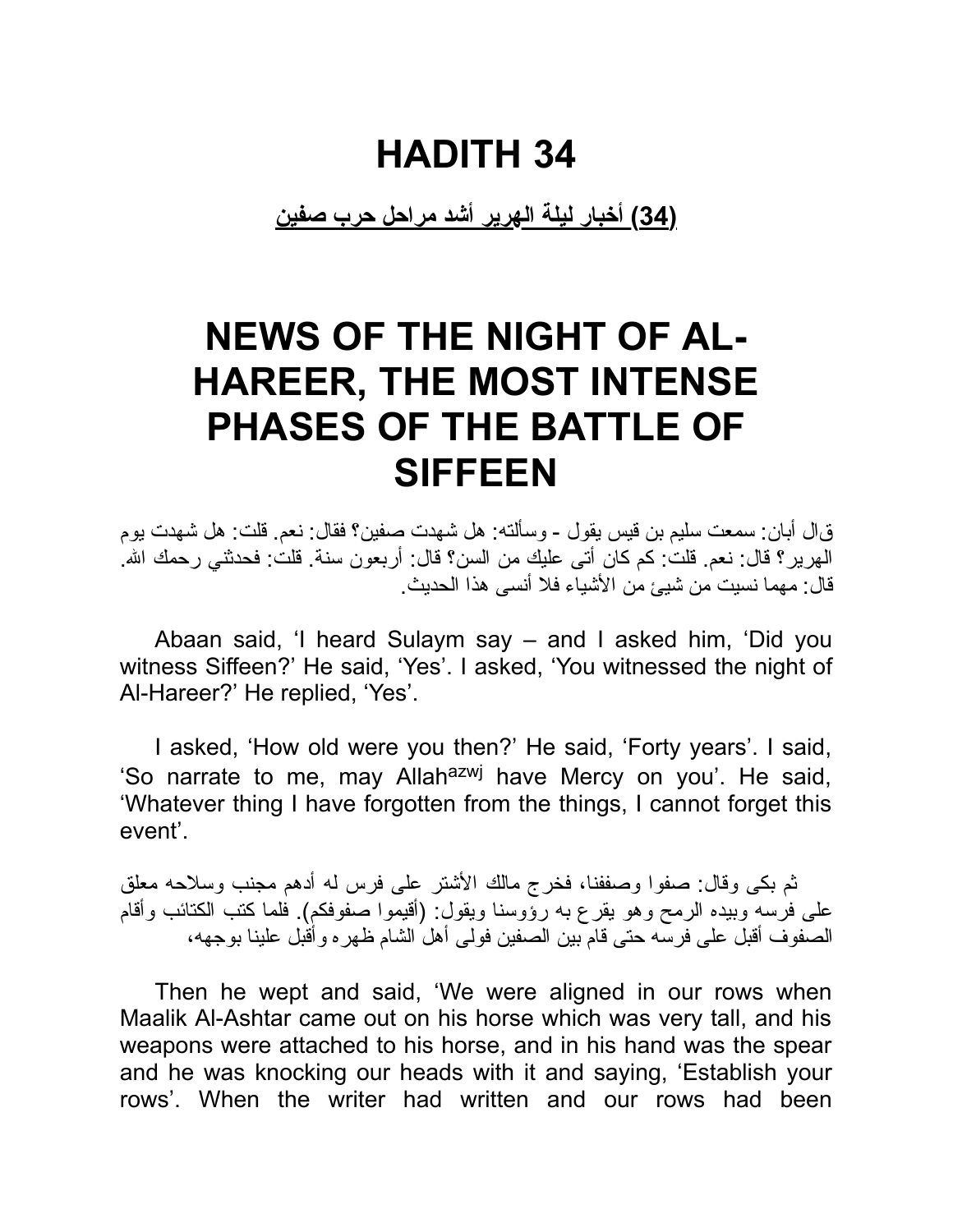established, he came over on his horse until he stood between the two rows, in such a way that his back was towards the people of Syria, and he was turned towards us by his face.

فحمد الله وأثنى علیه وصلى على النبي صلى الله علیه وآله، ثم قال: (أما بعد، فإنه كان من قضاء االله وقدره اجتماعنا في هذه البقعة من الأرض لآجال قد اقتربت وأمور تصرمت، یسوسنا فیها سید المسلمین وأمیر المؤمنین وخیر الوصیین وابن عم نبینا وأخوه ووارثه، وسیوفنا سیوف االله، ورئیسهم ابن آكلة الأكباد وكهف النفاق وبقیة الأحزاب یسوقهم إلى الشقاء والنار. ونحن نرجو بقتالهم من االله الثواب، وهم ینتظرون العقاب.

So he Praised Allah<sup>azwj</sup> and Extolled Him<sup>azwj</sup>, and sent greetings upon the Prophet<sup>saww</sup>, then said, 'After that, it is from the Judgements of Allah<sup>azwj</sup> and His<sup>azwj</sup> Power that He<sup>azwj</sup> has Gathered us in this spot from the earth for the appointed term which has come nearer and the Commands which have been Issued.

We are led in it by the Chief of the Muslims and Amir-ul-Momineen<sup>asws</sup> and the best of the successors<sup>as</sup>, and the son<sup>asws</sup> of the uncle<sup>as</sup> of our Prophet<sup>saww</sup>, and his<sup>saww</sup> brother<sup>asws</sup>, and his<sup>saww</sup> inheritor, and our swords are the swords of Allah<sup>azwj</sup>, and their leader is the son of the liver-eater (Muawiya son of Hinda) and a shelter for hypocrisy and the rest of the parties, leading them to the misery and the Fire. And we are hopeful that by killing them we will be Rewarded by Allah<sup>azwj</sup> whilst they are awaiting the Punishment.

فإذا حمى الوطیس وثار القتال وجالت الخیل بقتلانا وقتلاهم رجونا بقتالهم النصر من االله، فلا أسمعن إلا غمغمة أو همهمة. أیها الناس، غضوا الأبصار وعضوا على النواجذ من الأضراس فإنها أشد لضرب الرأس، واستقبلوا القوم بوجوهكم وخذوا قوائم سیوفكم بأیمانكم، فاضربوا الهام وأطعنوا بالرماح مما یلي الشرسوف (موتورین بآبائهم وبدماء إخوانهم حنقین على عدوهم، قد وطنوا أنفسهم على الموت، لكیلا تذلوا ولا یلزمكم في الدنیا عار).

So when the contest heats up, and the fighting erupts and horses wander by our dead and their dead, we will be hopeful of Help from Allah<sup>azwj</sup>. So do not listen to anything except for the sounds of the swords and the horses. O you people, lower your gaze and clench your teeth for it is intense for striking the head, and face the people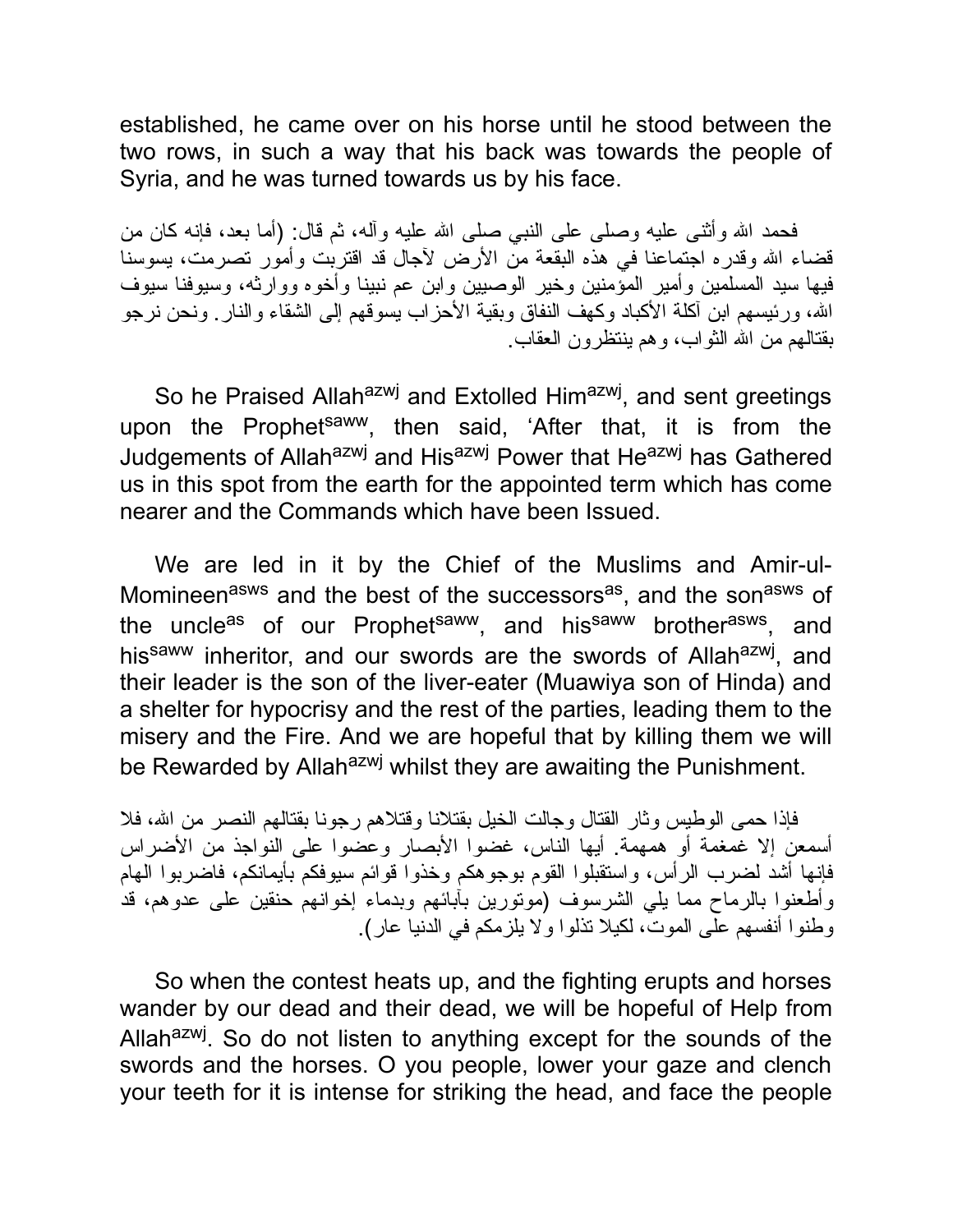by their faces, and take the swords in your right hand and strike the heads, and stab the spear into their hearts, with a fury of a people taking revenge for the blood of their fathers and their brothers against their enemies, having resigned themselves to death, so that you will not be humiliated nor will shame be necessitated for you in the world'.

ثم التقى القوم فكان بینهم أمر عظیم، فتفرقوا عن سبعین ألف قتیل من جحاجحة العرب. وكانت الوقعة یوم الخمیس من حیث استقلت الشمس حتى ذهب ثلث اللیل الأول. ما سجد الله في ذینك العسكرین سجدة حتى مرت مواقیت الصلوات الأربع: الظهر والعصر والمغرب والعشاء.

Then the people met (in battle) and between them was a great matter. So when they had dispersed seventy thousand from the wellknown Arabs had been killed. And the event started on the day of Thursday from when the sun came out until a third of the night had gone by. No one from the army prostrated to Allah<sup>azwj</sup> with even one prostration until the time for four Prayers had passed by – Midday (Al-Zohr), and the Mid-afternoon (Al-Asr), and the Evening (Al-Maghrib) and the Night (Al-Isha) Prayers.

**خطبة أمیر المؤمنین علیه السلام بعد لیلة الهریر** قال سلیم: ثم إن علیا علیه السلام قام خطیبا فقال: (یا أیها الناس، إنه قد بلغ بكم ما قد رأیتم وبعدوكم كمثل فلم یبق إلا آخر نفس، وإن الأمور إذا أقبلت اعتبر آخرها بأولها، وقد صبر لكم القوم على غیر دین حتى بلغوا فیكم ما قد بلغوا. وأنا غاد علیهم بالغداة إن شاء االله ومحاكمهم إلى االله).

# **Sermon of Amir-ul-Momineen asws after the night of Al-Hareer**

Sulaym said, 'Then Ali<sup>asws</sup> stood up to give a sermon, so he<sup>asws</sup> said: 'O you people! The situation has reached with you and your enemies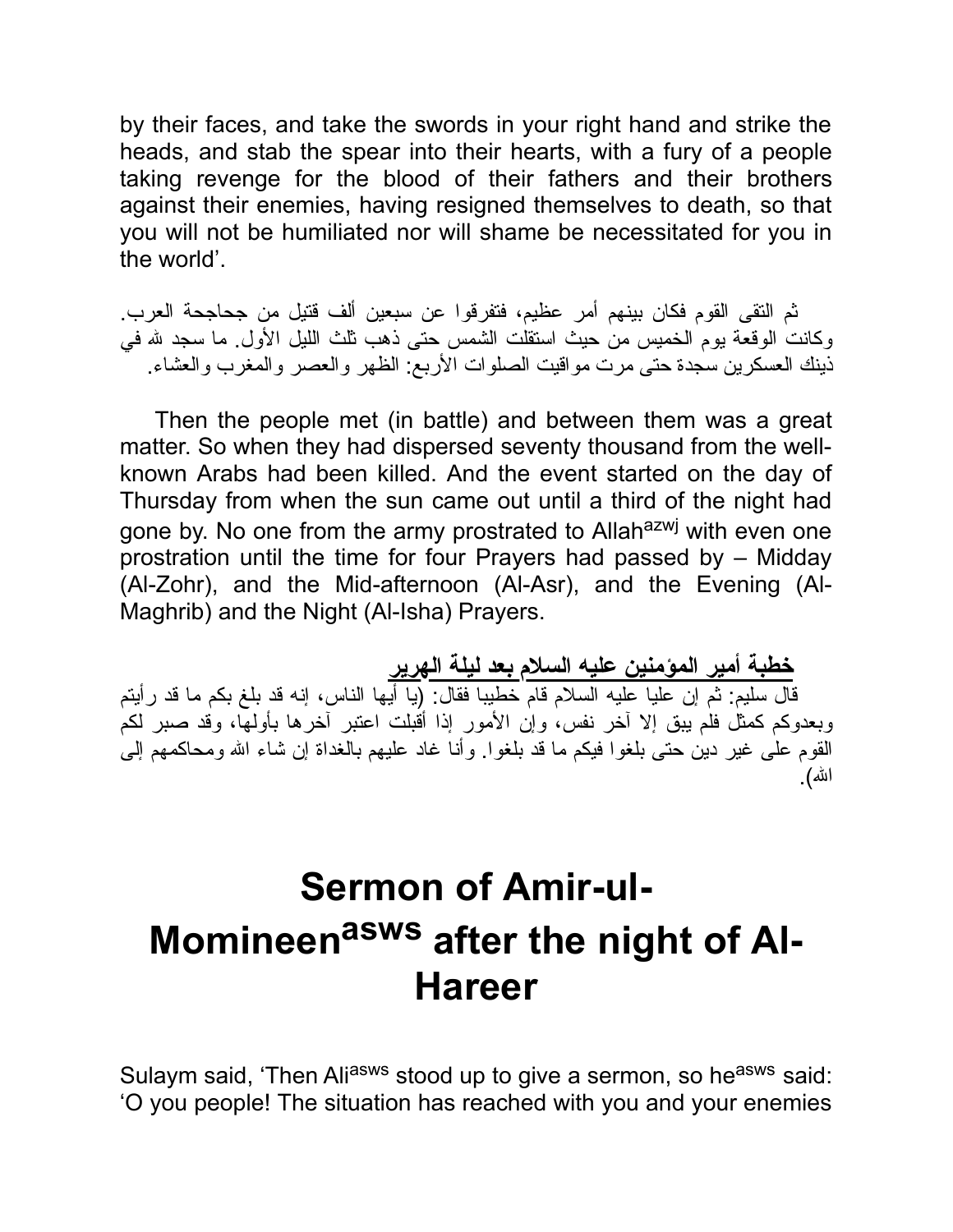as if there does not remain, except for the last breath, and that if the matters are considered from the beginning to their end, and you remain patient against the people who are on another religion until those among them reach to where they will reach. And l<sup>asws</sup> will be going against them in the morning, Allah<sup>azwj</sup> Willing, and will be sending them to Allah<sup>azwj</sup> for Judgement'.

**رفع المصاحف**

فبلغ ذلك معاویة ففزع فزعا شدیدا وانكسر هو وجمیع أصحابه وأهل الشام لذلك. فدعا عمرو بن العاص فقال: یا عمرو، إنما هي اللیلة حتى یغدو علینا، فما ترى؟ قال: أرى الرجال قد قلوا، وما بقي فلا یقومون لرجاله ولست مثله، وإنما یقاتلك على أمر وأنت تقاتله على غیره: أنت ترید البقاء وهو یرید الفناء. ولیس یخاف أهل الشام علیا إن ظفر بهم ما یخاف أهل العراق إن ظفرت بهم. ولكن ألق إلیهم أمرا إن ردوه اختلفوا وإن قبلوه اختلفوا دعهم إلى كتاب االله وارفع المصاحف على رؤوس الرماح، فإنك بالغ حاجتك فإني لم أزل أدخرها لك.

### **Raising of the Qurans**

That reached to Muawiya, so he was overcome with severe panic and he and all of his companions were broken, and the people of Syria as well. So he called Amro Bin Al-A'as and said, 'O Amro, but this is the night before he<sup>asws</sup> attacks us, so what do you see?' He said, 'I see that the men have decreased, and those that remain will not be able to stand up to his men, and you are also not like him<sup>asws</sup>, and he<sup>asws</sup> is fighting you upon the Command and you are fighting himasws over something else, and you intend to remain whereas heasws intends the destruction.

The people of Syria are not as fearful of his<sup>asws</sup> victory over them as the people of Iraq are of your victory over them. But place to them a matter which, if they refuse it they will differ, and if they accept it they will still differ. Call them to the Book of Allah<sup>azwj</sup>, and raise the Qurans upon the heads of the spears, so you will achieve your needs. I have never ceased to save this for you'.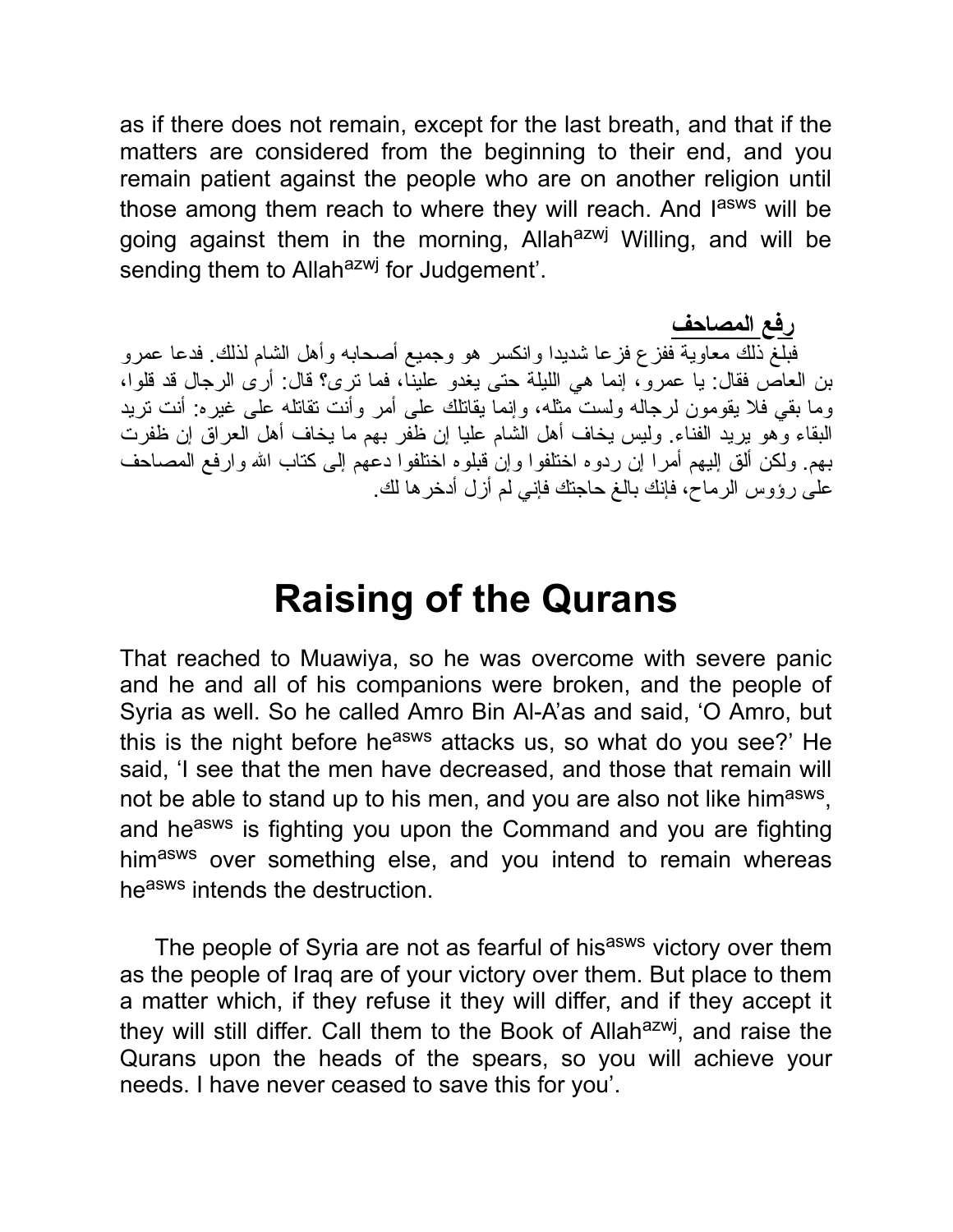**كتاب معاویة إلى أمیر المؤمنین علیه السلام خدیعة**

فعرفها معاویة وقال: صدقت، ولكن قد رأیت رأیا أخدع به علیا: (طلبي إلیه الشام على الموادعة)، وهو الشیئ الأول الذي ردني عنه. فضحك عمرو وقال: أین أنت یا معاویة من خدیعة علي؟ وإن شئت أن تكتب فاكتب.

# **Deceptive letter of Muawiya to Amirul-Momineen asws**

Muawiya understood it and said, 'You have spoken the truth, but I have opined an opinion with which I can deceive Ali<sup>asws</sup>. I sought Syria from him on the reconciliation and this was the first that heasws refused to me'. So Amro laughed and said, 'Where are you, O Muawiya, you want to deceive Aliasws? And if you so like then have it written, so I will write it'.

قال: فكتب معاویة إلى علي علیه السلام كتابا مع رجل من أهل السكاسك یقال له (عبد االله بن عقبة): (أما بعد، فإنك لو علمت أن الحرب تبلغ بنا وبك ما بلغت وعلمناه نحن، لم یجنها بعضنا على بعض. وإن كنا قد غلبنا على عقولنا فقد بقي منها ما نرم به ما مضى ونصلح ما بقي.

(Sulaym said), 'Muawiya wrote a letter to Aliasws and sent it with a man from the inhabitants of Al-Sakaasak who was called Abdulla Bin Uqba, which said, 'After this, (if only) you<sup>asws</sup> had known that the battle would reach to this stage that it has reached to between us and between you, and had we also known it, that one of us would not be able to overcome the other, even if the intellect of one of us may overcome the other. So what has passed has passed and we should put right what remains.

وقد كنت سألتك الشام على أن لا تلزمني لك طاعة ولا بیعة، فأبیت ذلك علي فأعطاني االله ما منعت. وأنا أدعوك الیوم إلى ما دعوتك إلیه أمس، فإنك لا ترجو من البقاء إلا ما أرجوه ولا تخاف من الفناء إلا ما أخاف، وقد والله رقت الأكباد وذهبت الرجال. ونحن بنو عبد مناف، وليس لبعضنا على بعض فضل یستذل به عزیز ولا یسترق به ذلیل، والسلام).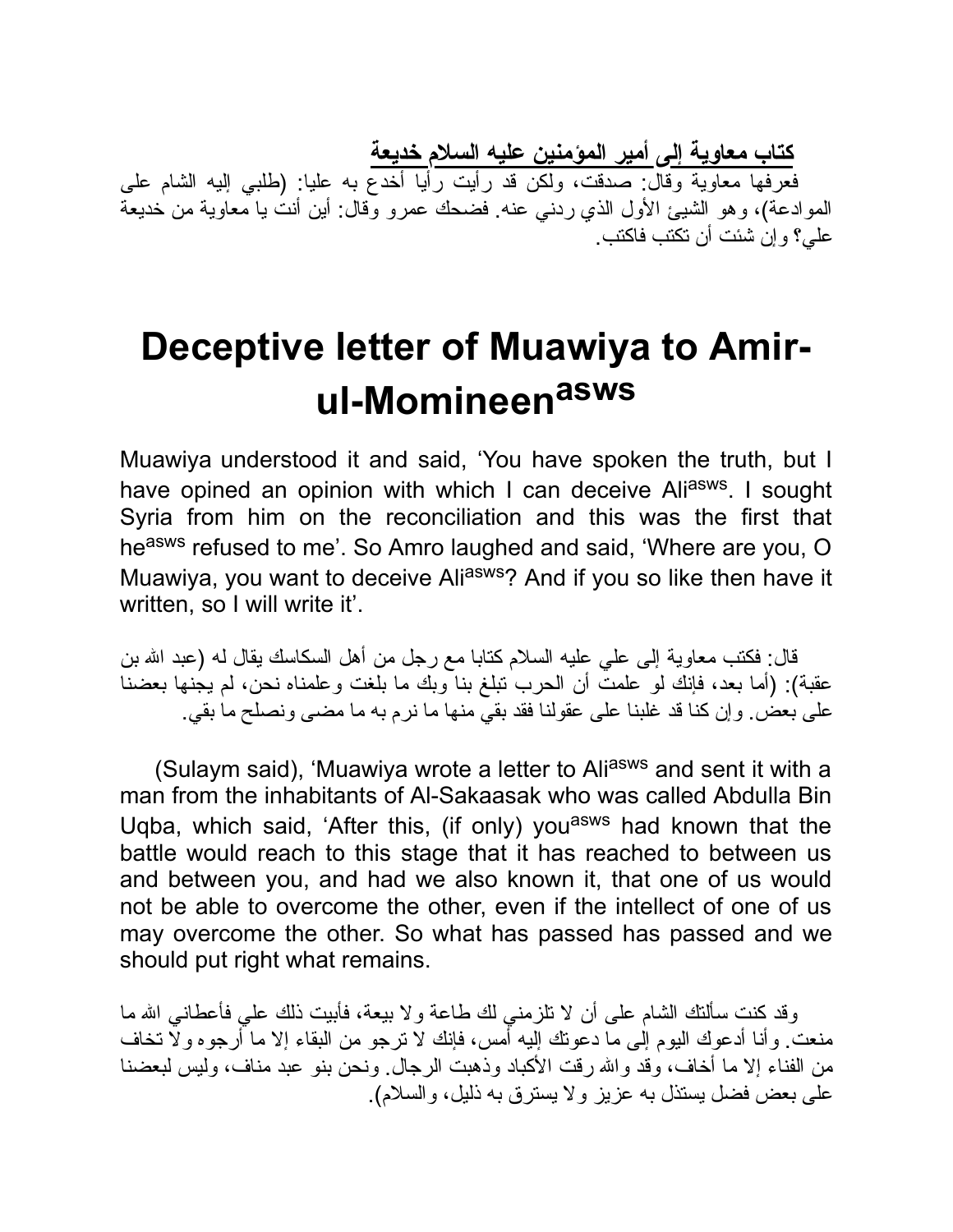And I had asked you for Syria on the condition that it would not necessitate obedience to you nor allegiance. So you refused that to me, and Allah<sup>azwj</sup> Gave it to me what you<sup>asws</sup> had not. And I am calling you<sup>asws</sup> today to what I called you<sup>asws</sup> to yesterday, for you<sup>asws</sup> are not hopeful for remaining but I am hopeful for it, nor do youasws fear the destruction, but I fear for it.

By Allah<sup>azwj</sup>, the livers have softened and the men have gone. And we are the children of Abd Manaaf, and there is no preference for one of us above the other by which the honourable one is disgraced, nor by which the disgraced one is enslaved. Greetings.

**جواب أمیر المؤمنین علیه السلام لكتاب معاویة** قال سلیم: فلما قرأ علي علیه السلام كتابه ضحك وقال: العجب من معاویة وخدیعته لي فدعا كاتبه عبید االله بن أبي رافع فقال له: أكتب:

# **The answer of Amir-ul-Momineen asws to the letter of Muawiya**

Sulaym said, 'When Ali<sup>asws</sup> read his letter, he smiled and said, 'lasws wonder at Muawiya and his trying to deceive measws'. So heasws called hisasws writer Ubeydullah Bin Abu Raf'a and said to him: 'Write!'

أما بعد، فقد جائني كتابك تذكر فیه (أنك لو علمت وعلمنا أن الحرب تبلغ بنا وبك إلى ما بلغت لم یجنها بعضنا على بعض)، وإنا وإیاك - یا معاویة - على غایة منها لم نبلغها بعد.

'Your letter came to me<sup>asws</sup> in which you mentioned that, 'Had you<sup>asws</sup> known that the battle would reach to this stage that it has reached to between us and between you, and had we known it, that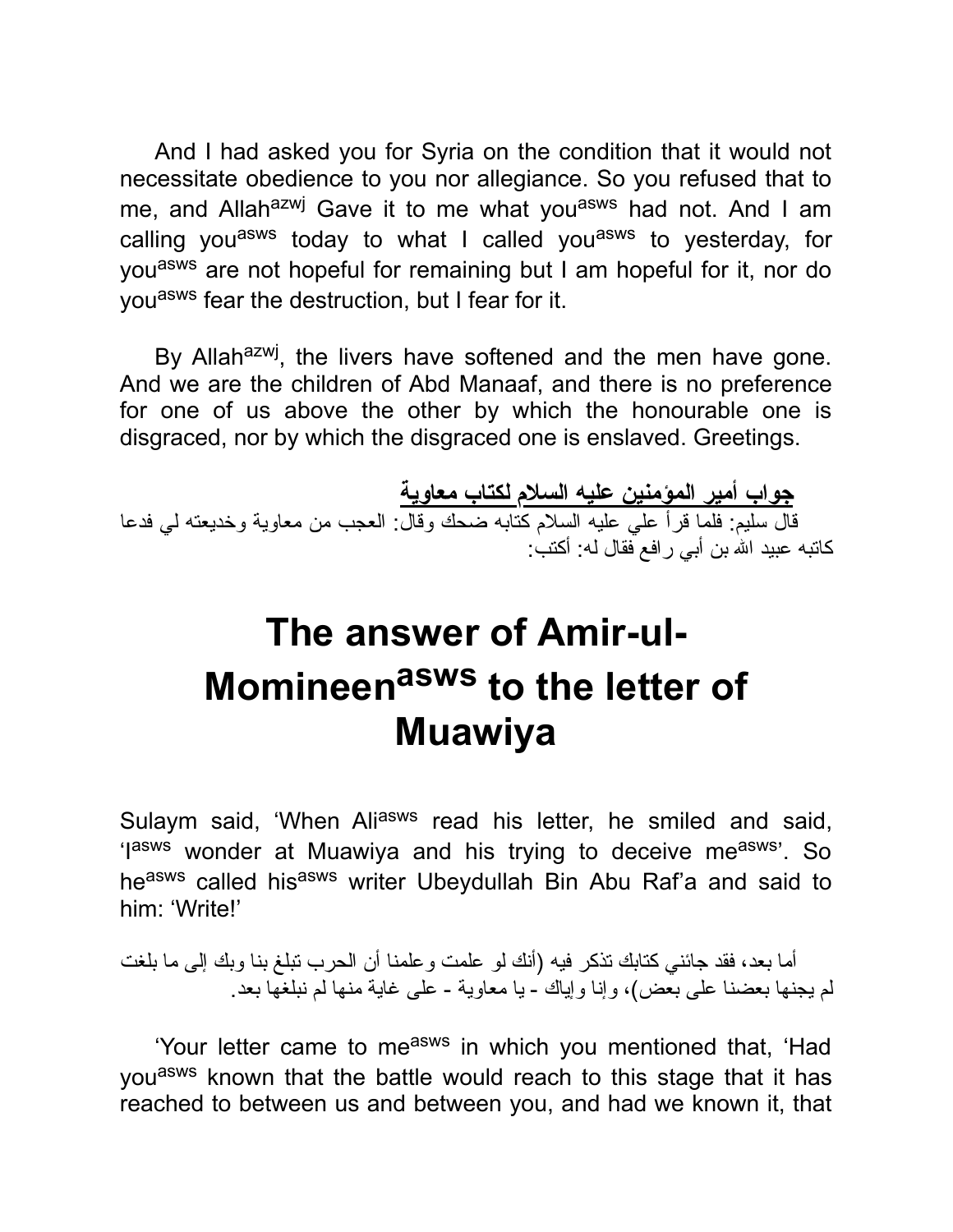one of us would not be able to overcome the other', and l<sup>asws</sup> and you – O Muawiya – are upon a destination which we will not reach to afterwards.

وأما طلبك الشام، فإني لم أعطك الیوم ما منعتك أمس. وأما استواؤنا في الخوف والرجاء، فإنك لست بأمضى على الشك مني على الیقین، ولیس أهل الشام أحرص على الدنیا من أهل العراق على الآخرة.

As for your seeking Syria, so l<sup>asws</sup> will not give you today that which l<sup>asws</sup> did not give you yesterday. And as for us being in fear and the hope, so you have spent (your life) on the doubts as lasws have upon the conviction, and the people of Syria are not more greedy for the world as the people of Iraq are for the Hereafter.

وأما قولك (إنا بنو عبد مناف لیس لبعضنا فضل على بعض)، فكذلك نحن ولكن لیس أمیة كهاشم ولا حرب كعبد المطلب ولا أبو سفیان كأبي طالب ولا الطلیق كالمهاجر ولا المنافق كالمؤمن والمبطل كالمحق. في أیدینا فضل النبوة التي ملكنا بها العرب واستعبدنا بها العجم، والسلام).

And as for your words, 'And we are the children of Abd Manaaf, and there is no preference for one of us above the other', so that is what we are, but Umayya is not like Hashim<sup>as</sup>, nor is Harb like Abdul Muttalib<sup>as</sup>, nor is Abu Sufyan like Abu Talib<sup>as</sup>, nor is the freed captive like the Emgirant, nor is a hypocrite like a believer and the falsehood like the truth. In our<sup>asws</sup> hands is the preference of Prophet-hood with which we<sup>asws</sup> govern the Arabs and enslave the non-Arabs by it'. Greetings'.

**شماتة عمرو بن العاص بمعاویة**

قال: فلما انتهى كتاب علي علیه السلام إلى معاویة كتمه عن عمرو، ثم دعاه فأقرأه. فشمت به عمرو، وقد كان نهاه. ولم یكن أحد من قریش أشد تعظیما لعلي علیه السلام من عمرو بعد الیوم الذي صرعه عن دابته.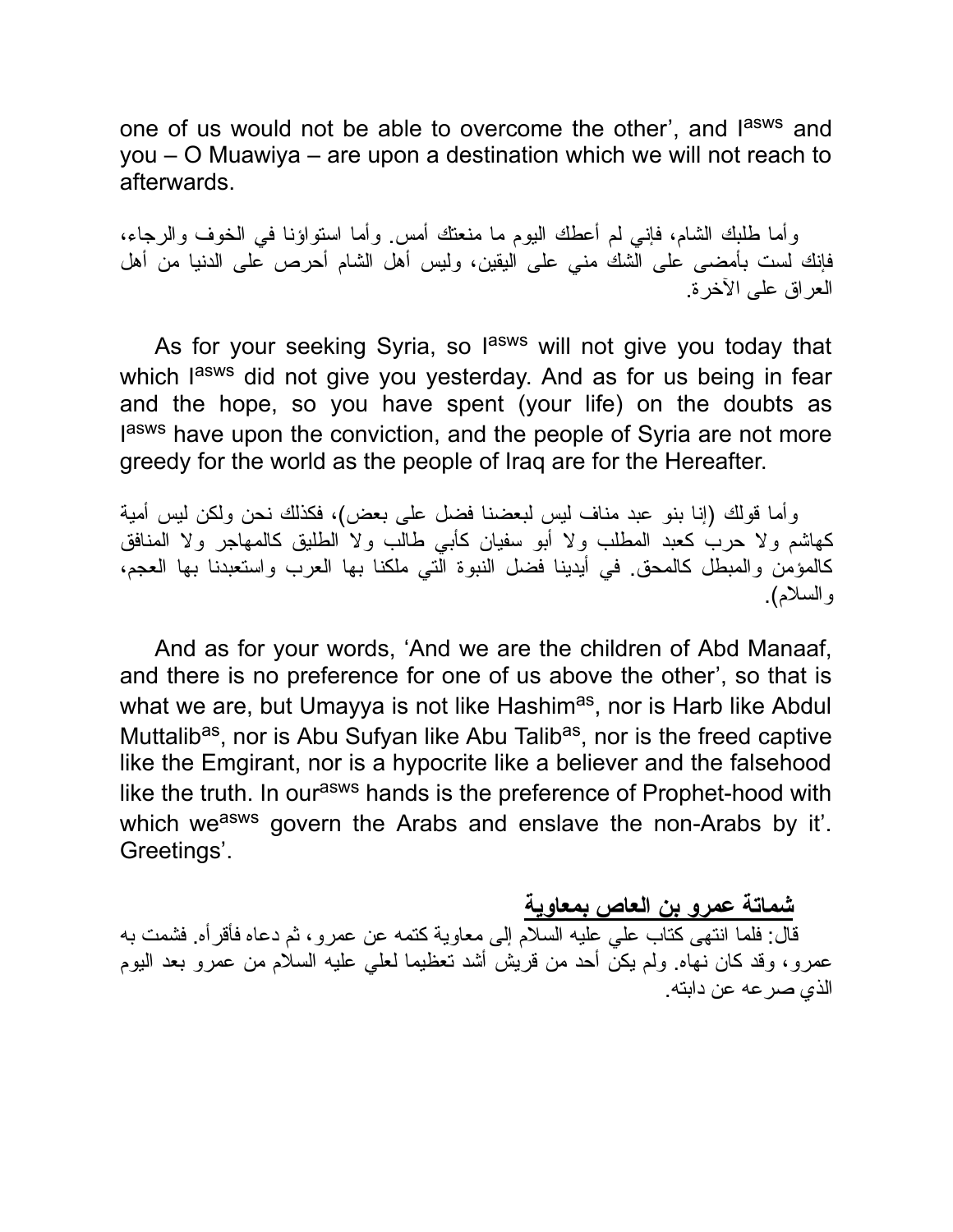# **Gloating of Amro Bin Al-A'as at Muawiya**

When the letter of Aliasws ended up with Muawiya, he concealed it from Amro, then he called him and read it out to him. Amro humiliated him over it, and he had forbidden it (not to write a letter at first place). And there was no one from the Qureish who had greater respect for Aliasws than Amro after the day in which he<sup>asws</sup> made him to fall down from his ride.

فقال عمرو: ألا الله درك یا بن هند \* ودر المرء ذي الحال المسود أتطمع - لا أبا لك - في علي \* وقد قرع الحدید على الحدید وترجو أن تخادعه بشك \* وترجو أن یهابك بالوعید وقد كشف القناع وجر حربا \* یشیب لهولها رأس الولید له جاواه مظلمة طحول \*

Amro said (in a poem), 'To Allah<sup>azwj</sup> is the level, O son of Hinda, and it is a dark condition of yours that you covet – it is not for you, with regards to Ali<sup>asws</sup>, and he<sup>asws</sup> has struck iron with iron, and you hope to deceive himasws by doubts. And you are hopeful of scaring himasws by uncovering the lid and starting a war. The hair on the heads of children goes grey at the prospect of it.

فوارسها تلهب كالأسود یقول لها إذا رجعت إلیه \* وقابل بالطعان القوم عودي فإن وردت فأولها ورودا \* وإن صدرت فلیس بذي ورود وما هي من أبي حسن بنكر \* وما هي من مسائك بالبعید وقلت له مقالة مستكین \* ضعیف القلب منقطع الورید طلبت الشام حسبك یا بن هند \* من السوءات والرأي الزهید ولو أعطاكها ما ازددت عزا \* وما لك في استزادك من مزید فلم تكسر بهذا الرأي عودا \* سوى ما كان، لا بل دون عود

He has people who go out like enraged lions, and he<sup>asws</sup> says to them when they return and receives them with the taunt for they do not return as they went. This is not surprising for Abu Al-Hassan<sup>asws</sup>, and it is not far from him<sup>asws</sup>. And you have spoken to him with the words of a beggar, weak of heart with his vein cut off. You sought Syria which would have sufficed for you O son of Hinda. From a meagre opinion, even if he<sup>asws</sup> were to give it to you, it will not increase your honour, and it would not be for you to increase your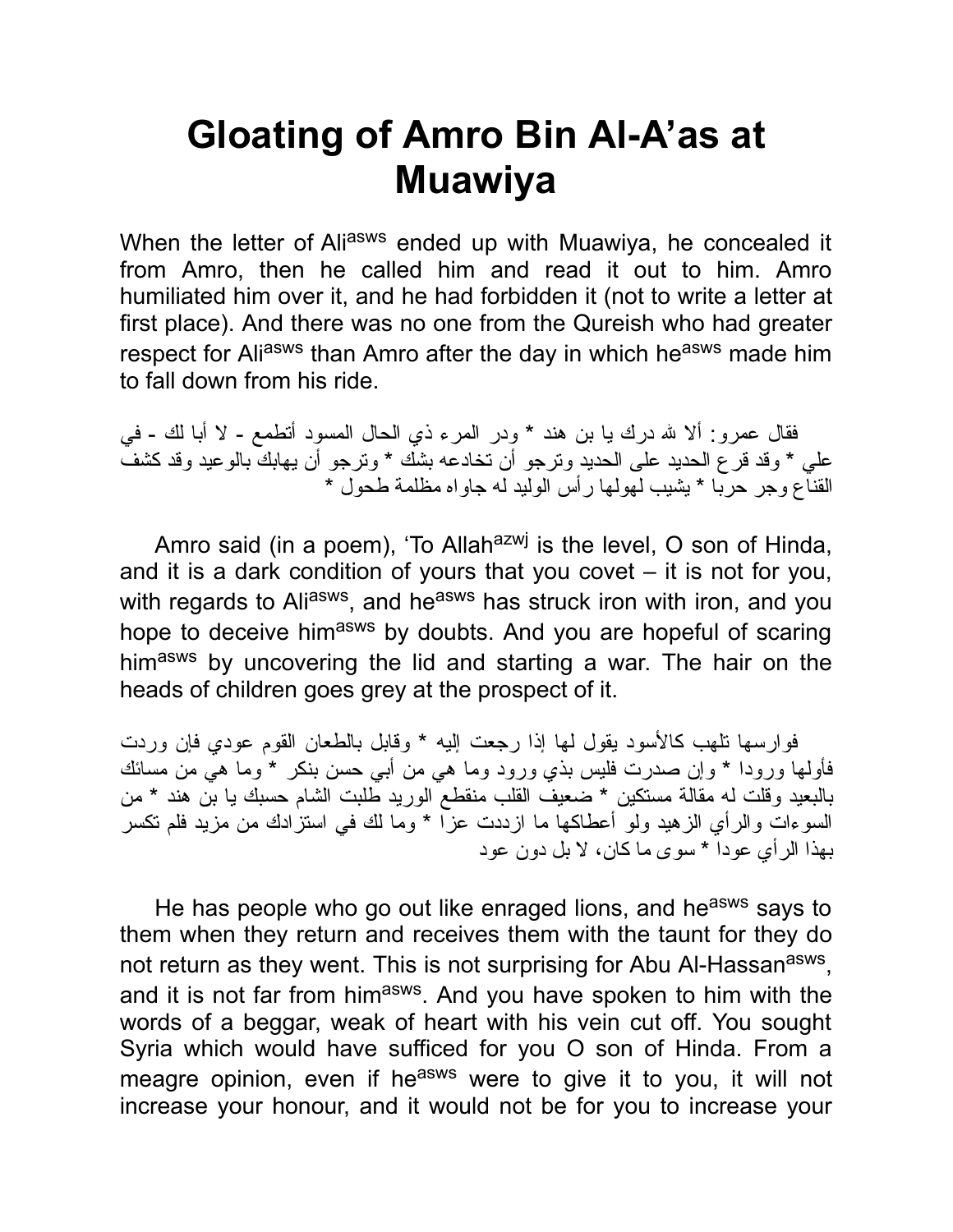demands. You will not be able to break the promise with this opinion, even if it was anything other than a promise.

**فضیحة معاویة وعمرو بن العاص**

فقال معاویة: واالله لقد علمت ما أردت بهذا. قال عمرو: وما أردت به؟ قال: عیبك رأیي وخلافك علي وإعظامك علیا، لما فضحك یوم بارزته. فضحك عمرو وقال: أما خلافك ومعصیتك فقد كانت، وأما فضیحتي فلم یفتضح رجل بارز علیا، فإن شئت أن تتلوها أنت منه فافعل! فسكت معاویة وفشا أمرهما في أهل الشام.

### **ScandAl-of Muawiya and Amro Bin Al-A'as**

Muawiya said, 'By Allah<sup>azwj</sup>, I know what you intend by this'. Amro said, 'And what do I intend by it?' He said, 'Your faulting of my opinion and your opposition to me and respecting of Ali<sup>asws</sup>, when you were laughed at when you went against himasws'. Amro laughed and said, 'As for opposing you and being disobedient to you, that was what it was, and as for my being laughed at, so no man has been able to go against Ali<sup>asws</sup>. So if you would like to recite from it, then do so'. Muawiya was silent, and the matter of these two spread among the people of Syria.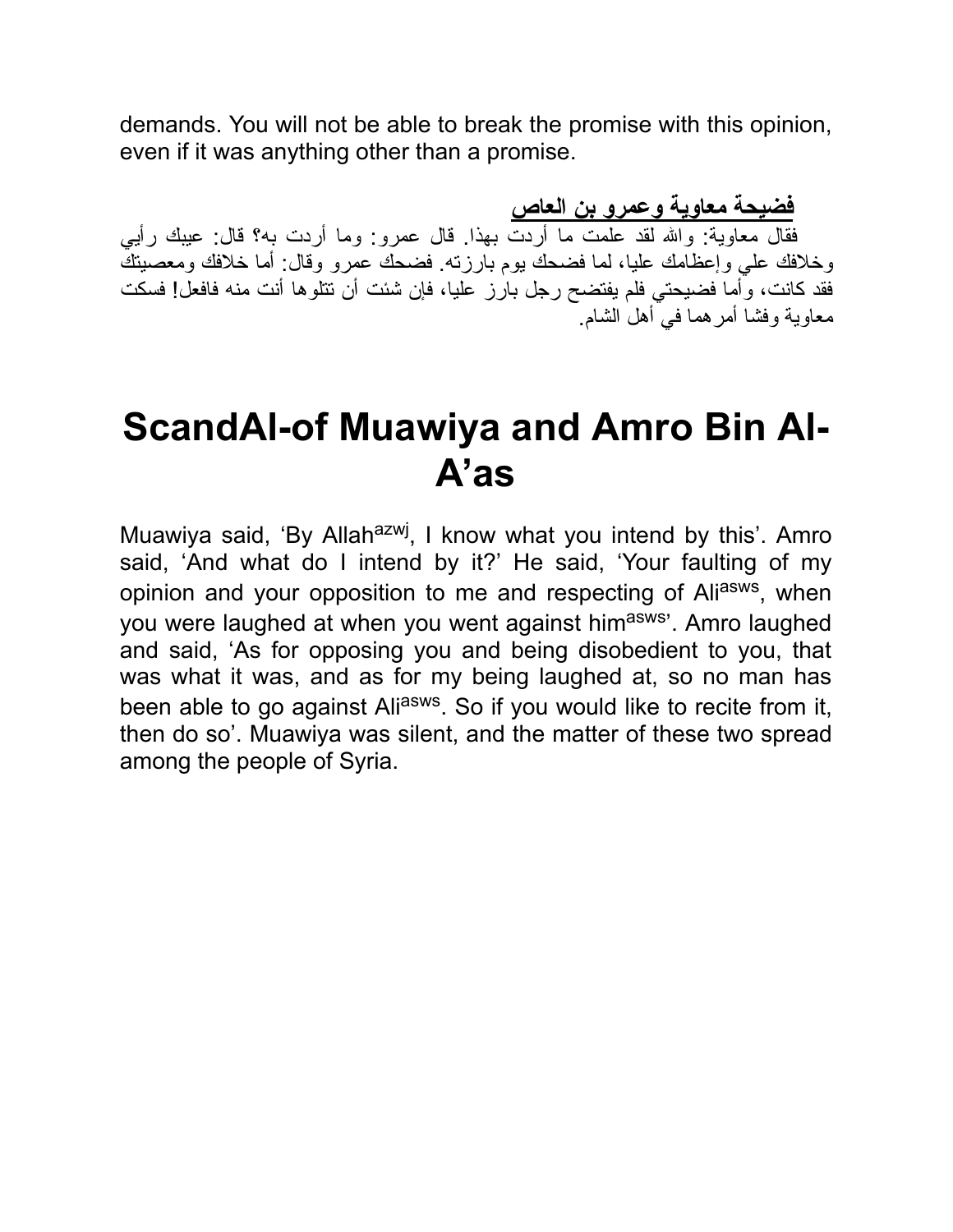#### **(35) أخبار مقطع من حرب صفین**

### **NEWS CLIP FROM THE BATLLE OF SIFFEEN**

قال أبان: قال سلیم: ومر علي علیه السلام بجماعة من أهل الشام فیهم الولید بن عقبة بن أبي معیط وهم یشتمونه. فأخبر بذلك. فوقف فیمن یلیهم من أصحابه ثم قال لهم: (انهضوا إلیهم وعلیكم السكینة وسیماء الصالحین ووقار الإسلام. إن أقربنا من الجهل باالله والجرأة علیه والاغترار لقوم رئیسهم معاویة وابن النابغة وأبو الأعور السلمي وابن أبي معیط شارب الخمر والمجلود الحد في الإسلام والطرید مروان، وهم هؤلاء یقومون ویشتمون. وقبل الیوم ما قاتلوني وشتموني وأنا إذ ذاك أدعوهم إلى الإسلام وهم یدعونني إلى عبادة الأوثان فالحمد الله قدیما وحدیثا على ما عاداني الفاسقون المنافقون. إن هذا الخطب لجلیل، إن فساقا منافقین كانوا عندنا غیر مؤتمنین وعلى الإسلام متخوفین، خدعوا شطر هذه الأمة وأشربوا قلوبهم حب الفتنة واستمالوا أهوائهم إلى الباطل. فقد نصبوا لنا الحرب وجدوا في إطفاء نور االله، واالله متم نوره ولو كره الكافرون).

Abaan said that Sulaym said, 'And Aliasws passed by a group of Syrians among whom was Al-Waleed Bin Uqba Bin Abu Mueet and they were using obscenities against him<sup>asws</sup>. So he<sup>asws</sup> got to know of that. He<sup>asws</sup>halted with his<sup>asws</sup> companions then said to them: 'Go to them in a tranquil state and with righteous countenance and maintain the dignity of Al-Islam.

Indeed, worse then us in the ignorance to Allah<sup>azwj</sup>, and the audacity of the people and their delusion, is the group whose leader is Muawiiya, and Ibn Nabaga (Amro Bin Al-A'as), and Abu Al-Awr Al-Salamy, and Ibn Abu Mueet who is a drunkard who has been whipped due to it in Al-Islam, and the fugitive Marwaan, and these are the ones who are standing there speaking obscenities.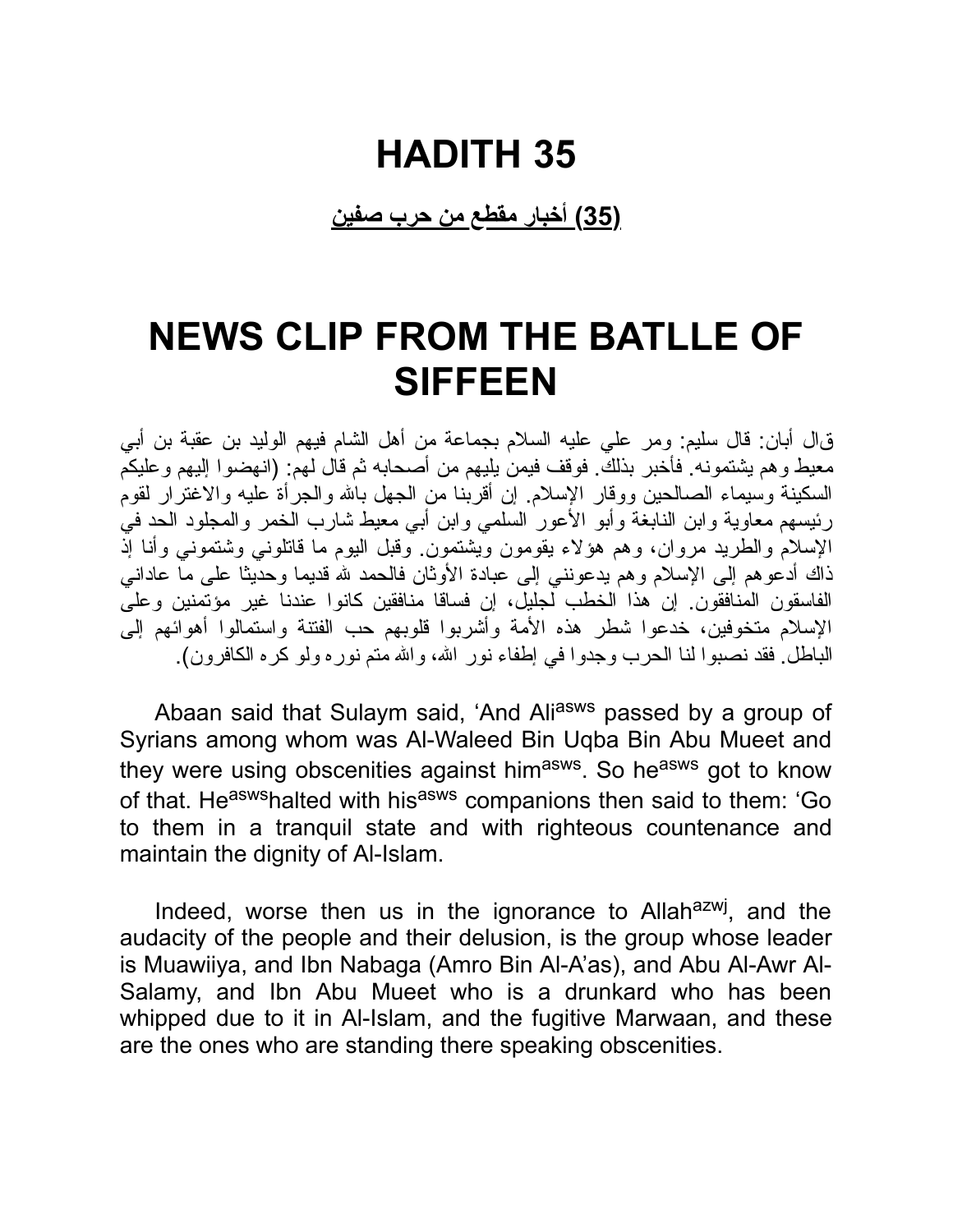And before today they did not fight against measws or verbally abused me<sup>asws</sup>, and l<sup>asws</sup> used to call them towards Al-Islam and they were calling me to worship of the idols. So Praise be to Allah<sup>azwj</sup>, for the mischievous ones and the hypocrites have been inimical towards measws before and now. This matter is to the Majestic<sup>azwj</sup>that the mischievous hypocrites were in our presence not satisfied and to Al-Islam they were apprehensive. They deceived this community and made their hearts drink the love of sedition (Al-Fitna) and attracted their desires towards the falsehood. So they established the war against us in order to extinguish the Light of Allah<sup>azwj</sup>, "[61:8] and Allah will perfect His light, though the *unbelievers may be averse."*

ثم حرض علیهم وقال: (إن هؤلاء لا یزالون عن موقفهم هذا دون طعن دراك تطیر منه القلوب، وضرب یفلق الهام وتطیح منه الأنوف والعظام وتسقط منه المعاصم، وحتى تقرع جباههم بعمد الحدید وتنشر حواجبهم على صدورهم والأذقان والنحور. أین أهل الدین، طلاب الأجر)؟

Then he<sup>asws</sup> incited against them and said: 'These ones will not stop from this position of theirs unless they are challenged by which the hearts fly out, and they are struck by which the noses are ousted, and bones are broken and wrists fall off, and until their foreheads are knocked by the iron rods and their bones are crushed on their chests, and their chins and their collar bones are pulled out. Where are the people who seek the Hereafter?'

**حملة محمد بن الحنفیة بأربعة آلاف على عسكر معاویة**

فثارت علیه عصابة نحو أربعة آلاف، فدعا محمد بن الحنفیة فقال: (یا بني، امش نحو هذه الرایة مشیا وئیدا على هینتك حتى إذا شرعت في صدورهم الأسنة فامسك حتى یأتیك رأیي)، ففعل.

## **Muhammad Al-Hanafiyya goes with four thousand against the soldiers of Muawiya**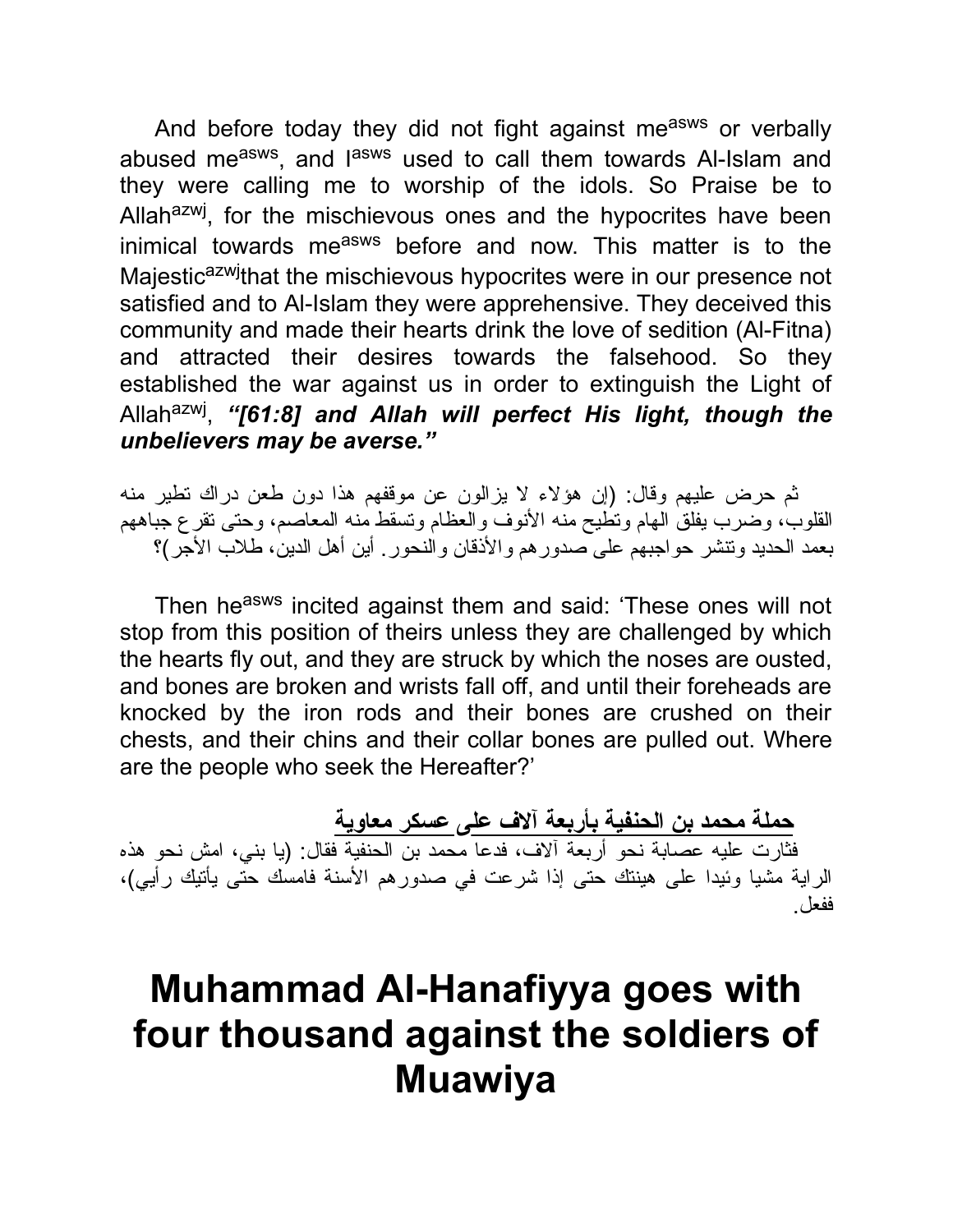Approximately four thousand came up to him<sup>asws</sup>. So he<sup>asws</sup> called upon Muhammad Bin Al-Hanafiyya and said: 'O my<sup>asws</sup> son, walk towards this flag with a slow walk until your spear heads are close to piercing their chests, So hold there until my<sup>asws</sup> flag comes to you'. So he did that.

وأعد علي علیه السلام مثلهم، فلما دنا محمد وأشرع الرماح في صدورهم أمر علي علیه السلام الذین كان أعدهم أن یحملوا معهم. فشدوا علیهم ونهض محمد ومن معه في وجوههم فأزالوهم عن مواقفهم وقتلوا عامتهم.

And Aliasws prepared the like of them. When Muhammad started piercing their chests with the spears, Aliaswsordered the ones whom heasws had prepared, to attack along with them. So they shook them, and Muhammad and those who were with him arose and moved them from their places, and killed most of them.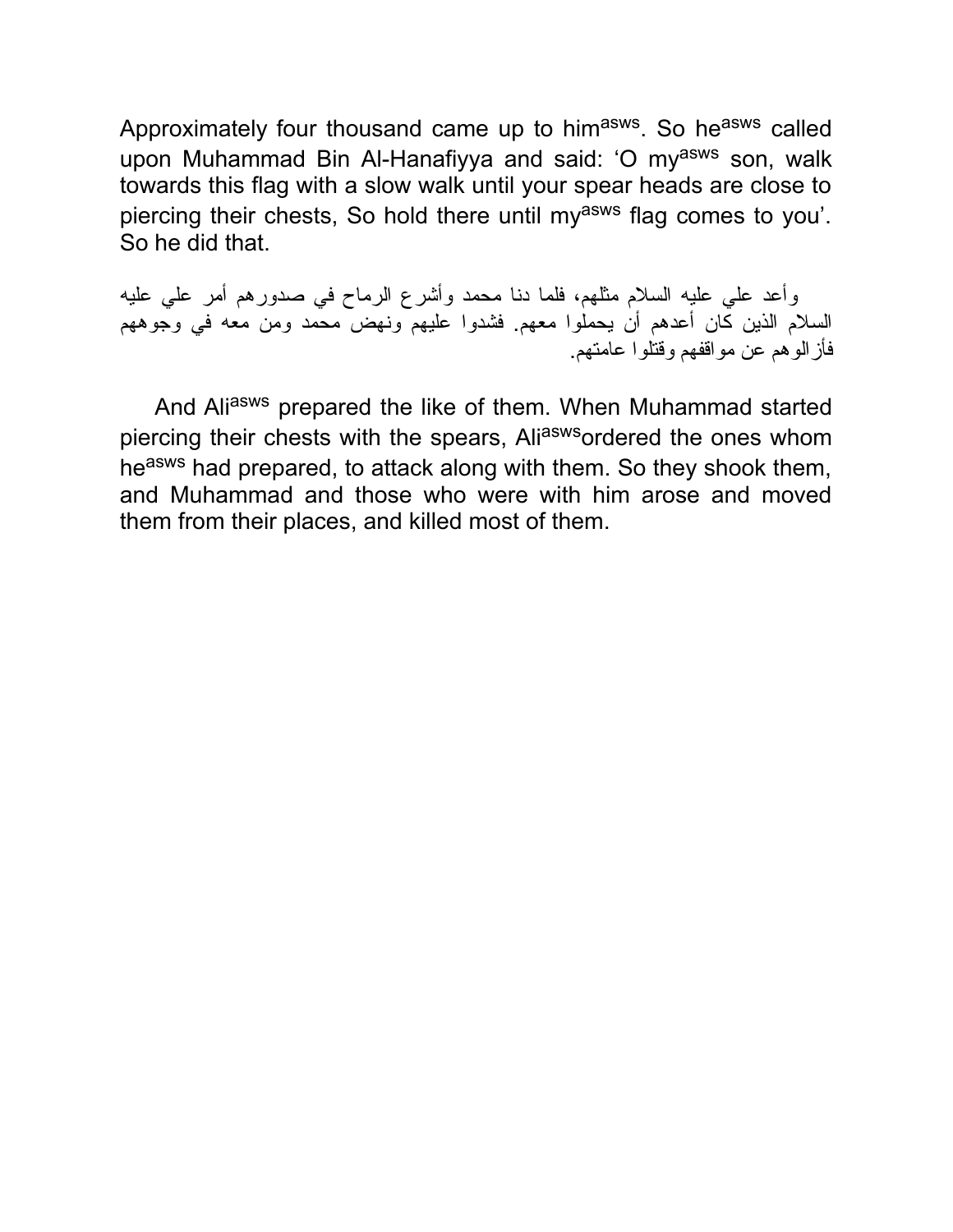**(36) دعاء رسول االله صلى االله علیه وآله لعلي علیه السلام**

# **SUPPLICATION OF THE RASOOL ALLAHsaww FOR ALI asws**

أبان عن سلیم، قال: سألت المقداد عن علي علیه السلام، قال: كنا نسافر مع رسول االله صلى االله علیه وآله - وذلك قبل أن یأمر نساءه بالحجاب - وهو یخدم رسول االله صلى االله علیه وآله لیس له خادم غیره، وكان لرسول الله صلى الله علیه وآله لحاف لیس له لحاف غیره، ومعه عائشة.

Abaan from Sulaym who said, 'I asked Al-Miqdad<sup>ar</sup> about Ali<sup>asws</sup>, he said, 'We were travelling with the Rasool Allah<sup>saww</sup> – and that was before he<sup>saww</sup> had ordered his<sup>saww</sup> wives for the veiling  $-$  and heasws was attending to the Rasool Allahsaww, and hesaww had no attendant for himself<sup>saww</sup> apart from him<sup>asws</sup>, and the Rasool Allah<sup>saww</sup> had a quilt and he<sup>saww</sup> had no other quilt apart from it, and with him<sup>saww</sup> was Ayesha.

فكان رسول الله صلى الله علیه وأله بنام بین علي وعائشة لیس علیهم لحاف غیره، فإذا قام رسول الله صلى الله علیه وآله من اللیل یصلّی حط بیده اللحاف من وسطه بینه وبین عائشة حتى یمس اللحاف الفراش الذي تحتهم، ویقوم رسول االله صلى االله علیه وآله فیصلي.

The Rasool Allah<sup>saww</sup> was sleeping in between Aliasws and Ayesha, and there was no other quilt for them apart from it. So when the Rasool Allah<sup>saww</sup> stood up to Pray at night, he<sup>saww</sup> moved the quilt by his<sup>saww</sup> hands from his<sup>saww</sup> waist and placed it between himasws and Ayesha until the quilt touched the ground which was under them, and the Rasool Allah<sup>saww</sup> stood up and he<sup>saww</sup> Prayed.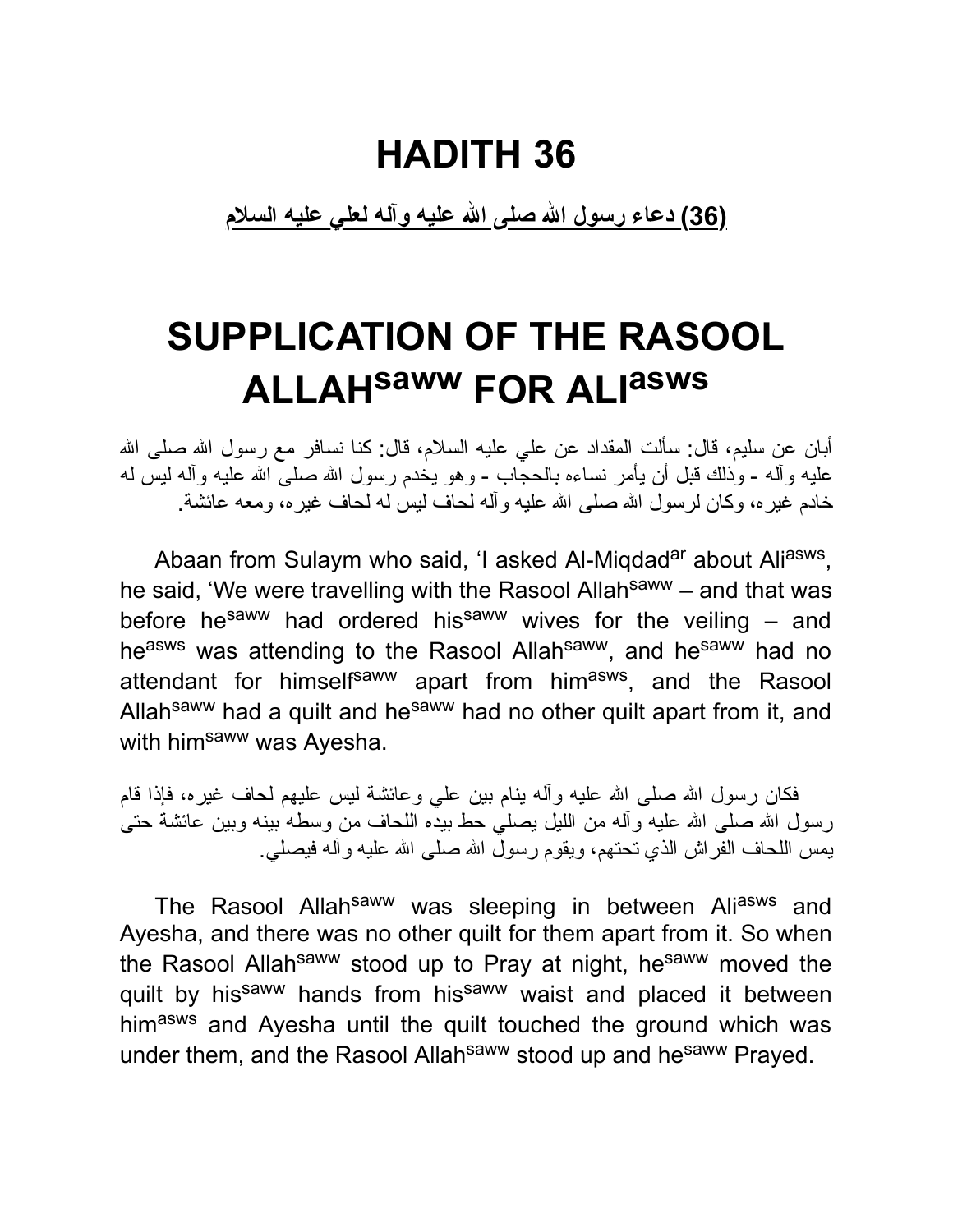فأخذت علیا علیه السلام الحمى لیلة فأسهرته، فسهر رسول االله صلى االله علیه وآله لسهره، فبات لیله مرة یصلي ومرة یأتي علیا علیه السلام یسلیه وینظر إلیه حتى أصبح. فلما صلى .<br>بأصحابه الغداة قال: (اللّـهم اشف عليا وعافه، فإنه قد أسهرني مما به من الوجع). فعوفي، فكأنما أنشط من عقال ما به من علة.

Aliasws was overtaken by fever which kept himasws awake at night. So the Rasool Allah<sup>saww</sup> stayed awake for his<sup>asws</sup> vigilance. He<sup>saww</sup> spent parts of the night such that at times he<sup>saww</sup> Prayed, and at times he<sup>saww</sup> came to Ali<sup>asws</sup> to comfort him<sup>asws</sup> and look at him<sup>asws</sup>, until the morning. When he<sup>saww</sup> Prayed the dawn Prayer with his<sup>saww</sup> companions he<sup>saww</sup> said: 'Our Allah<sup>azwj</sup>, Heal Ali<sup>asws</sup> and Give him<sup>asws</sup> good health, for l<sup>saww</sup> have stayed awake due to hisasws pain'. Heasws was cured and became more active than before.

**ما سأل رسول االله صلى االله علیه وآله ربه لعلي علیه السلام** ثم قال رسول االله صلى االله علیه وآله: أبشر یا أخي قال ذلك وأصحابه حوله یسمعون. فقال علي علیه السلام: بشرك الله بخیر یا رسول الله وجعلني فداك. قال: إني لم أسأل الله اللیلة شیئا إلا أعطانیه ولم أسأل لنفسي شیئا إلا سألت لك مثله.

# **What the Rasool Allah saww asked His azwj Lord azwj for Ali asws**

Then the Rasool Allah<sup>saww</sup> said: 'Receive good news, O my<sup>saww</sup> brother'. He<sup>saww</sup> said that and his<sup>saww</sup> companions were around him<sup>saww</sup> listening. So Ali<sup>asws</sup> said: 'May Allah<sup>azwj</sup> Give yousaww better news O Rasool Allahsaww, and Make measws to be sacrificed for you<sup>saww</sup>'. He<sup>saww</sup> said: 'Isaww did not ask Allah<sup>azwj</sup> for anything last night but He<sup>azwj</sup> Gave it to me<sup>saww</sup>, and l<sup>saww</sup> did not ask anything for myself<sup>saww</sup> except that I<sup>saww</sup> asked for you<sup>asws</sup> the like of it.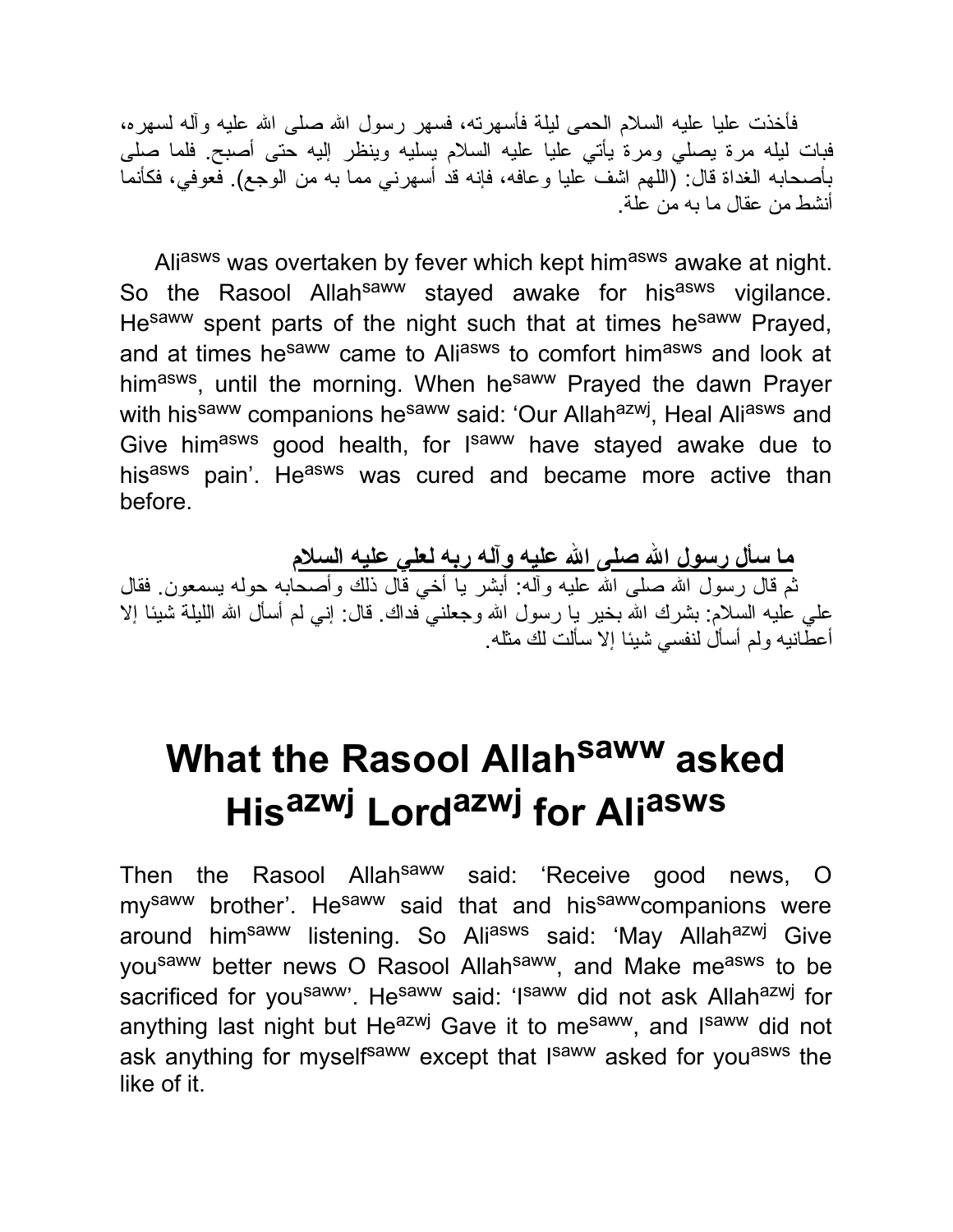إني دعوت االله أن یواخي بیني وبینك ففعل، وسألته أن یجعلك ولي كل مؤمن بعدي ففعل، وسألته إذا ألبسني ثوب النبوة والرسالة أن یلبسك ثوب الوصیة والشجاعة ففعل، وسألته أن یجعلك وصیي ووارثي وخازن علمي ففعل، وسألته أن یجعلك مني بمنزلة هارون من موسى وأن یشد بك أزري ویشركك في أمري ففعل، إلا أنه قال: (لا نبي بعدك) فرضیت، وسألته أن یزوجك ابنتي ویجعلك أبا ولدي ففعل.

Isaww supplicated to Allah<sup>azwj</sup> that He<sup>azwj</sup> may Establish brotherhood between myself<sup>saww</sup> and you<sup>asws</sup>, so He<sup>azwj</sup> Did that. And I<sup>saww</sup> asked Him<sup>azwj</sup> to Make you<sup>asws</sup> to be the Guardian of every 'Momin' (believer) after me<sup>saww</sup>, so He<sup>azwj</sup> Did that. And I<sup>saww</sup> asked Him<sup>azwj</sup> that since He<sup>azwj</sup> had Clothed me<sup>saww</sup> with Prophet-hood and the Message so Heazwj may Clothe you<sup>asws</sup> with the successorship and bravery, so He<sup>azwj</sup> Did that.

And l<sup>asws</sup> asked Him<sup>azwj</sup> that He<sup>azwj</sup> may Make you<sup>asws</sup> to be my<sup>saww</sup> successor, and my<sup>saww</sup> inheritor, and the treasurer of my<sup>saww</sup> knowledge, so He<sup>azwj</sup> Did that. And I<sup>saww</sup> asked Him<sup>azwj</sup> that Heazwj may Make you<sup>asws</sup>to be of the status from me<sup>saww</sup> which Haroun<sup>as</sup> had from Musa<sup>as</sup> and Strengthen my<sup>saww</sup> back by you<sup>asws</sup> and include you<sup>asws</sup> in my<sup>saww</sup> command, so He<sup>azwj</sup> Did that, except that He<sup>azwj</sup> Said: "There will be no Prophet<sup>as</sup> after you<sup>saww</sup>".

So I<sup>saww</sup> was happy, and I<sup>saww</sup> asked Him<sup>azwj</sup> that He<sup>azwj</sup> may Get you<sup>asws</sup> to be married to my<sup>saww</sup>daughter, and He<sup>azwj</sup> should Make you<sup>asws</sup> the father of my<sup>saww</sup> children, so He<sup>azwj</sup> did that.

فقال رجل لصاحبه: أرأیت ما سأل؟ فواالله لو سأل ربه أن ینزل علیه ملكا یعینه على عدوه أو یفتح له كنزا ینفقه هو وأصحابه - فإن به حاجة - كان خیرا له مما سأل وقال الاخر: واالله لصاع من تمر خیر مما سأل

So a man said to his companion, 'Did you see what he<sup>saww</sup> asked for? By Allah<sup>azwj</sup>, had he<sup>saww</sup> asked his<sup>saww</sup> Lord<sup>azwj</sup> that He<sup>azwj</sup> should Send down upon him<sup>saww</sup> and Angel to help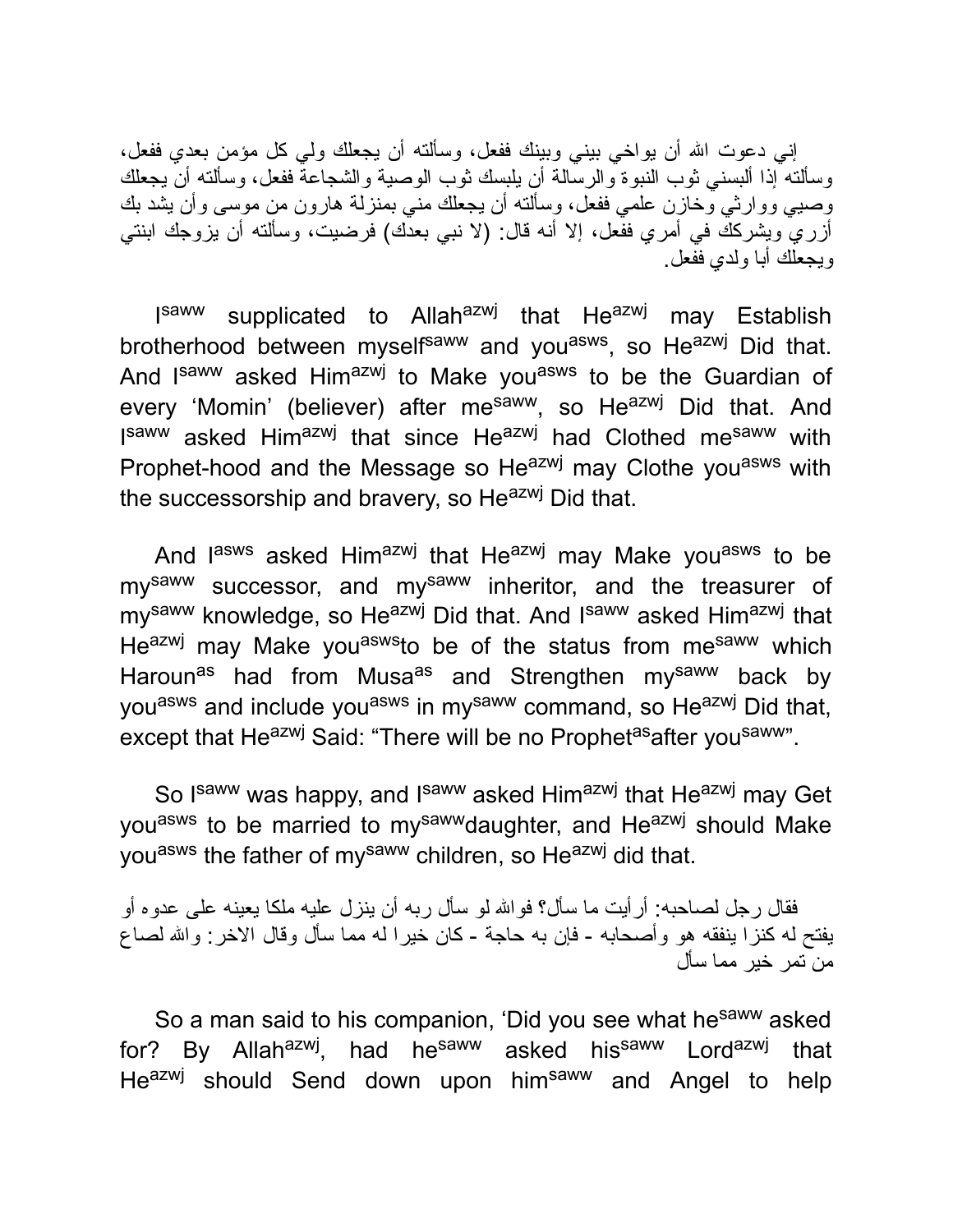himsaww against hissawwenemies, or Open up a treasure for him<sup>saww</sup> and his<sup>saww</sup> companions to spend from  $-$  for this is what is needed – it would have been better for him<sup>saww</sup> than what he<sup>saww</sup> has asked for', and the other one said, 'By Allah<sup>azwj</sup>, a Sa'a of dates is better than what he<sup>saww</sup> has asked for'.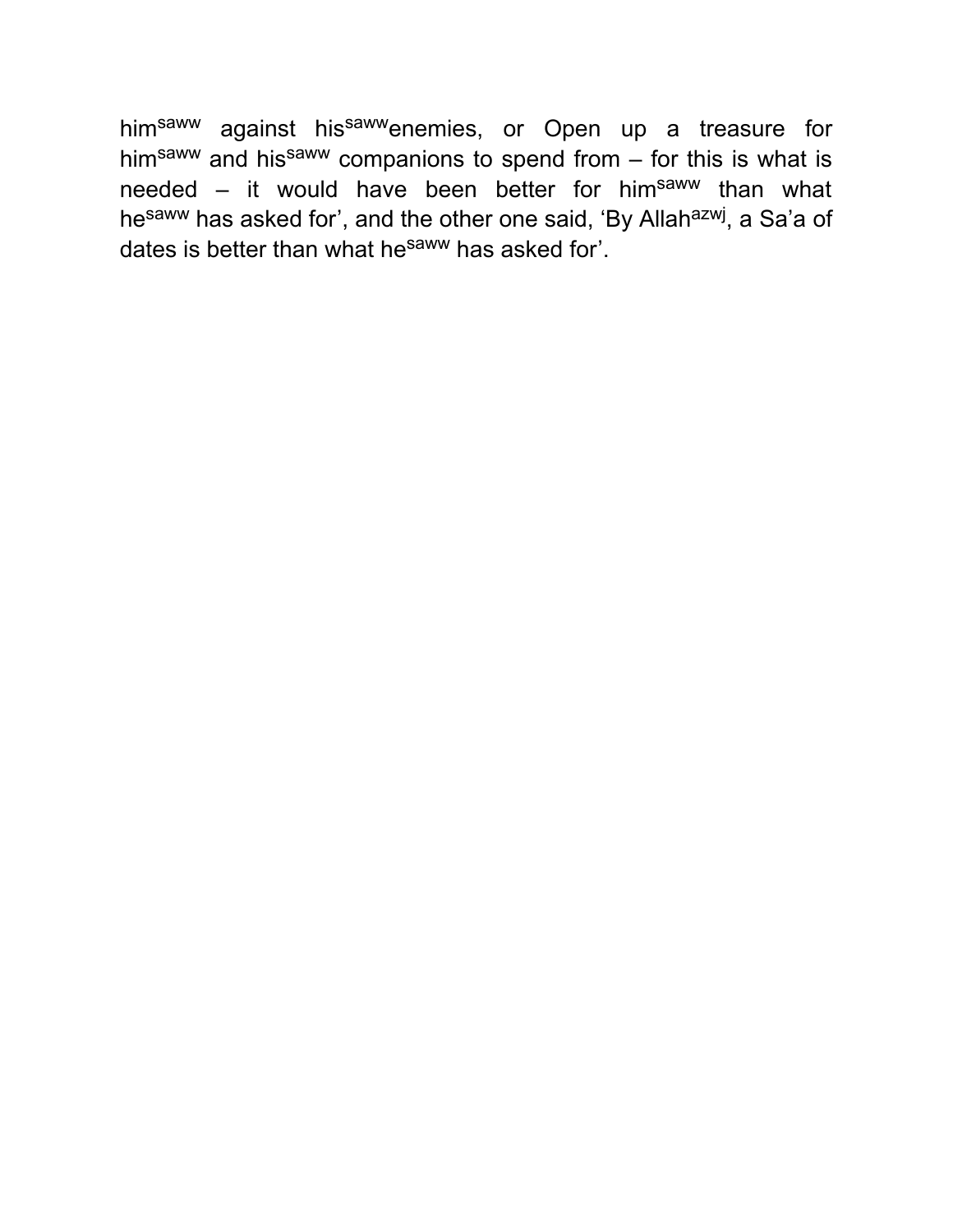**(37)\* 1 \* ما قاله أصحاب الصحیفة الملعونة عند موتهم**

# **WHAT THE COMPANIONS OF THE ACCURSED AGREEMENT SAID AT THE TIME OF THEIR DEATHS**

**كلام معاذ بن جبل وما رآه عند الموت**

عن أبان قال: سمعت سلیم بن قیس یقول: سمعت عبد الرحمن بن غنم الأزدي ثم الثمالي ختن معاذ بن جبل - وكانت ابنته تحت معاذ بن جبل - وكان أفقه أهل الشام وأشدهم اجتهادا. قال: مات معاذ بن جبل بالطاعون، فشهدته یوم مات - وكان الناس متشاغلین بالطاعون

# **SPEECH OF MA'AZ BIN JABAL-AND WHAT HE SAW AT THE TIME OF DEATH**

From Abaan who said, 'I heard Sulaym say, 'I heard Abdul Rahmaan Bin Ghanam Al-Azdy Al-Thumaly, father-in-law of Ma'az Bin Jabal– and his daughter was under (wife of) Ma'az Bin Jabal – and he was the most learned of the Syrians and the most intense of them in jurisprudence. He said, 'Ma'az Bin Jabal died by the plague. I was present on the day he died' – and the people were busy with (protecting themselves from) the plague.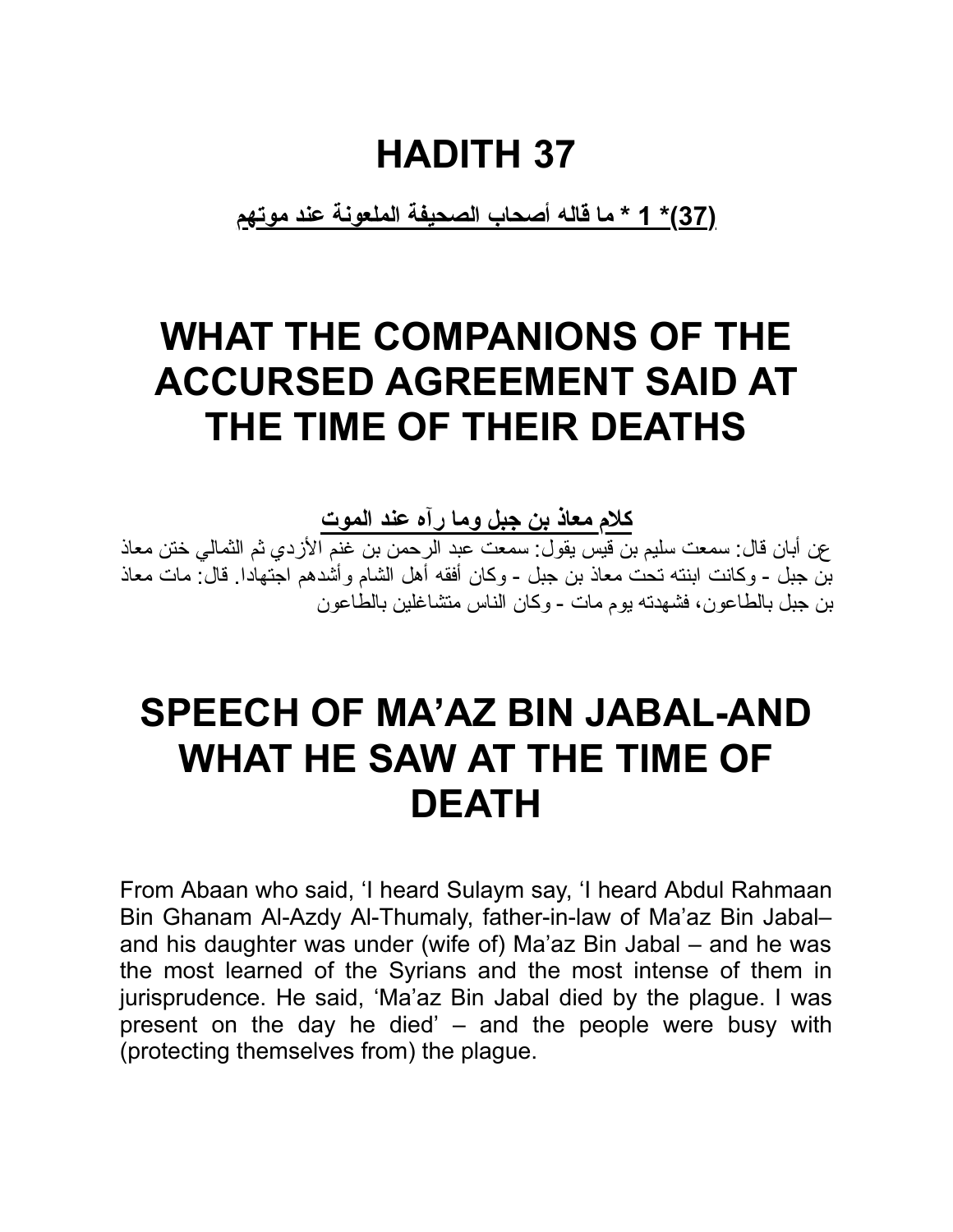قال: فسمعته حین احتضر ولیس في البیت معه غیري - وذلك في خلافة عمر بن الخطاب - یقول: ویل لي ویل لي ویل لي ویل لي فقلت في نفسي: أصحاب الطاعون یهذون ویتكلمون ویقولون الأعاجیب. فقلت له: تهذي رحمك االله؟ فقال: لا. فقلت: فلم تدعو بالویل؟ قال: لموالاتي عدو الله على ولي الله فقلت له: من هو؟ قال: لموالاتي عدو الله عتیقاً وعمر على خلیفة رسول الله ووصیه علي بن أبي طالب.

He said, 'I heard him when he was in the agony of death, and there was no one in his house apart from myself – and that was during the Caliphate of Umar Bin Al-Khattab – he said, 'Woe be unto me, woe be unto me, woe be unto me, woe be unto me'. So I said to myself, 'Those who are stuck by plague, they rave and speak and say strange things'. I said to him, 'May Allah<sup>azwj</sup> have Mercy on you, are you delirious?' He said, 'No'. I said, 'So why are you calling for woe?' He said, 'Due to my befriending the enemies of Allah<sup>azwj</sup> against the friend<sup>asws</sup> of Allah<sup>azwj</sup>'.

So I said to him, 'Who is he<sup>asws</sup>?' He said, 'I befriended the enemies of Allah<sup>azwj</sup> Ateeq (Abu Bakr) and Umar against the Caliph of the Rasool Allah<sup>saww</sup>, and his<sup>saww</sup> successor<sup>asws</sup> Ali<sup>asws</sup> bin Abu Talib<sup>asws</sup>'.

فقلت: إنك لتهجر؟ فقال: یا بن غنم، واالله ما أهجر هذا رسول االله وعلي بن أبي طالب یقولان: یا معاذ بن جبل، أبشر بالنار أنت وأصحابك الذین قلتم: (إن مات رسول االله أو قتل زوینا الخلافة عن علي فلن یصل إلیها)، أنت وعتیق وعمر وأبو عبیدة وسالم. فقلت: یا معاذ، متى هذا؟ فقال: في حجة الوداع، قلنا: (نتظاهر على علي فلا ینال الخلافة ما حیینا).

I said, 'Are you out of your mind?' He said, 'O Ibn Ghanam, By Allah<sup>azwj</sup>, I am not out of my mind, here are the Rasool Allah<sup>saww</sup> and Aliasws Bin Abu Talibasws both saying: 'O Ma'az Bin Jabal, receive news of the Fire, you and your companions who said, 'If the Rasool Allahsaww passes away or is killed, we will keep away the Caliphate from Ali<sup>asws</sup>, so we will never let it reach him<sup>asws</sup>', you and Ateeq (Abu Bakr), and Umar, and Abu Ubeyda, and Saalim'. So I said, 'O Ma'az, when was this?' He said, 'During the Farewell Pilgrimage, we said, 'We will overcome Aliasws and will not let himasws take the Caliphate during our lifetime'.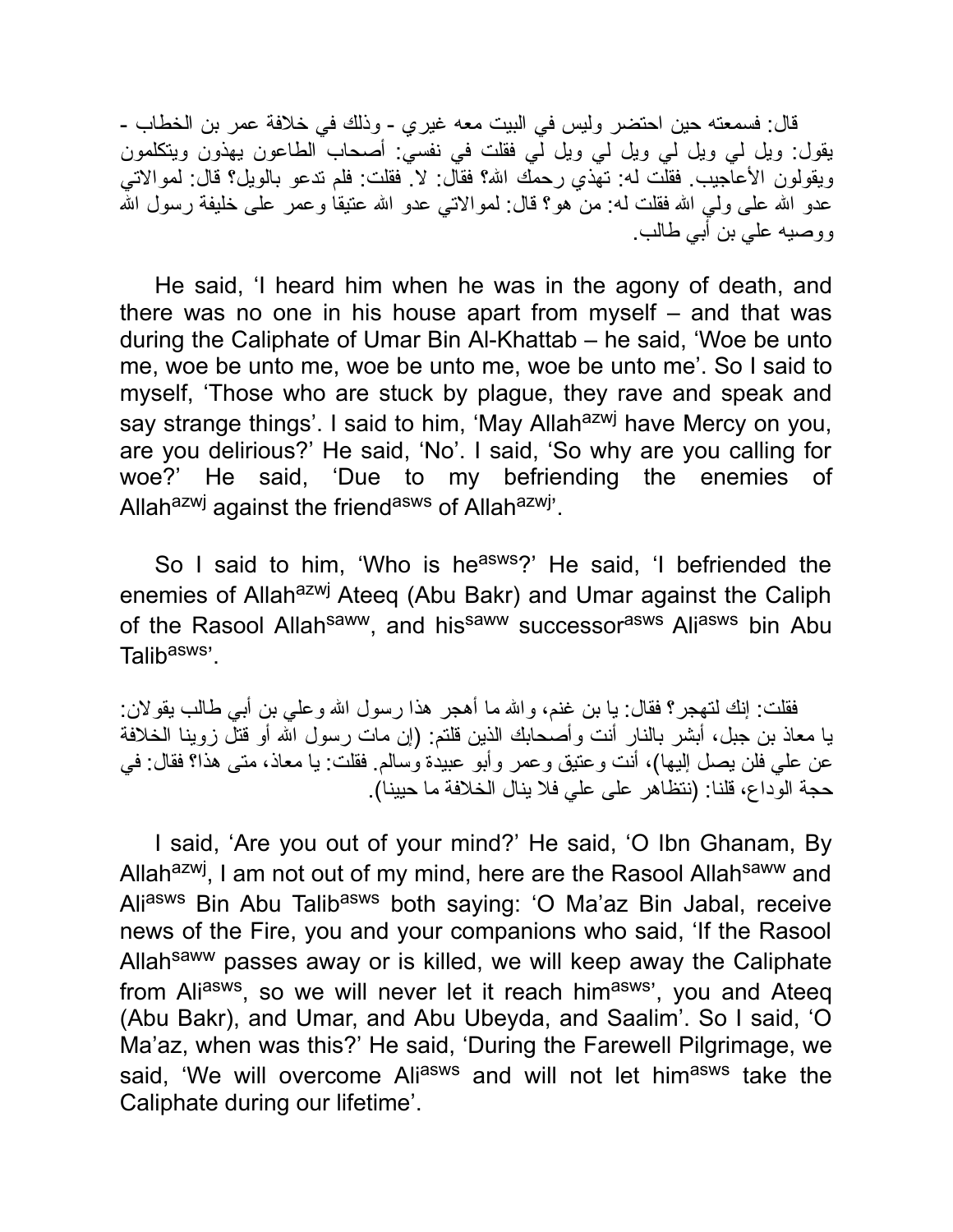فلما قبض رسول االله قلت لهم: (أنا أكفیكم قومي الأنصار، فاكفوني قریشا). ثم دعوت على عهد رسول الله إلى الذي تعاهدنا علیه بشیر بن سعید وأسید بن حضیر ، فبایعاني على ذلك. فقلت: یا معاذ، إنك لتهجر؟ قال: (ضع خدي بالأرض). فما زال یدعو بالویل والثبور حتى قضى.

When the Rasool Allah<sup>saww</sup> passed away, I said to them, 'I am sufficient for my community, the Helpers, so suffice me for the Qureish'. Then I invited Basheer Bin Saeed, and Aseed Bin Hazeyr during the era of the Rasool Allah<sup>saww</sup> to that which we had taken an oath upon against him<sup>asws</sup>. So they paid allegiance to me over that'. I said, 'O Ma'az, are you out of your mind?' He said, 'Place my cheek on the ground'. He did not cease calling for woe and the destruction (upon himself) until he died'.

**كلام أبي عبیدة بن الجراح وسالم مولى أبي حذیفة عند الموت** قال سلیم: قال لي ابن غنم: ما حدثت به أحدا قبلك قط - لا واالله غیر رجلین، فإني فزعت مما سمعت من معاذ. فحججت فلقیت الذي ولى موت أبي عبیدة بن الجراح وسالم مولى أبي حذیفة، فقلت: أو لم یقتل سالم یوم الیمامة؟ قال: بلى، ولكن احتملناه وبه رمق. قال: فحدثني كل واحد منهما بمثله سواء، لم یزد ولم ینقص أنهما قالا كما قال معاذ.

# **Speech of Ubeyda Bin Al-Jarraah and Saalim Mawla Abu Huzayfa at the time of death**

Sulaym said, 'Ibn Ghanam said to me, 'I have not narrated it to anyone before you, at all – by Allah<sup>azwj</sup>, not apart from two men, for I was dismayed at what I heard from Ma'az. I went to Pilgrimage, where I met the one who arranged for the funeral of Abu Ubeyda Bin Al-Jaraah and Saalim Mawla Abu Huzeyfa. I said, 'Was not Saalim killed on the Day of Al-Yamama (a battle)?' He said, 'Yes, but we carried him and he still had breath left in him'. He narrated to me that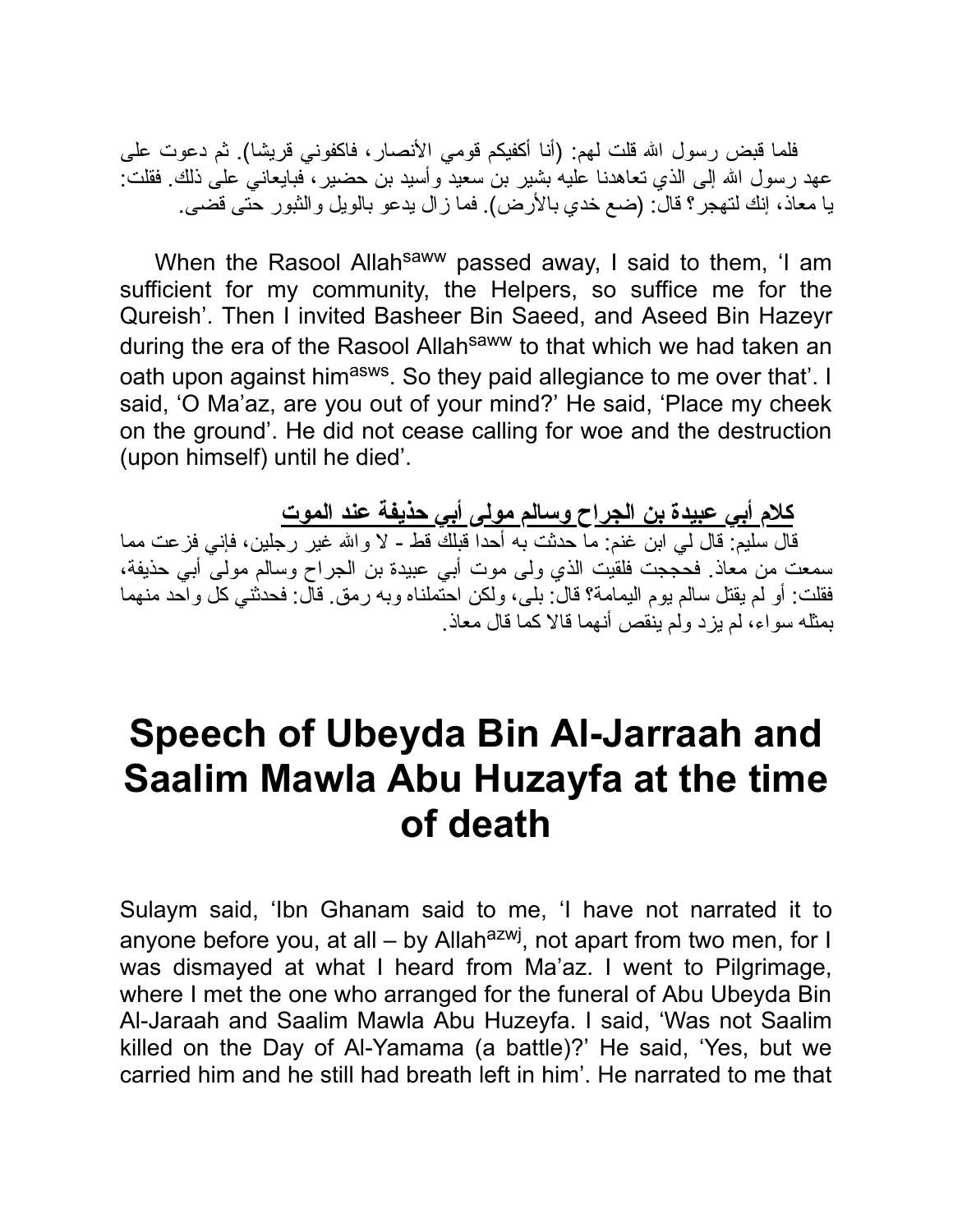each one of them said similar to it, neither more nor less, but rather, just like what Ma'az had said'.

**كلام أبي بكر عند الموت** قال أبان: قال سلیم: فحدثت بحدیث ابن غنم هذا كله محمد بن أبي بكر. فقال: اكتم علي، وأشهد أن أبي عند موته قال مثل مقالتهم، فقالت عائشة: إن أبي لیهجر

#### **Speech of Abu Bakr at the time of death**

Abaan said that Sulaym said, 'I narrated this narration of Ibn Ghanam, all of it to Muhammad Bin Abu Bakr. He said, 'Conceal it, and I testify that my father, at the time of his death said similar to what they said. So Ayesha said, 'Surely my father is out of his mind'.

**كلام عمر عند الموت** قال محمد: فلقیت عبد االله بن عمر في خلافة عثمان فحدثته بما قال أبي عند موته وأخذت علیه العهد والمیثاق لیكتمن علي. فقال لي ابن عمر: اكتم علي، فواالله لقد قال أبي مثل مقالة أبیك ما زاد ولا نقص. ثم تداركها عبد االله بن عمر وتخوف أن أخبر بذلك علي بن أبي طالب علیه السلام، لما قد علم من حبي له وانقطاعي إلیه، فقال: إنما كان أبي یهجر

### **Speech of Umar at the time of death**

Muhammad (Bin Abu Bakr) said, 'I met Abdullah Bin Umar during the Caliphate of Usman, so I narrated to him what my father had said at the time of his death, and I had taken an oath and a covenant that I would keep it concealed. Ibn Umar said to me, 'Keep it concealed, for, by Allah<sup>azwj</sup> my father had also said similar to what your father said, neither more nor less'. Then Abdullah Ibn Umar rectified it and was fearful that I would inform that to Aliasws Bin Abu Talibasws as he knew that I was one of those who loved him<sup>asws</sup> and that I cut myself off (from others) to him, so he (abullah bin Umar) said, 'My father was out of his mind'.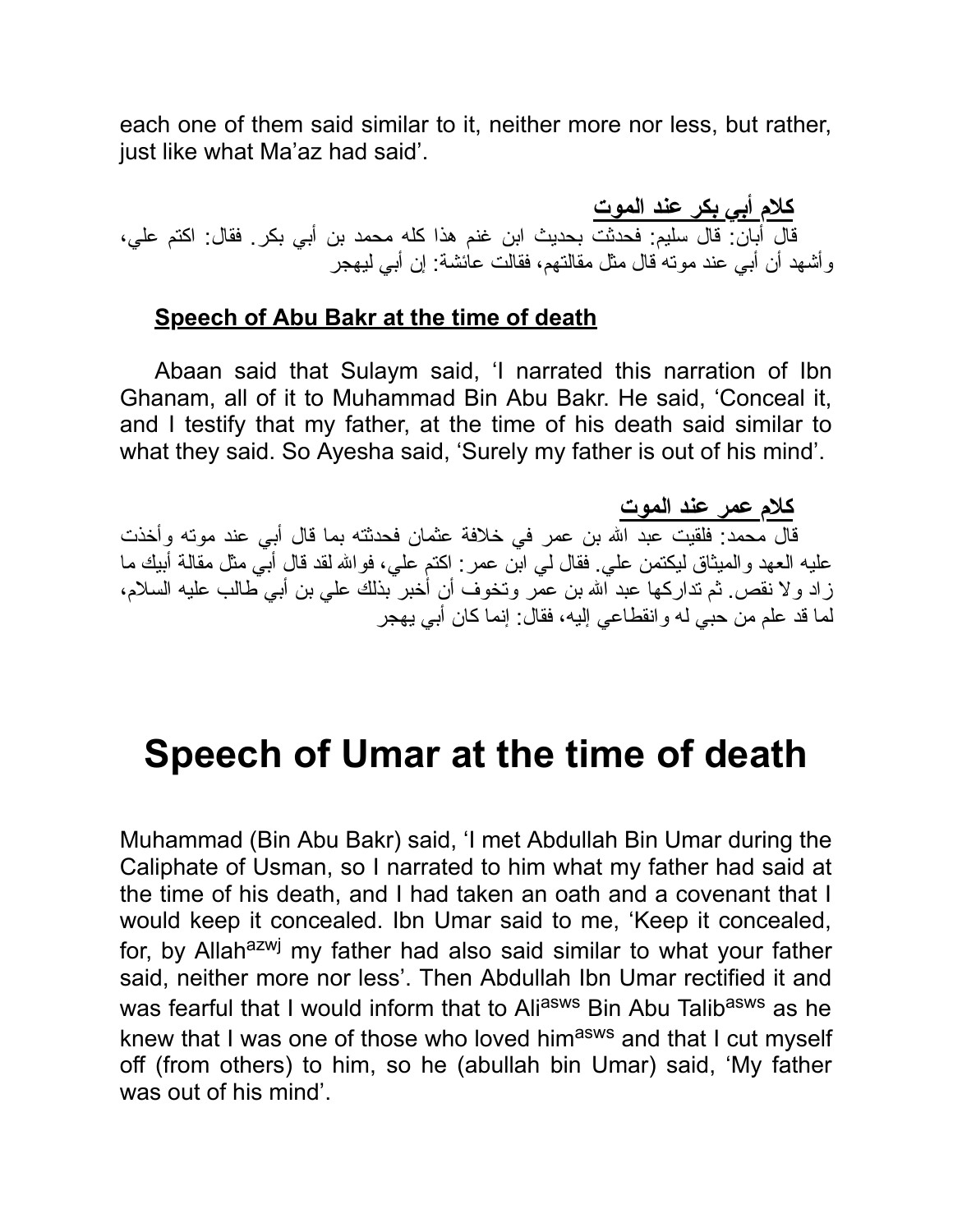**توثیق أمیر المؤمنین علیه السلام لهذا الحدیث**

فأتیت أمیر المؤمنین علیه السلام فحدثته بما سمعت من أبي وبما حدثنیه ابن عمر عن أبیه، فقال أمیر المؤمنین علیه السلام: قد حدثني بذلك عن أبیه وعن أبیك وعن أبي عبیدة وعن سالم وعن معاذ من هو أصدق منك ومن ابن عمر. فقلت: من هو ذاك یا أمیر المؤمنین؟ فقال: بعض من یحدثني. قال: فعلمت من عنى. فقلت: صدقت یا أمیر المؤمنین، إنما حسبت إنسانا حدثك، وما شهد أبي - وهو یقول هذا - غیري.

### **Confirmation of Amir-ul-Momineen of this Hadith**

I (Muhammad Bin Abu Bakr) came to Amir-ul-Momineen<sup>asws</sup>. So I narrated to himasws what I had heard from my father and also what Ibn Umar had quoted to me from his father. So Amir-ul-Momineen<sup>asws</sup> said: 'lasws have been informed by the one who is more truthful than his father, and your father, and Abu Ubeyda, and Saalim, and Ma'az, and you and Ibn Umar'.

I asked, 'Who is that one, O Amir-ul-Momineen<sup>asws</sup>?' So heasws said: 'Someone who narrated it to measws (all that which is happening). I understood who he<sup>asws</sup> meant by that, so I said, 'You<sup>asws</sup> have spoken the truth, O Amir-ul-Momineen<sup>asws</sup>, but I thought that a human being had narrated it to you<sup>asws</sup>, and there was no one present with my father – when he was saying this – apart from myself'.

قال سلیم: فقلت لعبد الرحمن بن غنم: مات معاذ بالطاعون، فبم مات أبو عبیدة بن الجراح؟ قال: بالدبیلة.

Sulaym said, 'I said to Abdul Rahmaan Ibn Ghanam, 'Ma'az died by the plague, so what did Abu Ubeyda die of?' He said, 'By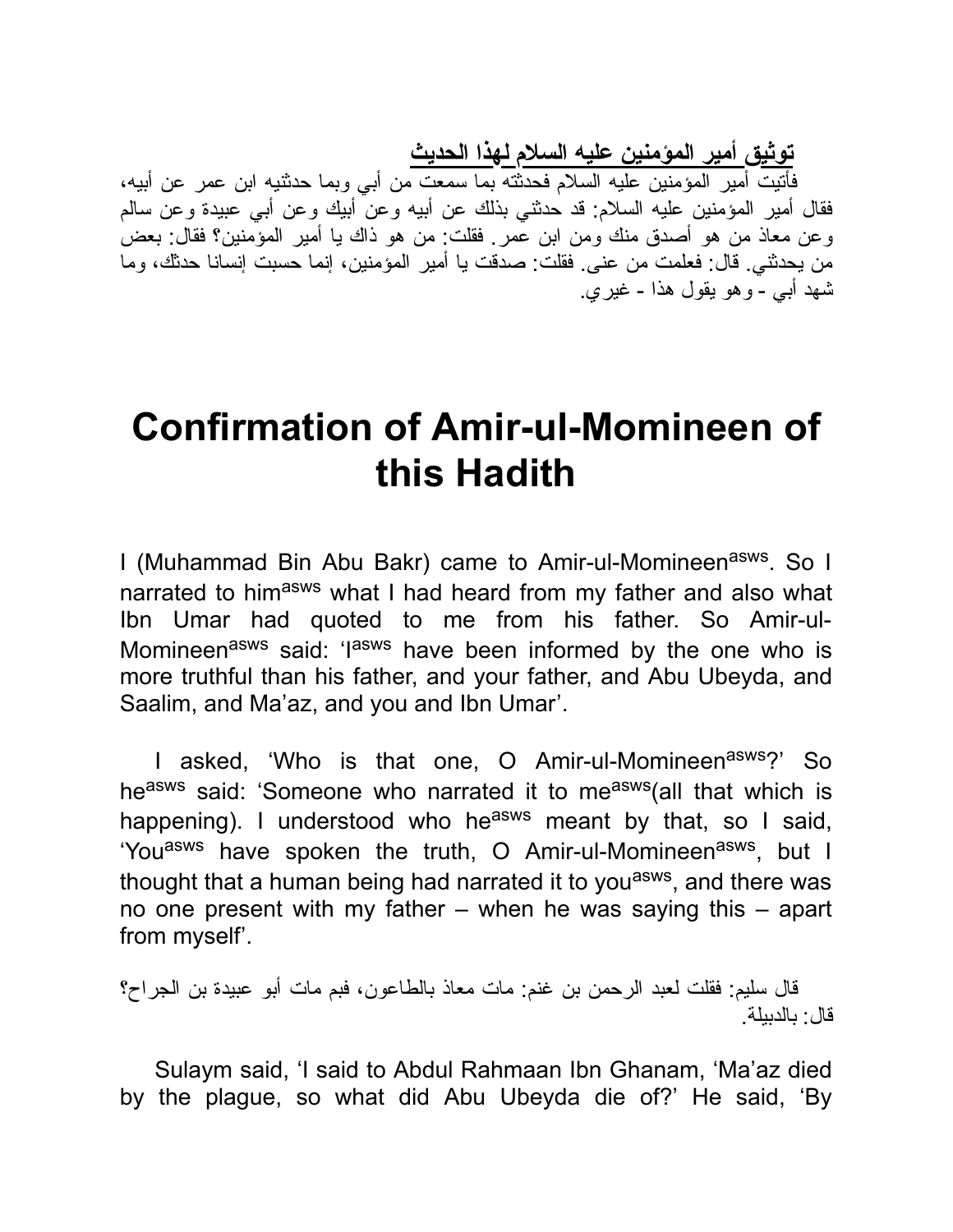empyema (collection of pus in the lungs).

**\* 2 \* بعض ما جرى عند موت أبي بكر** فلقیت محمد بن أبي بكر فقلت: هل شهد موت أبیك غیر أخیك عبد الرحمن وعائشة وعمر؟ قال: لا. قلت: وهل سمعوا منه ما سمعت؟ قال: سمعوا منه طرفا فبكوا وقالوا: یهجر. فأما كل ما سمعت أنا فلا.

# **2 – Some of what happened at the time of Abu Bakr's death**

I met Muhammad Bin Abu Bakr, so I asked, 'Did anyone witness the death of your father after from your brother Abdul Rahmaan and Ayesha and Umar'? He said, 'No'. I said, 'And did they hear what you heard?' He said, 'They heard parts of it, so they wept and said, 'He is out of his mind'. But as for hearing all of what I heard, no'.

**أبو بكر یشاهد رسول االله وعلیا علیهما السلام عند الموت**

قلت: والذي سمعوا منه ما هو؟ قال: دعا بالویل والثبور، فقال له عمر: یا خلیفة رسول االله، ما لك تدعو بالویل والثبور؟ قال: هذا رسول االله وعلي معه یبشرني بالنار ومعه الصحیفة التي تعاهدنا علیها في الكعبة وهو یقول: (لعمري لقد وفیت بها فظاهرت على ولي االله أنت وأصحابك، فأبشر بالنار في أسفل السافلین).

# **Abu Bakr witnessed the Rasool Allah saww and Ali asws at the time of death**

I said, 'And that which you heard from him, what was it?' He said, 'He called for the woe and the destruction (upon himself), so Umar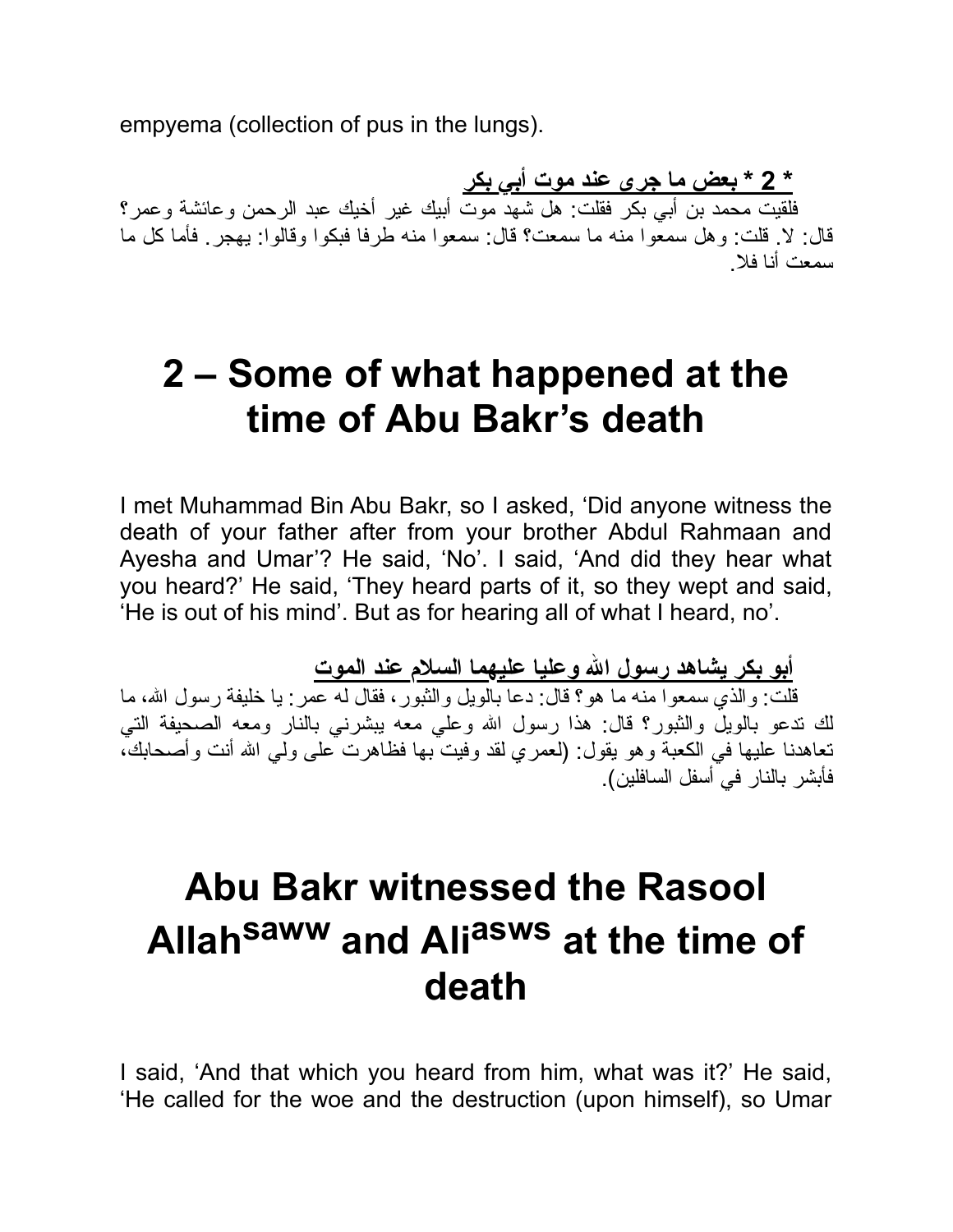said to him, 'O Caliph of the Rasool Allah<sup>saww</sup>, what is it with you that you are calling for the woe and the destruction?' He said, 'This here is the Rasool Allah<sup>saww</sup> and Ali<sup>asws</sup> is with him<sup>saww</sup>, giving me the news of the Fire, and with them is the agreement which we had made a pact on in the Kaabah, and he<sup>saww</sup> is saying: 'By my<sup>saww</sup> life, you have been faithful by it, and you and your companion have overcome the Guardian of Allah<sup>azwj</sup>, so receive news of the Fire in the lowest levels of it'.

فلما سمعها عمر خرج وهو یقول: إنه لیهجر. قال: لا واالله ما أهجر، أین تذهب؟ قال عمر: أنت ثاني اثنین إذ هما في الغار. قال: الآن أیضا؟ أو لم أحدثك: أن محمدا - ولم یقل رسول االله - قال لي وأنا معه في الغار: (إني أرى سفینة جعفر وأصحابه تعوم في البحر). فقلت: أرنیها. فمسح وجهي فنظرت إلیها فاستیقنت عند ذلك أنه ساحرفذكرت لك ذلك بالمدینة فاجتمع رأیي ورأیك على أنه ساحر؟ فقال عمر: (یا هؤلاء إن أباكم یهجر فاخبوه واكتموا ما تسمعون منه لا یشمت بكم أهل هذا البیت). ثم خرج وخرج أخي وخرجت عائشة لیتوضأوا للصلاة، فأسمعني من قوله ما لم یسمعوا.

When Umar heard it, he went out and he was saying, 'He is out of his mind'. He (Abu Bakr) said, 'No, by Allah<sup>azwj</sup> I am not out of my mind, where are you going?'

Umar said, 'You were the second of the two in the cave'. He said, 'Now as well? Or have I not narrated to you that Muhammad<sup>saww</sup>  $$ and he did not say 'Rasool Allah<sup>saww</sup>' – said to me, and I was with him<sup>saww</sup> in the cave: 'I<sup>saww</sup> can see the ship of Ja'far<sup>ar</sup> and hisar companions floating in the sea'. So I said, 'Show it to me'. So hesawwwiped my face. So I looked at himsaww and was convinced by that, that he<sup>saww</sup> is was a magician. I mentioned that to you at Al-Medina. So we were both coincidental in our opinions that he was a magician?'

Umar said, 'O you all, your father is out of his mind, so let it fade, and conceal what you have heard from him, lest the People<sup>asws</sup> of the Household gloat over you'. Then he went out, and my brother went out, and Ayesha went out to perform ablution for the Prayer. So he made me hear from his words which he did not let them hear.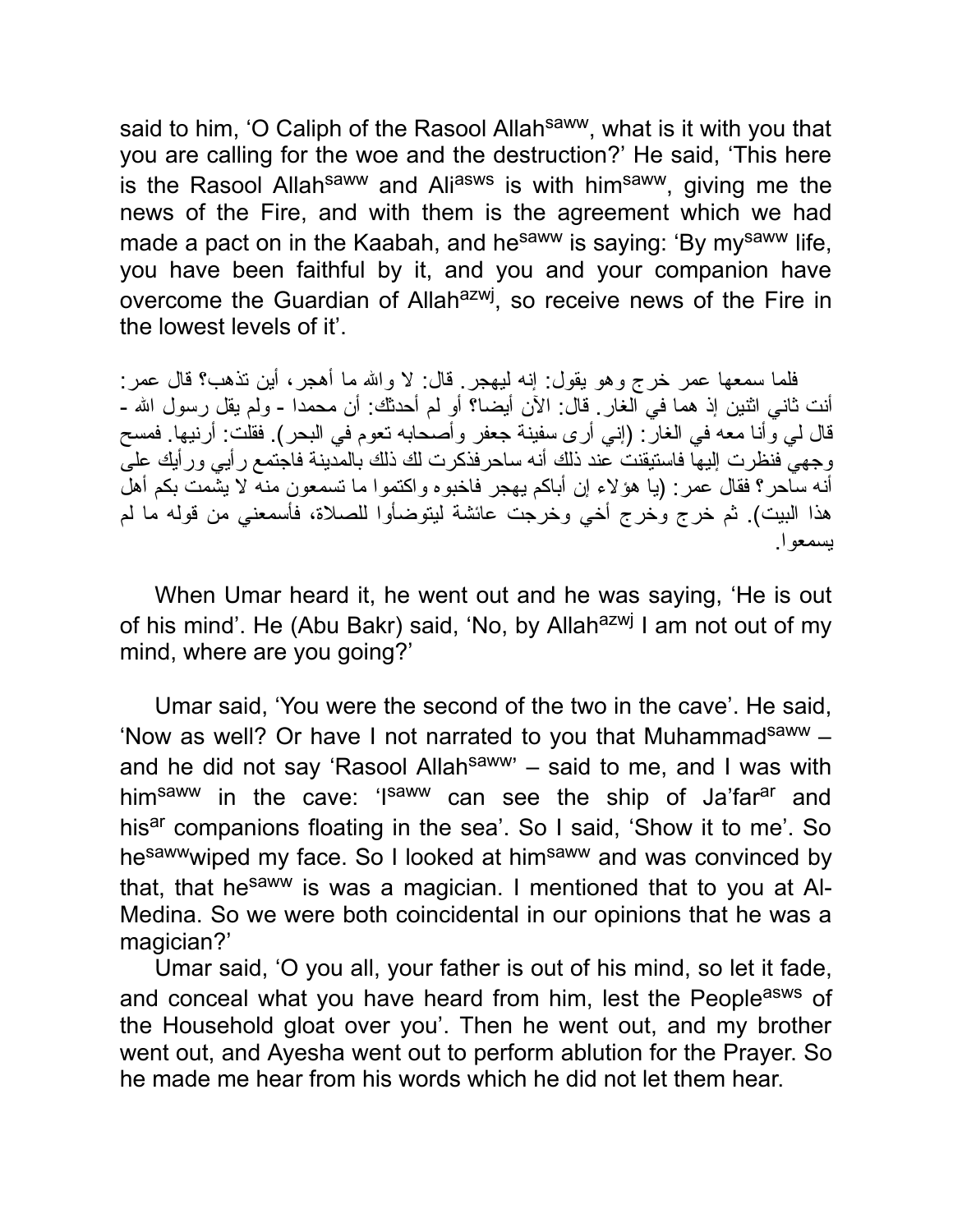**إقرار أبي بكر بدخوله في تابوت جهنم**

فقلت له لما خلوت به: یا أبه، قل: (لا إله إلا االله). قال: (لا أقولها أبدا ولا أقدر علیها حتى أرد النار فأدخل التابوت. فلما ذكر التابوت ظننت أنه یهجر. فقلت له: أي تابوت؟ فقال: تابوت من نار مقفل بقفل من نار، فیه اثنا عشر رجلا، أنا وصاحبي هذا. قلت: عمر؟ قال: نعم، فمن أعني؟ وعشرة في جب في جهنم علیه صخرة إذا أراد االله أن یسعر جهنم رفع الصخرة.

### **Acceptance of Abu Bakr of his entry into the coffin of Hell**

I said to him when I was alone with him, 'O father, say, 'There is no God but Allah<sup>azwj</sup>'. He said, 'I will not say it nor do I have the ability to do so until I go to the Fire and enter the coffin'. When he mentioned the coffin, I thought that he was out of his mind, so I said to him, 'Which coffin?' He said, 'A coffin from the Fire locked by a padlock from the fire, in which will be twelve men, I and this companion of mine'. I said, 'Umar?' He said, 'Yes, who else I would mean by it? And ten, who will be in a well in Hell, over which is a rock. Whenever Allahazwj Intends to Heat the Hell, Heazwj Lifts the rock'.

**لعن عمر على لسان أبي بكر** قلت: تهذي؟ قال: (لا واالله ما أهذي. لعن االله ابن صهاك. هو الذي صدني عن الذكر بعد إذ جاءنـي فبئس القرین، لعنّه الله، الصق خدّي بالأرض)، فألصقت خده بالأرض فمّا زال یدعو بالویل والثبور حتى غمضته.

### **Cursing of Umar by the tongue of Abu Bakr**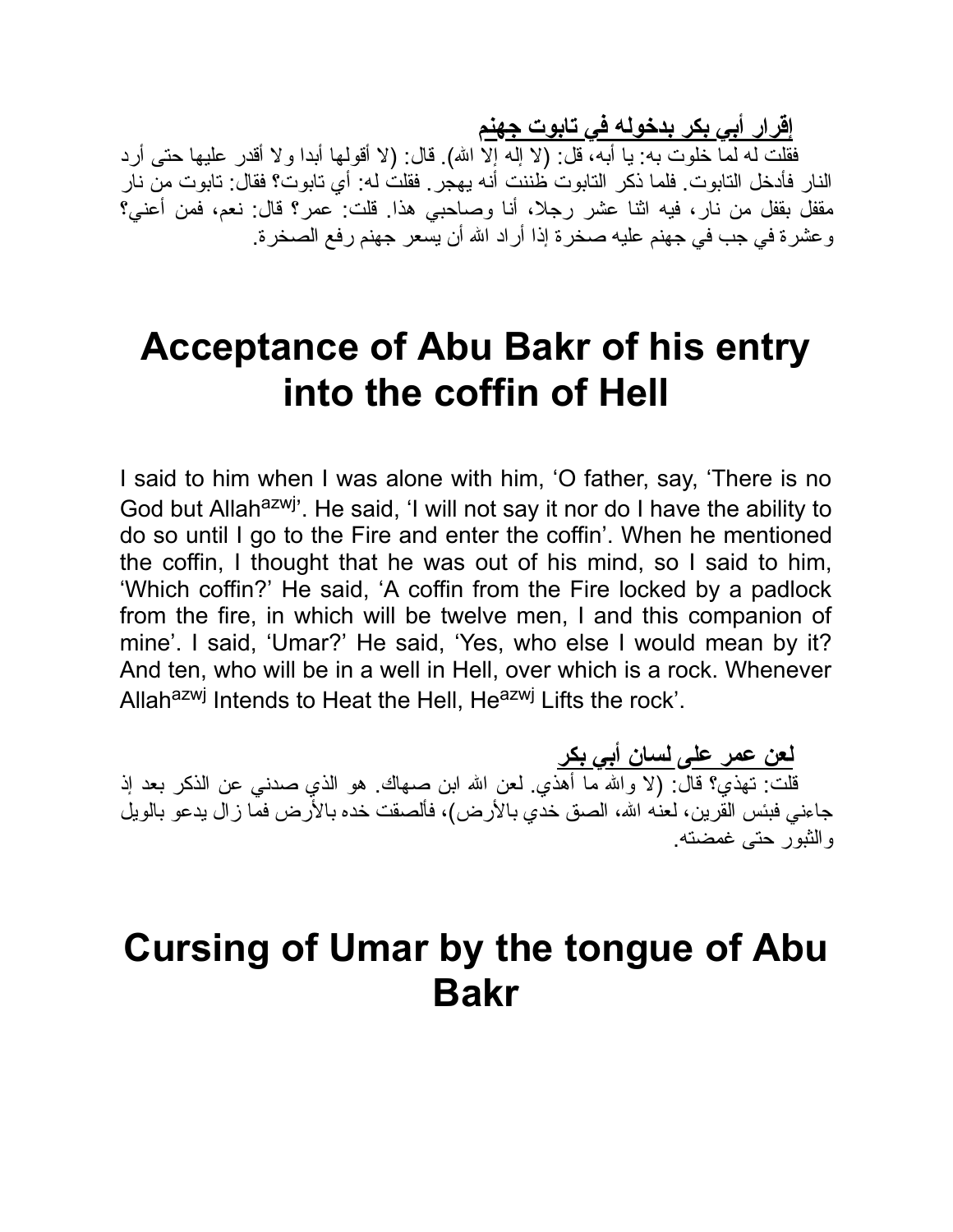I said, 'Are you delirious?' he said, 'No, by Allah<sup>azwj</sup>, I am not delirious. May Allah<sup>azwj</sup> Curse Ibn Sahaak (Umar). He is the one who repelled me from the Remembrance (Al-Zikr) after it had come to me. So he is an evil companion, May Allah<sup>azwj</sup> Curse him. Place my cheek on the ground'. So I place his cheek on the ground, and he did not cease to call for the woe and the destruction until he died.

ثم دخل علي عمر وقد غمضته، فقال: هل قال بعدي شیئا؟ فعرفته ما قال. فقال عمر: یرحم االله خلیفة رسول االله، اكتمه فإن هذا هذیان، وأنتم أهل بیت معروف لكم في مرضكم الهذیان فقالت عائشة: صدقت وقالوا لي جمیعا: لا یسمعن أحد منكم من هذا شیئا فیشمت به ابن أبي طالب وأهل بیته.

Then Umar entered, and he had already died. He said, 'Did he say anything else after me?' So made it known to him what he had said. Umar said, 'May Allah<sup>azwj</sup> have Mercy on the Caliph of the Rasool Allah<sup>saww</sup>. Conceal it, for this was due to delirium, and you are a people of the house whose members are well known to be suffering from the illness of being delirious'.

Ayesha said, 'You speak the truth', and all of them said to me, 'Let no one hear anything from this, or else Aliasws Bin Abu Talibasws and the Ahl Al-Bayt will gloat over you.

قال سلیم: فقلت لمحمد: من تراه حدث أمیر المؤمنین علیه السلام عن هؤلاء الخمسة بما قالوا؟ فقال: رسول الله صلى الله علیه وآله، وإنه یراه في منامه كل لیلة، وحدیثه إیاه في المنام مثل حدیثه إیاه في الحیاة والیقظة، فإن رسول االله صلى االله علیه وآله قال: (من رآني في المنام فقد رآني، فإن الشیطان لا یتمثل بي في نوم ولا یقظة ولا بأحد من أوصیائي إلى یوم القیامة).

Sulaym said, 'I said to Muhammad, 'Whom do you see to have narrated to Amir-ul-Momineen<sup>asws</sup> about these five of what they had said?' So he said, 'The Rasool Allah<sup>saww</sup>, and he<sup>asws</sup> sees him<sup>saww</sup> in hisasws dream every night, and himsaww narrating it to himasws in the dream is similar to himsaww narrating it to himasws during his<sup>saww</sup> lifetime and the wakefulness, for the Rasool Allah<sup>saww</sup> has said: 'The one who sees me<sup>asws</sup> in the dream, so he has seen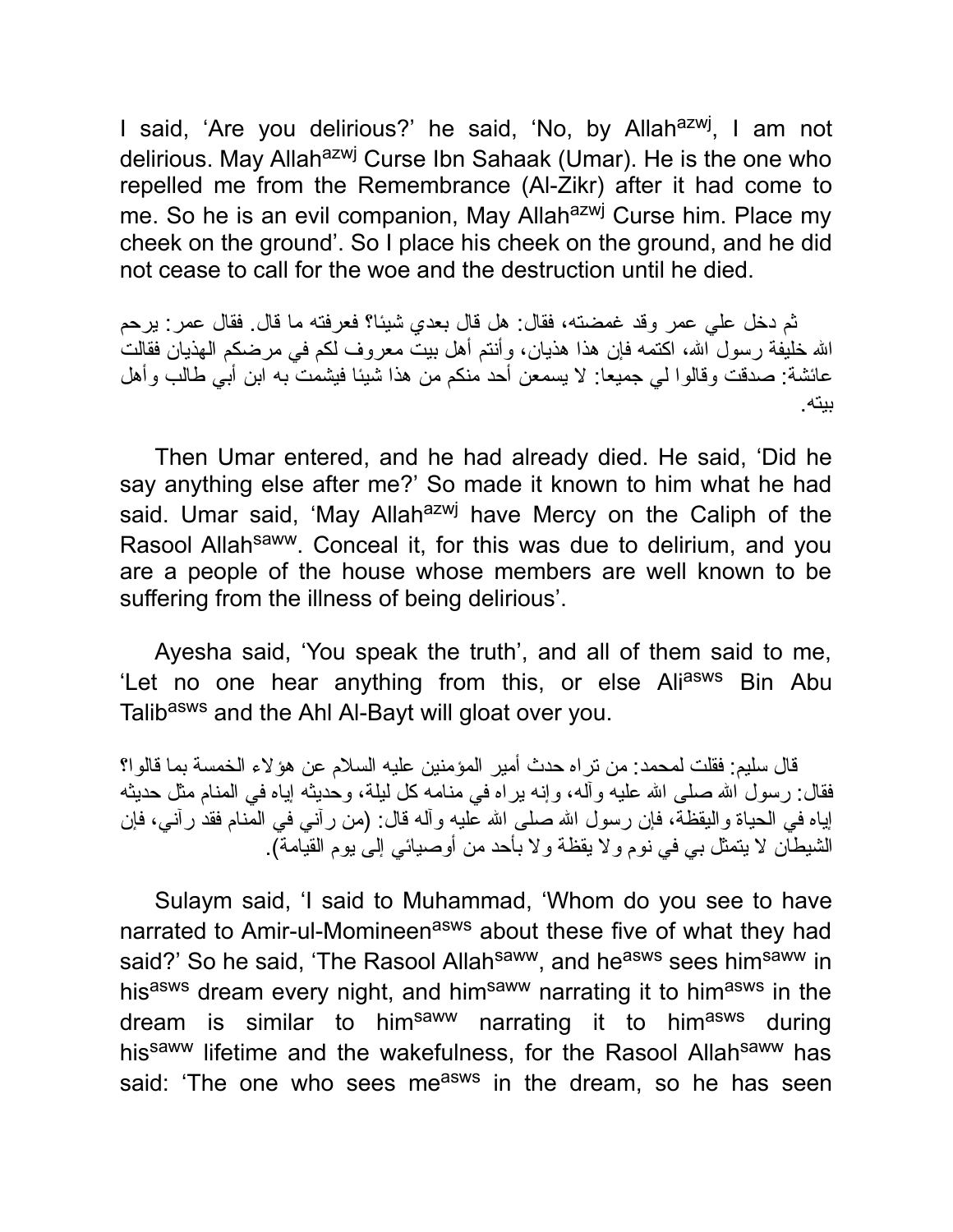mesaww, as the Satan<sup>la</sup> cannot be like mesaww, neither in the sleep nor in wakefulness, and not be like any one from my<sup>saww</sup> successors<sup>asws</sup>, up to the Day of Judgement'.

قال سلیم: فقلت لمحمد بن أبي بكر: من حدثك بهذا؟ قال: علي علیه السلام. فقلت: وأنا سمعته أیضا منه كما سمعت أنت. فقلت لمحمد: فلعل ملكا من الملائكة حدثه؟ قال: أو ذاك؟ قلت: وهل تحدث الملائكة إلا الأنبیاء؟ قال: أما تقرأ القرآن: (وما أرسلنا من قبلك من رسول ولا نبي ولا محدث)؟

Sulaym said, 'I said to Muhammad Bin Abu Bakr, 'Who has narrated this to you?' He said, 'Ali<sup>asws</sup>'. I said, 'And I heard it as well from him<sup>asws</sup>, just as you heard it' So I said to Muhammad, 'Perhaps an Angel from the Angels narrated it to himasws?' He said, 'How can that be?' I said, 'Do the Angels narrate to any but the prophets<sup>as</sup>?' He said, 'But have you not read the Quran, *"[22:52] And We did not send before you any messenger or prophet, or a Muhaddith"*?' (Please note that the word 'Muhaddith' is missing from this Verse from the current version of the Quran).

قال: قلت له: أمیر المؤمنین علیه السلام محدث هو؟ قال: نعم، وكانت فاطمة علیها السلام محدثة ولم تكن نبیة، ومریم كانت محدثة ولم تكن نبیة، وأم موسى ما كانت نبیة وكانت محدثة، وكانت سارة امرأة إبراهیم قد عاینت الملائكة فبشروها بإسحاق ومن وراء إسحاق یعقوب ولم تكن نبیة.

(Sulaym) said, 'I said to him, 'Amir-ul-Momineen<sup>asws</sup>, he<sup>asws</sup> was a Muhaddith?' He said, 'Yes, and so was Fatima<sup>asws</sup> a Muhadditha and she<sup>asws</sup> was not a Prophetess, and Maryam<sup>as</sup> was a Muhadditha and she<sup>as</sup> was not a Prophetess, and the mother<sup>as</sup> of Musa<sup>as</sup>, she<sup>as</sup> was not a Prophetess and she<sup>saww</sup> was a Muhadditha, and so was Sarah<sup>as</sup> the wife of Ibrahim<sup>as</sup>, she<sup>as</sup> saw the Angel who gave her<sup>as</sup> the good news of Is'haaq<sup>as</sup> and after Is'haaq<sup>as</sup>, Yaqoub<sup>as</sup>, and she<sup>as</sup> was not a Prophetess'.

#### **توثیق أمیر المؤمنین علیه السلام لهذا الحدیث مرة ثانیة**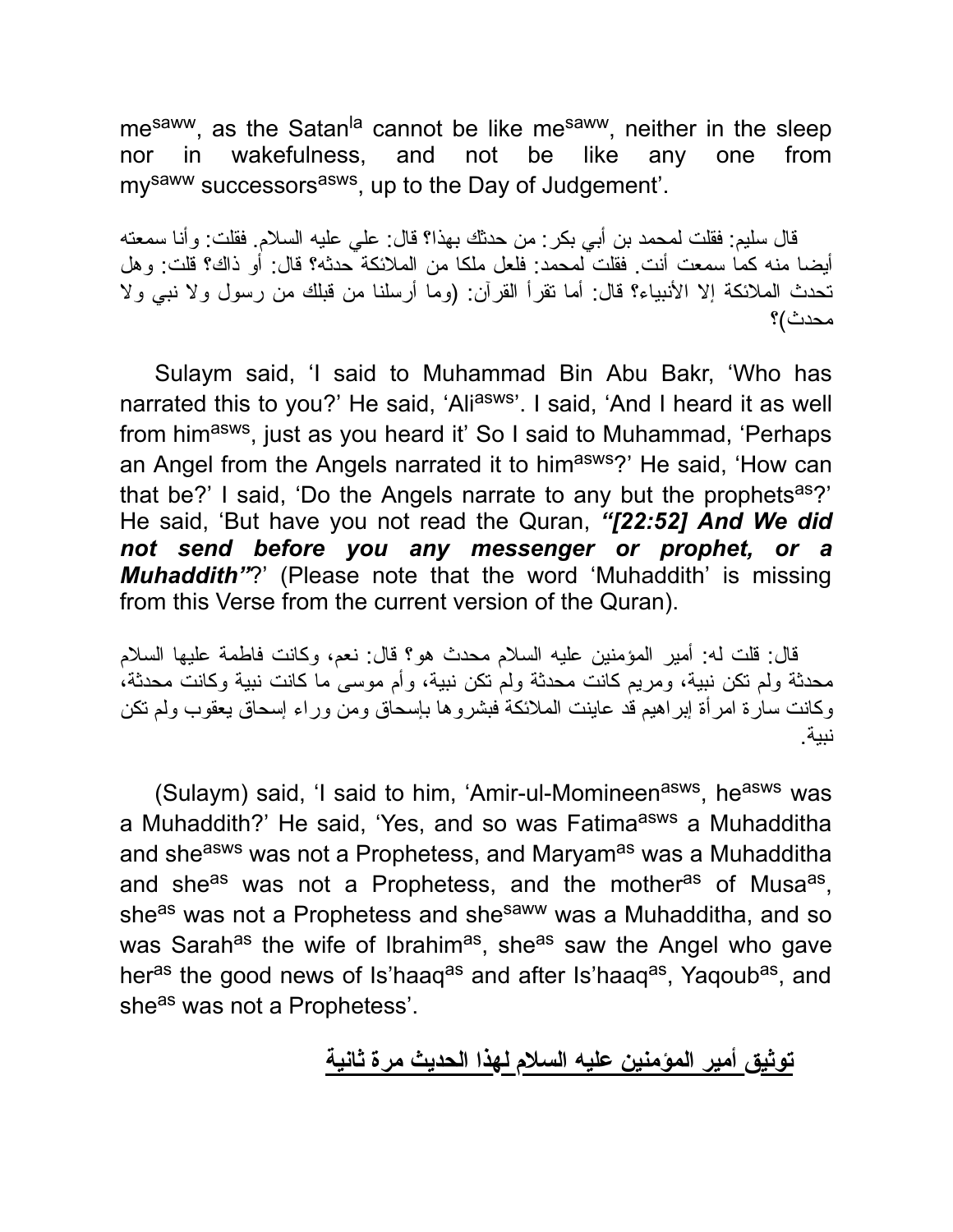قال سلیم: فلما قتل محمد بن أبي بكر بمصر ونعي عزیت به أمیر المؤمنین علیه السلام وخلوت به فحدثته بما حدثني به محمد بن أبي بكر وخبرته بما خبرني به عبد الرحمن بن غنم، قال: صدق محمد رحمه االله، أما إنه شهید حي یرزق.

# **Confirmation by Amir-ul-Momineen asws for this Hadith for a second time**

Sulaym said, 'When Muhammad Bin Abu Bakr was killed in Egypt, I gave my condolences to Amir-ul-Momineen<sup>asws</sup>, and was alone with him<sup>asws</sup>, so I narrated to him<sup>asws</sup> of what Muhammad Bin Abu Bakr had narrated to me, and informed himasws of what Abdul Rahmaan Bin Ghanam has informed me. He<sup>asws</sup> said: 'Muhammad spoke the truth, may Allah<sup>azwj</sup> has Mercy on him, but rather he is a martyr, alive and in receipt of sustenance.

**خصائص الأئمة الاثني عشر علیهم السلام** یا سلیم، إن أوصیائي أحد عشر رجلا من ولدي أئمة هداة مهدیون كلهم محدثون. قلت: یا أمیر المؤمنین، ومن هم؟ قال: ابني هذا الحسن، ثم ابني هذا الحسین، ثم ابني هذا - وأخذ بید ابن ابنه علي بن الحسین وهو رضیع - ثم ثمانیة من ولده واحدا بعد واحد. وهم الذین أقسم االله بهم فقال: (ووالد وما ولد)، فالوالد رسول االله صلى االله علیه وآله وأنا، و(ما ولد) یعني هؤلاء الأحد عشر وصیا صلوات االله علیهم.

# **Specialities of the twelve Imams asws**

O Sulaym, the successors<sup>asws</sup> of mine<sup>asws</sup>, eleven men from my<sup>asws</sup> sons<sup>asws</sup> are guides and guided ones, all of them<sup>asws</sup> are Muhaddithun'<sup>[37]</sup>. I said, 'O Amir-ul-Momineen<sup>asws</sup>, and who are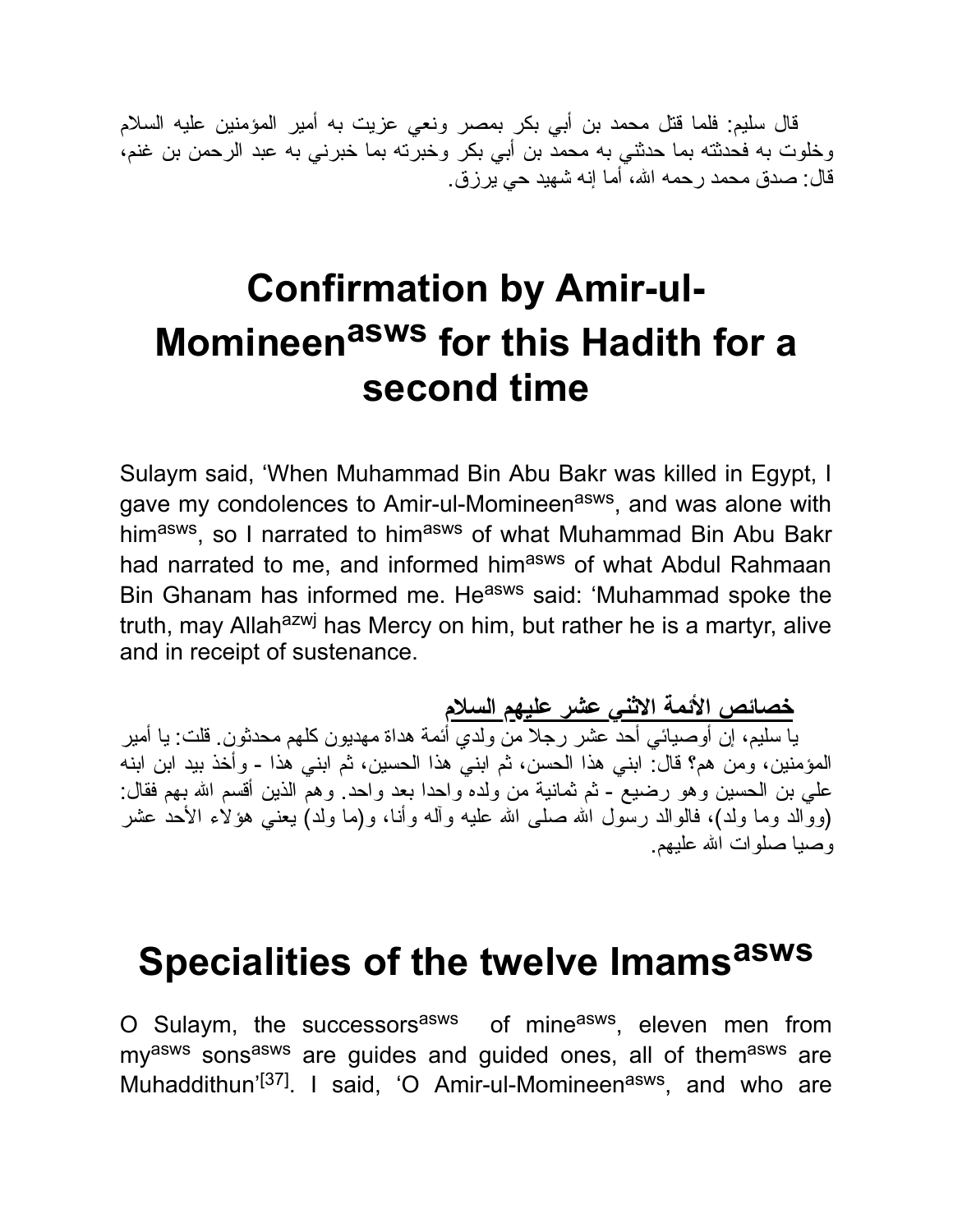they<sup>asws</sup>?' He<sup>asws</sup> said: 'This son<sup>asws</sup> of mine<sup>asws</sup> Al-Hassan<sup>asws</sup>, then this son<sup>asws</sup> of mine Al-Husayn<sup>asws</sup>, then this son<sup>asws</sup> of mine' – and took the hand of his<sup>asws</sup> son<sup>asws</sup> Ali<sup>asws</sup> Bin Al-Husayn<sup>asws</sup>, and he<sup>asws</sup> was a baby – then eight from his<sup>asws</sup>sons, one<sup>asws</sup> after the other<sup>asws</sup>. And they<sup>asws</sup> are the ones about whom<sup>asws</sup> Allah<sup>azwj</sup> has Sworn by: *"[90:3] And parent and what he begot"*, so the parents are the Rasool Allah<sup>saww</sup> and l<sup>asws</sup>, and "what he begot" means these eleven successors<sup>asws</sup>'.

قلت: یا أمیر المؤمنین، فیجتمع إمامان؟ قال: نعم، إلا أن واحدا صامت لا ینطق حتى یهلك الأول.

I said, 'O Amir-ul-Momineen<sup>asws</sup>, can there be two Imams<sup>asws</sup> together?' He<sup>asws</sup> said: 'Yes, except that one<sup>asws</sup> would be silent and will not speak until the first one<sup>asws</sup> passes away'.

**موت أصحاب الصحیفة على الجاهلیة** هذا ما خطه بیده أبان عن لسان سلیم: (إن القوم - وهم أبو بكر وعمر وعثمان وطلحة والزبیر وأنس وسعد وعبد الرحمن بن عوف - شهدوا على أنفسهم عند مماتهم: أنهم ماتوا على ما مات علیه آبائهم في الجاهلیة...).

## **Death of the companions of the agreement upon the ignorance**

This is what Abaan wrote by his own hand from the tongue of Sulaym that the group – and they were Abu Bakr, and Umar, and Usman, and Talha, and Al-Zubayr, and Anas, and Sa'ad, and Abdul Rahmaan Bin Awf – testified against themselves at the time of their deaths that they have died upon what their forefathers had died upon in the period of ignorance (Pre-Islamic period)'.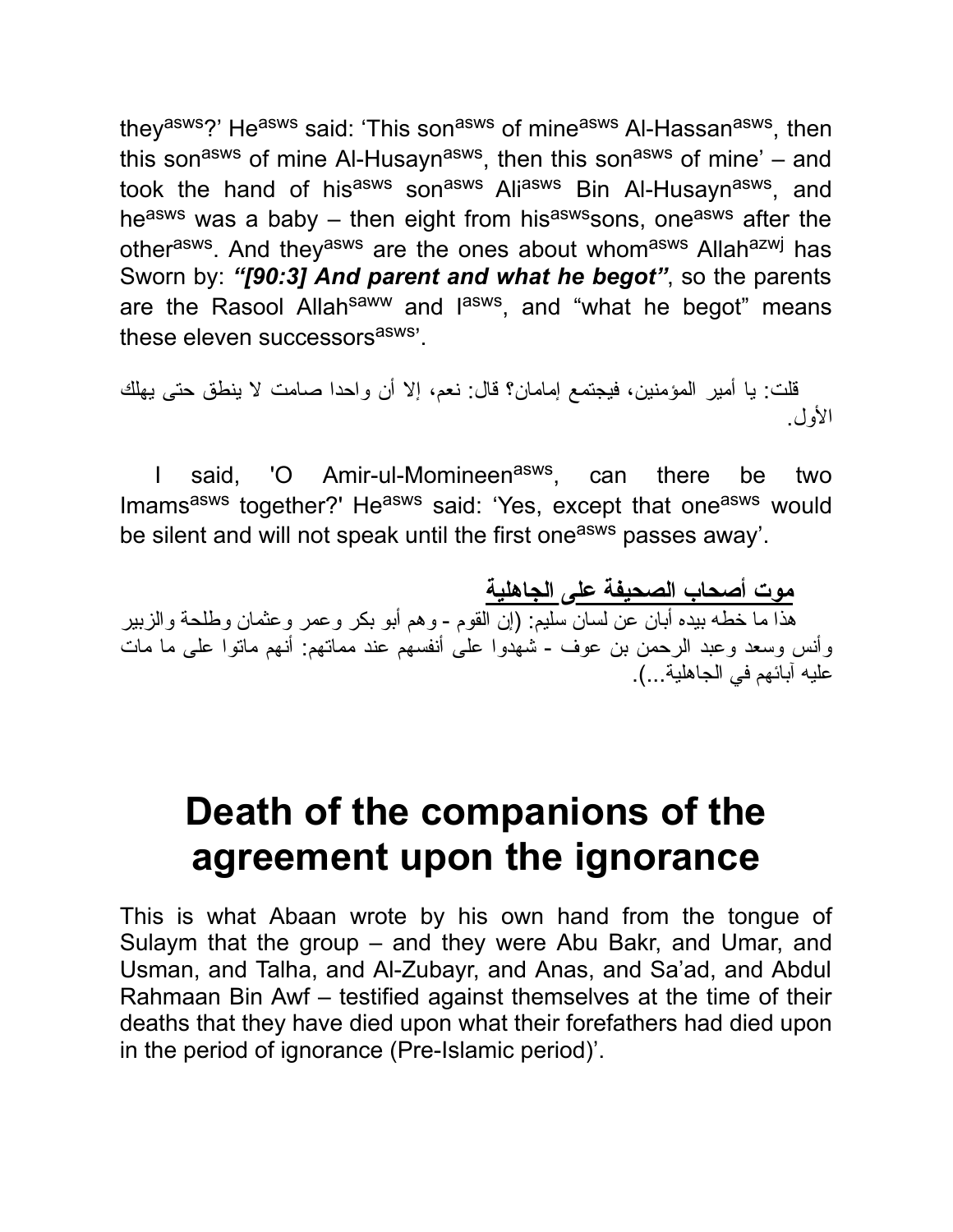**(38) افتراق الأمة إلى أهل حق وأهل باطل ومذبذبین**

# **SEPARATION OF THE COMMUNITY BETWEEN THE PEOPLE OF TRUTH, AND THE PEOPLE OF FALSEHOOD, AND HESITANT PEOPLE**

أبان عن سلیم: قال: سمعت سلمان وأبا ذر والمقداد یقولون: إنا لقعود عند رسول االله صلى االله علیه وآله ما معنا غیرنا، إذ أقبل ثلاثة رهط من المهاجرین كلهم بدریون.

Abaan from Sulaym who said, 'I heard Salman<sup>ar</sup>, and Abu Dharr<sup>ar</sup>, and Al-Miqdad<sup>ar</sup> saying, 'We<sup>ar</sup> were seated in the presence of the Rasool Allah<sup>saww</sup> and there was no one else with us<sup>ar</sup>, when a group of three from the Emigrants came up, all of them were of the people of Badr.

فقال رسول الله صلى الله علیه وأله: ستفترق أمتي بعدي ثلاث فرق: فرقة حق لا یشوبه شيء من الباطل، مثلهم كمثل الذهب الأحمر كلما سبكته على النار ازداد جودة وطیبا، إمامهم أحد هذه الثلاثة،

The Rasool Allah<sup>saww</sup> said: 'My<sup>saww</sup> nation will be dividing into three (main) branches after me<sup>saww</sup> – a group which will have nothing resembling the falsehood. Their example is like the example of red gold, whenever you proceed it to the fire it increases its quality and goodness. Their Imamasws will be one of these three.

وفرقة أهل باطل لا یشوبه شیئ من الحق، مثلهم كمثل خبث الحدید كلما فتنته بالنار ازداد خبثا ونتنا، إمامهم أحد هذه الثلاثة،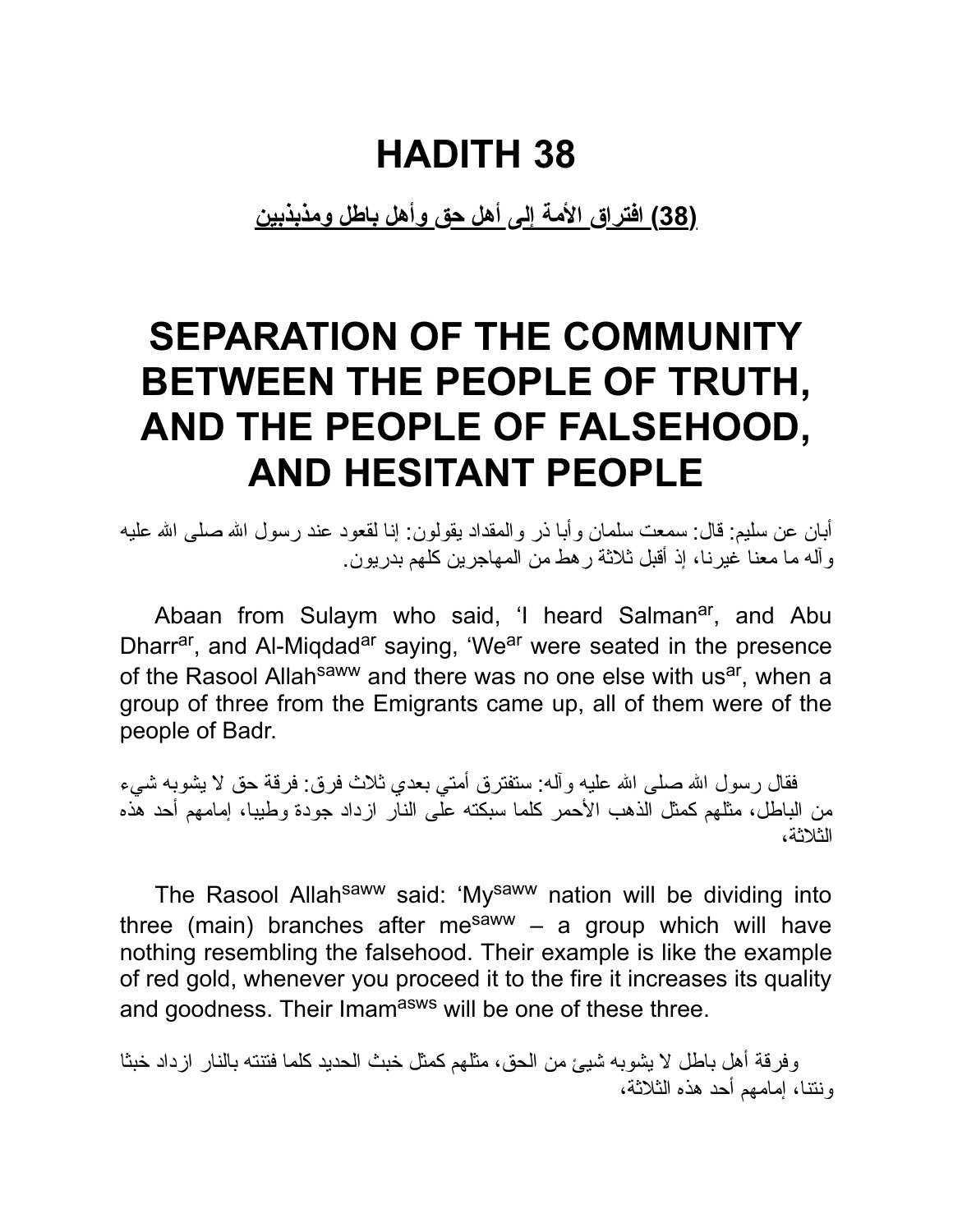And a group of the people of falsehood, which will have nothing, resembling the truth. Their example is like the example of the rust upon the iron, whenever it is touched by the fire it increases in evil and rottenness. Their Imam will be one of these three.

وفرقة أخرى ضلال مذبذبون، لا إلى هؤلاء ولا إلى هؤلاء، إمامهم أحد هذه الثلاثة.

And lastly, a group of misguidance, of hesitant ones, neither (going) to these ones nor to those ones. Their Imam will be one of these three'.

فسألتهم عن الثلاثة، فقالوا: إمام الحق والهدى علي بن أبي طالب، وسعد بن أبي وقاص إمام المذبذبین، وحرصت علیهم أن یسموا لي الثالث فأبوا علي وعرضوا لي حتى عرفت من یعنون به.

So I asked them<sup>ar</sup> about the three (sects), they<sup>ar</sup> said, 'The Imam<sup>asws</sup> of the truth and guidance is Ali<sup>asws</sup>Bin Abu Talib<sup>asws</sup>, and Sa'ad Bin Abu Waqaas is the Imam of the hesitant ones', and I was keen for them to name for me the third one. They refused, but they alluded to me, until I understood the one whom they were meaning by it.

قال سلیم: فحدثت أمیر المؤمنین علیه السلام بالكوفة بما حدثني به سلمان وأبو ذر والمقداد من قول رسول الله صلى الله علیه وآله حین رآى الثلاثة من أهل بدر من المهاجرین من قریش مقبلین، قال: (تفترق أمتي بعدي ثلاث فرق) فسموك وسموا سعدا، والثالث لم یسموا إلا بالمعاریض حتى علمت من عنوا.

Sulaym said, 'I narrated to Amir-ul-Momineen<sup>asws</sup> at Al-Kufa by what Salman<sup>ar</sup>, and Abu Dharr<sup>ar</sup> and Al-Miqdad<sup>ar</sup> had narrated to me from the words of the Rasool Allah<sup>saww</sup> when he<sup>saww</sup> saw the three from the people of Badr, from the Emigrants, from Qureish coming over. He<sup>saww</sup> said: 'My<sup>saww</sup> community will divide into three (main) brances'. So they named you<sup>asws</sup>, and they named Sa'ad, and they did not name the last one except by allusions until I came to know the one they were meaning by it'.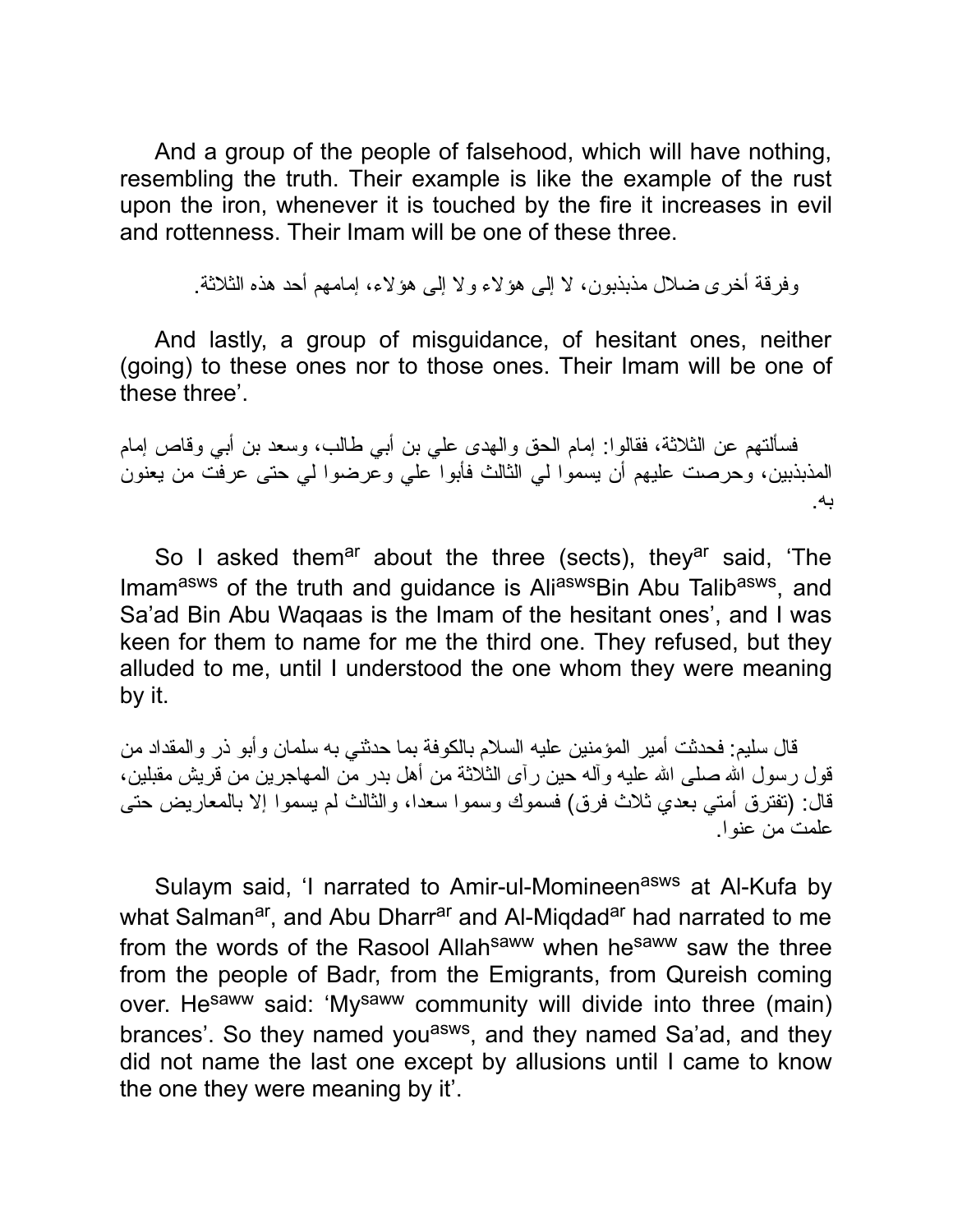فقال علیه السلام: لا تلمهم یا سلیم، فإن الأمة قد أشربت قلوبهم حبه كما أشربت قلوب بني إسرائیل حب العجل. یا سلیم، أفي شك أنت فیه من هو؟ قال: قلت: بلى، ولكن أحب أن تسمیه لي وأسمعه منك فأزداد یقینا. قال: هو عتیق. أمر الولایة أشد خبریة من الذهب والفضة

Heasws said: 'Do not blame them, O Sulaym, for the hearts of the community have been made to drink their love just as the hearts of the Children of Israel drunk the love of the calf. O Sulaym, are you in any doubt as to who he is?' I said, 'Yes, but I would like you<sup>asws</sup> to name him for to me and I should hear it from you<sup>asws</sup>, so it will increased my conviction'. He<sup>asws</sup> said: 'He is Ateeq (Abu Bakr). The matter of Al-Wilayah is more newsworthy than (the news of receiving) the gold and the silver.

إن هذا الأمر الذي عرفكم االله ومن به علیكم أشد خبریة من الذهب والفضة، وأقل الأمة الذین یعرفونه، ولقد ماتت أم أیمن وإنها لمن أهل الجنة وما كانت تعرف ما عرفك االله، فاحمد االله وخذ ما أعطاك االله وخصك به بشكر.

This matter, which Allah<sup>azwj</sup> has made you to recognise, is more newsworthy than the gold and the silver, and a few of the community are the ones who understand it. And umm Aymanas had died and she was from the people of the Paradise, and she had not recognised what Allahazwj has Made you to recognise, so Praise Allah<sup>azwj</sup> and take what Allah<sup>azwj</sup> has Given to you, and has specialised you by, by Thanking Him<sup>azwj</sup>.

واعلم أن الله تعالى یعطي الدنیا البر والفاجر، وإن هذا الأمر الذي أنت فیه إنما یعطیه الله صفوته من خلقه. إن أمرنا لا یعرفه إلا ثلاثة من الخلق: ملك مقرب أو نبي مرسل أو عبد امتحن االله قلبه للإیمان. یا سلیم، إن ملاك هذا الأمر الورع لأنه لا ینال ولایتنا إلا بالورع.

And know that Allah<sup>azwj</sup> the High Gives the world to the evil doers, and that this matter in which you are in (Al-Wilayah), Allah<sup>azwj</sup> Gives it to the elites of His<sup>azwj</sup> creatures. Verily ourasws matter, none can understand it except for three from the creatures – an Angel of Proximity, or a 'Mursil Nabi'<sup>[38]</sup> (Messenger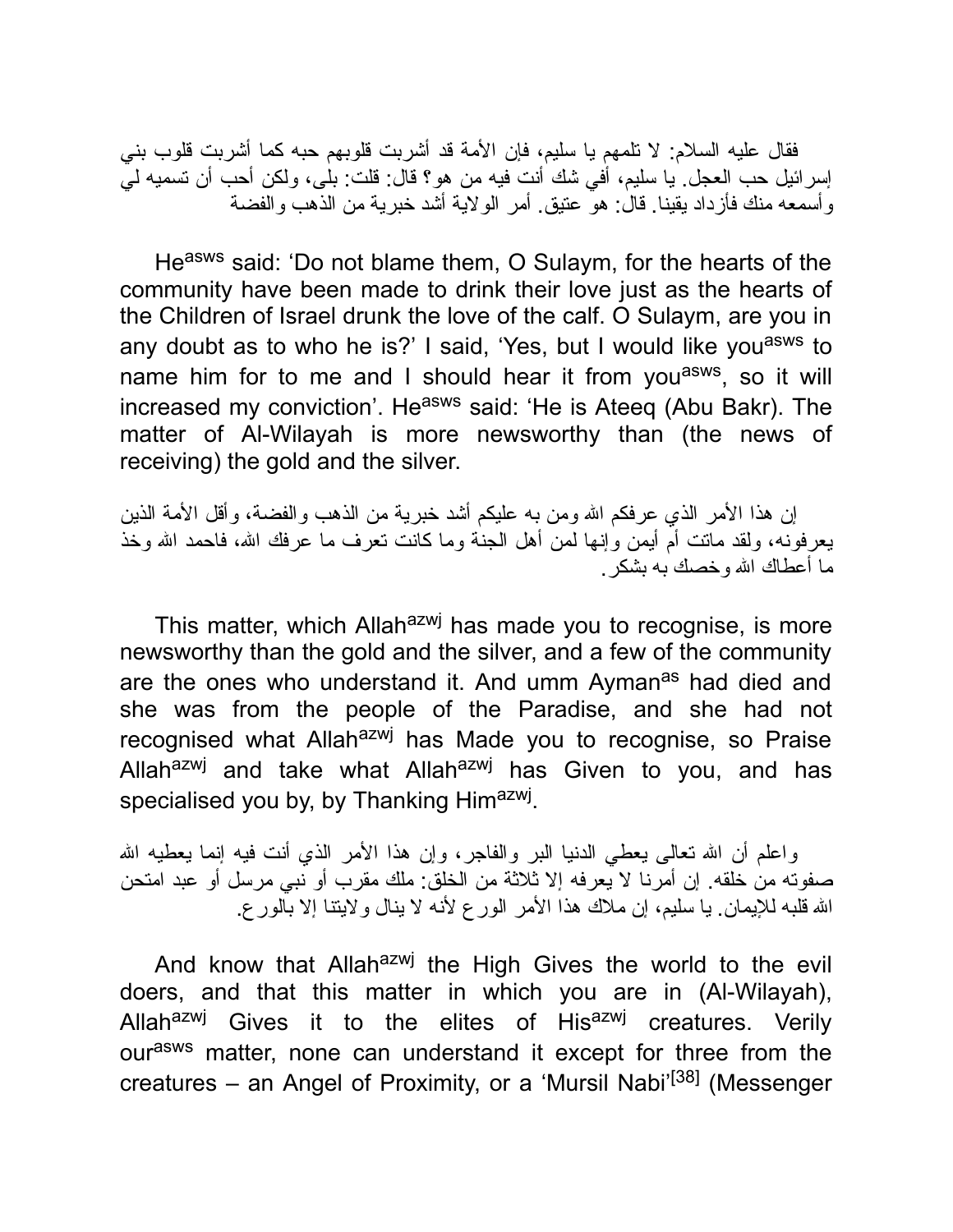Prophetas), or a servant whose heart Allahazwj has been Tested for the faith. O Sulyam, the possessors of this matter (Al-Wilyah) are the pious, because our<sup>asws</sup> Wilayah cannot be achieved except by the piety'.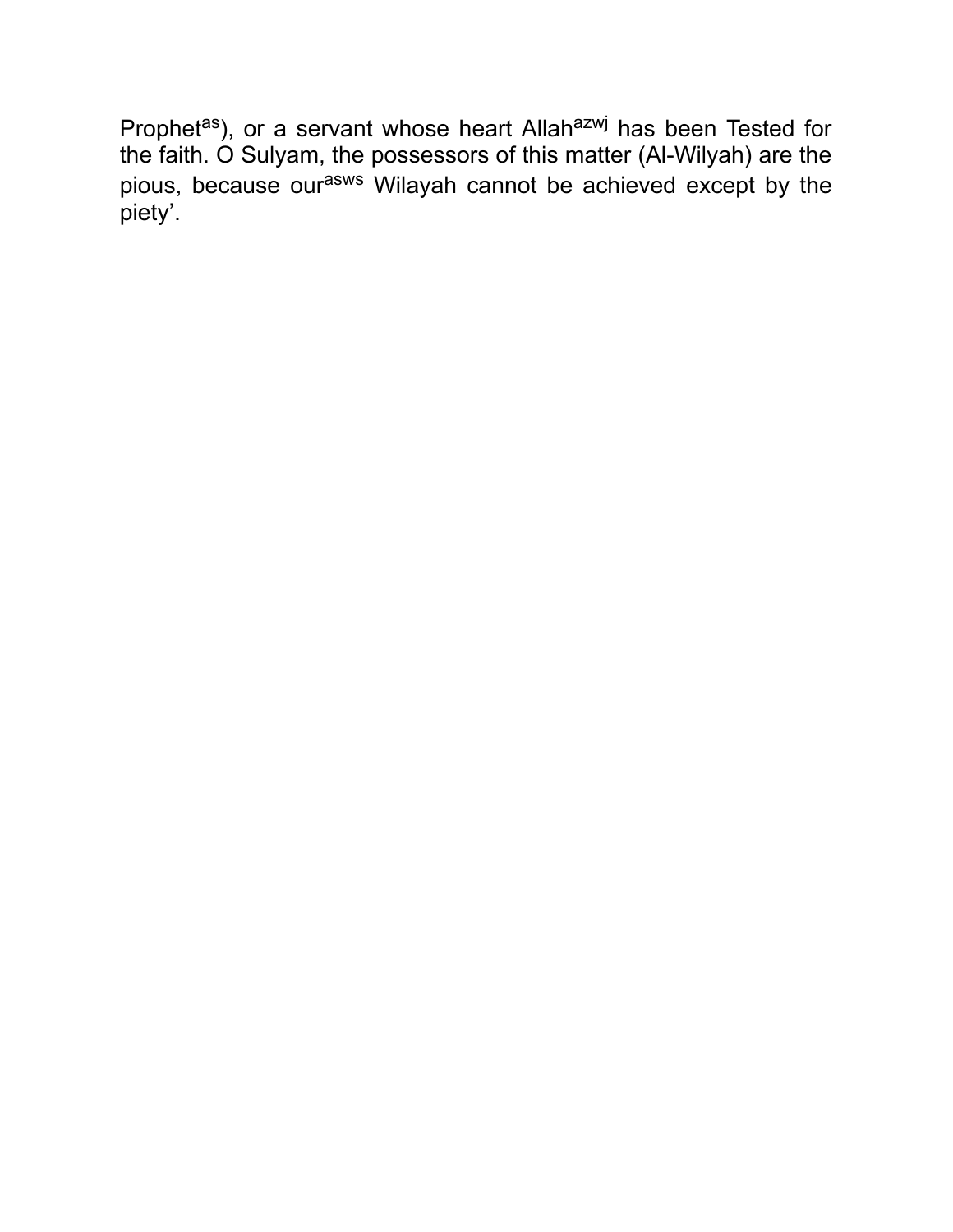### **HADITH 39**

#### **(39) غدیر خم**

### **GHADEER KHUMM**

**أبو سعید الخدري یروي بیعة الغدیر** أبان بن أبي عیاش عن سلیم، قال: سمعت أبا سعید الخدري یقول: إن رسول الله صلى الله علیه وآله دعا الناس بغدیر خم، فأمر بما كان تحت الشجرة من الشوك فقم، وكان ذلك یوم الخمیس.

## **Abu Saeed Al-Khudry reports the allegiance of Ghadeer**

Abaan Bin Abu Ayyash, from Sulaym who said, 'I heard Abu Saeed Al-Khudry saying that, 'The Rasool Allah<sup>saww</sup>called the people at Ghadeer Khumm. So he<sup>saww</sup> ordered to have the thorns cleared from under the tree, and that was on the day of Thursday.

ثم دعا الناس إلیه وأخذ بضبع علي بن أبي طالب علیه السلام فرفعها حتى نظرت إلى بیاض إبط رسول الله صلى الله عليه وآله فقال: (من كنت مولاه فعلي مولاه، اللهم وال من والاه، وعاد من عاداه، وانصر من نصره، واخذل من خذله).

Then he<sup>saww</sup> called the people over to himself<sup>saww</sup> and took the arms of Aliasws and raised them until I saw the whiteness of the armpit of the Rasool Allah<sup>saww</sup>. So he<sup>saww</sup> said: 'The one whose 'Mola' Master I<sup>saww</sup> was, so Ali<sup>asws</sup> is his 'Mola' Master. Our Allah<sup>azwj</sup>, Befriend the one who befriends him<sup>asws</sup>, and be Inimical towards the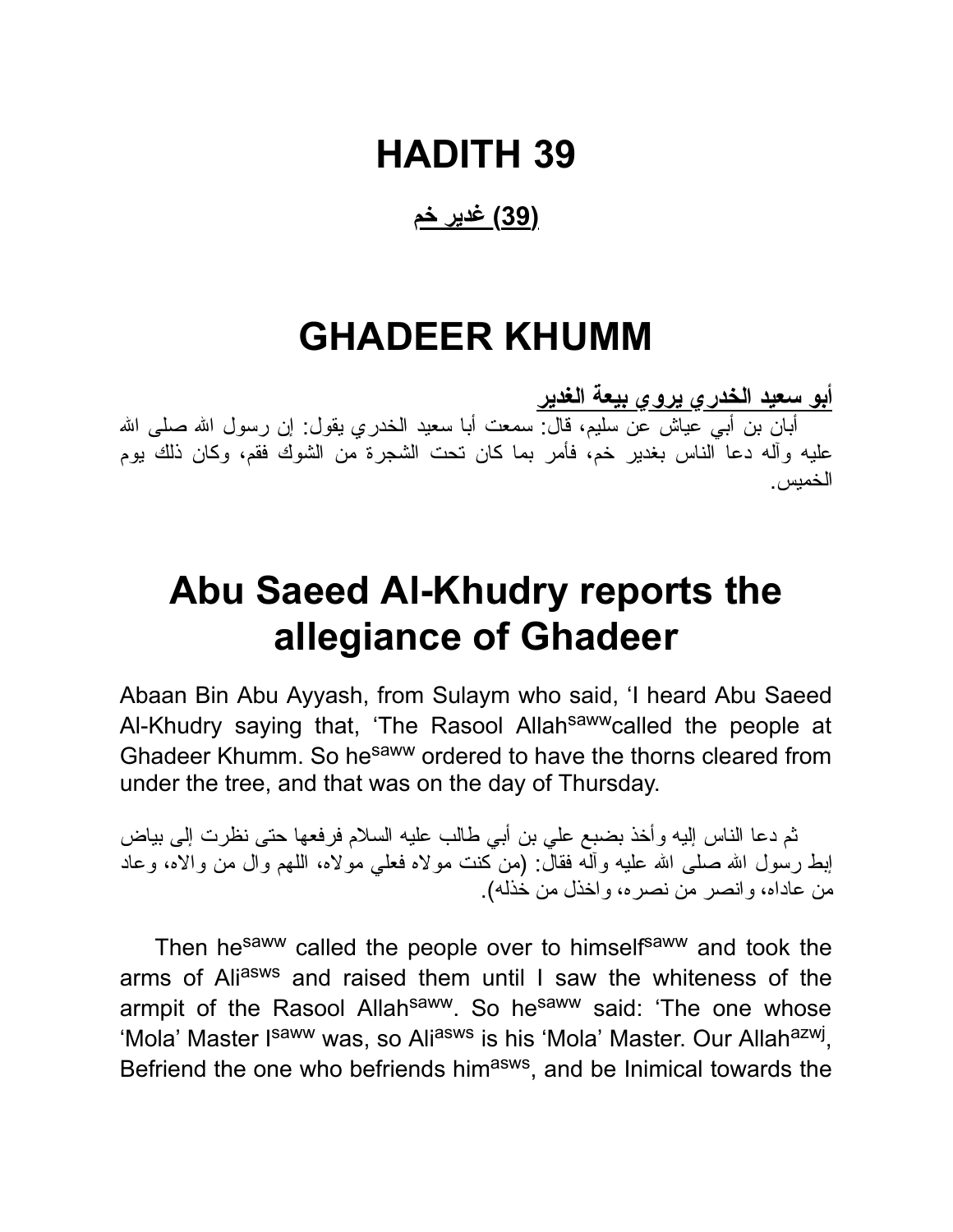one who is inimical to him<sup>asws</sup>, and Help the one who helps himasws and Abandon the one who abandons himasws<sup>3</sup>.

قال أبو سعید: فلم ینزل عن المنبر حتى نزلت هذه الآیة: (الیوم أكملت لكم دینكم وأتممت علیكم نعمتي ورضیت لكم الإسلام دینا).فقال رسول االله صلى االله علیه وآله: االله أكبر على إكمال الدین وإتمام النعمة ورضى الرب برسالتي وبولایة علي من بعدي.

Abu Saeed said, 'He did not come down from the Pulpit until this Verse was Revealed: *"[5:3] This day have I perfected for you your religion and completed My favor on you and chosen for you Islam as a religion"*. So the Rasool Allah<sup>saww</sup> said: 'Allah<sup>azwj</sup> is Great, for having Perfected the Religion, and Completed the Favour and the Lord<sup>azwj</sup> is Pleased by my<sup>saww</sup> Messegership, and by the Wilayah of Aliasws from after mesaww.

**شعر حسان في غدیر خم بشهادة رسول االله صلى االله علیه وآله** فقال حسان بن ثابت: یا رسول الله، ائذن لي لأقول في علي عليه السلام أبياتا. فقال صلـى الله علیه و آله: قل علـي بركة الله. فقال حسان: یا مشیّخة قریش، اسمعو ا قولمی بشهادة من رسول الله.

# **Poem of Hasaan regarding Ghadeer Khumm by the testimony of the Rasool Allah saww**

So Hasaan Bin Thabit said, 'O Rasool Allah<sup>saww</sup>, permit me to speak regarding Aliasws some verses. The Rasool Allahsaww said: 'Speak, on the Blessing of Allah<sup>saww</sup>'. Hasaan said, 'O Sheikhdom of Qureish, listen to my words with testimony from the Rasool Allahsaww'.

ثم أنشأ یقول: ألم تعلموا أن النبي محمدا \* لدى دوح خم حین قام منادیا وقد جاء جبریل من عند ربه \* بأنك معصوم فلا تك وانیا وبلغهم ما أنزل االله ربهم وإن \* أنت لم تفعل وحاذرت باغیا علیك فما بلغتهم عن إلههم \* رسالته إن كنت تخشى الأعادیا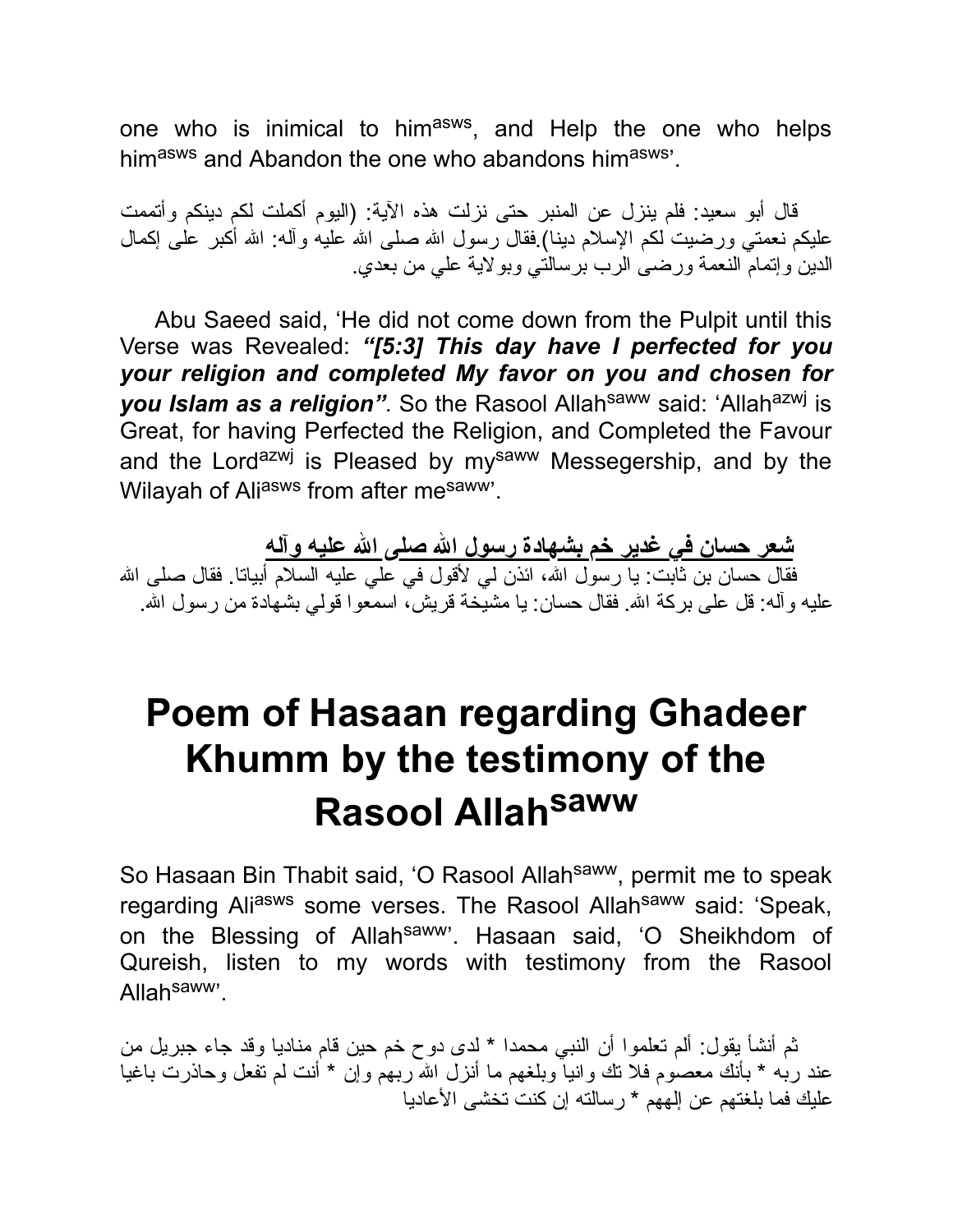Then he started saying (a poem), 'Do you know that the Prophet Muhammad<sup>asws</sup> stood up and called the people at Khumm, and Jibraeel<sup>as</sup> had come from the presence of his<sup>saww</sup> Lord<sup>azwj</sup>. You<sup>saww</sup> are infallible and they are not, so preach to them instantly of what has Descended from Allah<sup>azwj</sup>, their Lord<sup>azwj</sup>. (If) you<sup>saww</sup> do not do it due to danger from those who rebel against you<sup>saww</sup>, so you<sup>saww</sup> have not preached anything from their Lord<sup>azwj</sup>, of Hisazwj Message if yousaww were afraid of the enemies.

فقام به إذ ذاك رافع كفه \* بیمنى یدیه معلن الصوت عالیا فقال لهم: من كنت مولاه منكم \* وكان لقولي حافظا لیس ناسیا فمولاه من بعدي علي وإنني \* به لكم دون البریة راضیا فیا رب من والى علیا فواله \* وكن للذي عادى علیا معادیا ویا رب فانصر ناصریه لنصرهم \* إمام الهدى كالبدر یجلو الدیاجیا ویا رب فاخذل خاذلیه وكن لهم \* إذا وقفوا یوم الحساب مكافیا نقل لنا

So hesaww stood with it having raised hisasws wrist by hissaww right hand announcing in a high voice. So he<sup>saww</sup> said to them: 'The one whose 'Mola' Master I<sup>saww</sup> was from among you, so remember mysaww words and don't forget them, so his 'Mola' Master after me<sup>saww</sup> is Ali<sup>asws</sup>, and I<sup>saww</sup> am, by it, free from it and am pleased.

O Lord<sup>azwj</sup>, the one who befriends Ali<sup>asws</sup>, so Befriend him, and the one who is an enemy to Ali<sup>asws</sup>, so be an Enemy to him. And O Lord<sup>azwj</sup>, Help the one who is a helper to him<sup>asws</sup>, the Imam<sup>asws</sup> who guides like the full moon in the darkness. And O Lord<sup>azwj</sup>, Abandon the one who abandons him<sup>asws</sup>, and for them, when they are stopped on the Day of Reckoning, move (away from) us'.

**اعتراض أبي بكر وعمر في الغدیر** قام رسول الله صلـى الله علیه وألـه فـي وقت الظهیرة وأمر بنصب خیمة وأمر علیا علیه السلام أن یدخل فیها، و أول من أمر هم ر سول الله صلى الله علیه و آله هما أبو بكر ًو عمر .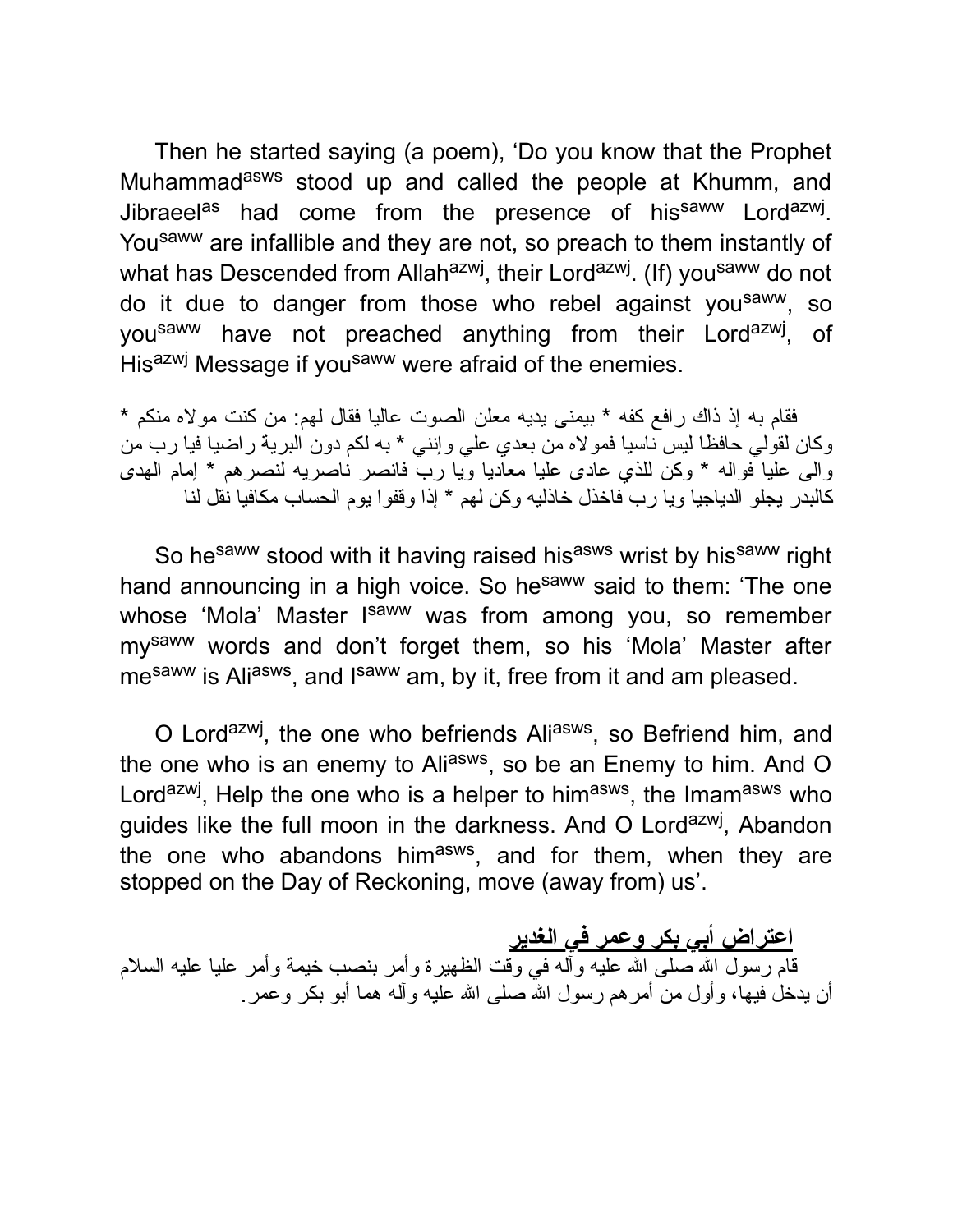# **Objections of Abu Bakr and Umar in Al-Ghadeer**

The Rasool Allah<sup>saww</sup> stood up during the time of midday, and ordered for a tent to be set up, and ordered Aliasws to enter inside it, and the first ones that the Rasool Allah<sup>saww</sup> ordered were Abu Bakr and Umar.

فلم يقوما إلا بعد ما سألا رسول الله صلى الله علیه وآله: هل من أمر الله هذه البیعة؟ فأجابهما: نعم، من أمر الله جل وعلا، واعلما أن من نقض هذه البیعة كافر ومن لم یطع علیا كافر ، فإن قول علي قولي وأمره أمري. فمن خالف قول علي وأمره فقد خالفني.

Both of them did not stand up until after they asked the Rasool Allah<sup>saww</sup>, 'Is the Order for this allegiance from Allah<sup>azwj</sup>'. So hesaww replied to them both: 'Yes, from the Orders of Allah<sup>azwj</sup> Majestic and High, and both of you should know that the one who breaks this allegiance is 'Kafir' (an infidel), for the words of Ali<sup>asws</sup> are my<sup>saww</sup>words, and his<sup>asws</sup> command is my<sup>saww</sup> command. So the one who opposes the words of Ali<sup>asws</sup>, he has opposed mesaww'.

وبعد ما أكد علیهم هذا الكلام أمرهم بالإسراع في البیعة. فقاما ودخلا على علي علیه السلام وبایعاه بإمرة المؤمنین. وقال عمر عند البیعة: بخ بخ لك یا علي، أصبحت مولاي ومولى كل مؤمن ومؤمنة.

After having emphasised this speech to the two of them, hesaww quickly ordered them for the allegiance. So they both stood up and came up to Aliasws and paid allegiance to himasws as 'Amir-ul-Momineen'. And Umar said during the allegiance, 'Congratulations, congratulations to you<sup>asws</sup> O Ali<sup>asws</sup>, you<sup>asws</sup> have become my Master and the Master of every believing man and believing woman'.

ثم أمر رسول الله صلى الله علیه وآله سلمان و أبا ذر بالبیعة، فقاما ولم یقو لا شیئا....